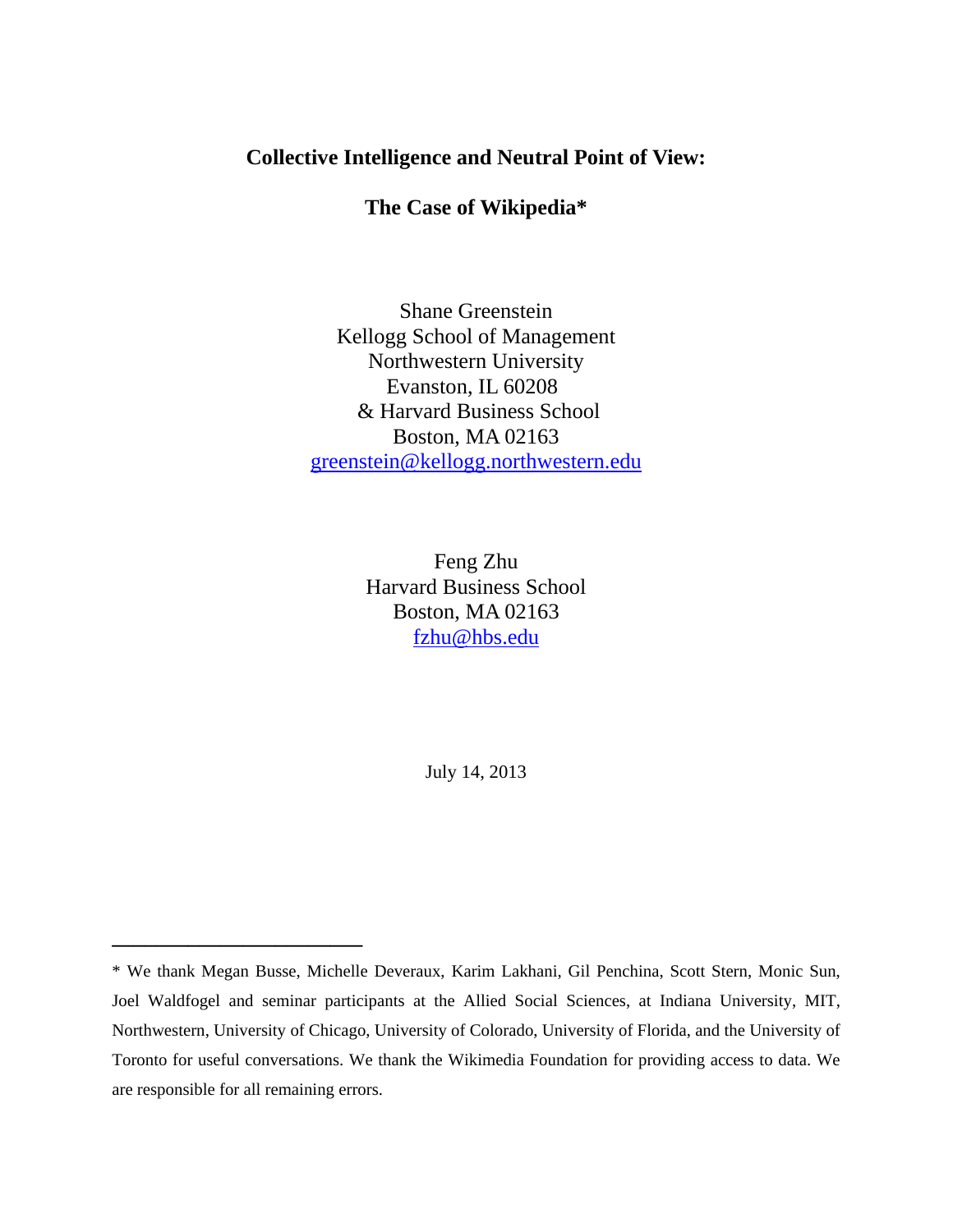## **Collective Intelligence and Neutral Point of View:**

**The Case of Wikipedia**

#### **Abstract**

An increasing number of organizations or communities today are harnessing the power of collective intelligence to tackle problems that are too big to be solved by themselves. While several prior studies have shown that collective intelligence can lead to highquality output in the context of uncontroversial and verifiable information, it is unclear whether a production model based on collective intelligence will produce any desirable outcome when information is controversial, subjective, and unverifiable. We examine whether collective intelligence helps achieve a neutral point of view (NPOV) using data from Wikipedia's articles on US politics. Our null hypothesis builds on Linus' Law, often expressed as "Given enough eyeballs, all bugs are shallow." Our findings are consistent with a narrow interpretation of Linus' Law, namely, a greater number of contributors to an article makes an article more neutral. No evidence supports a broad interpretation of Linus' Law. Moreover, several empirical facts suggest the law does not shape many articles. The majority of articles receive little attention, and most articles change only mildly from their initial slant. Our study provides the first empirical evidence on the limit of collective intelligence. While many managers believe that they could improve their products by taking advantage of the wisdom of crowds, we show that in the case of Wikipedia, there are aspects such as NPOV that collective intelligence does not help achieve successfully.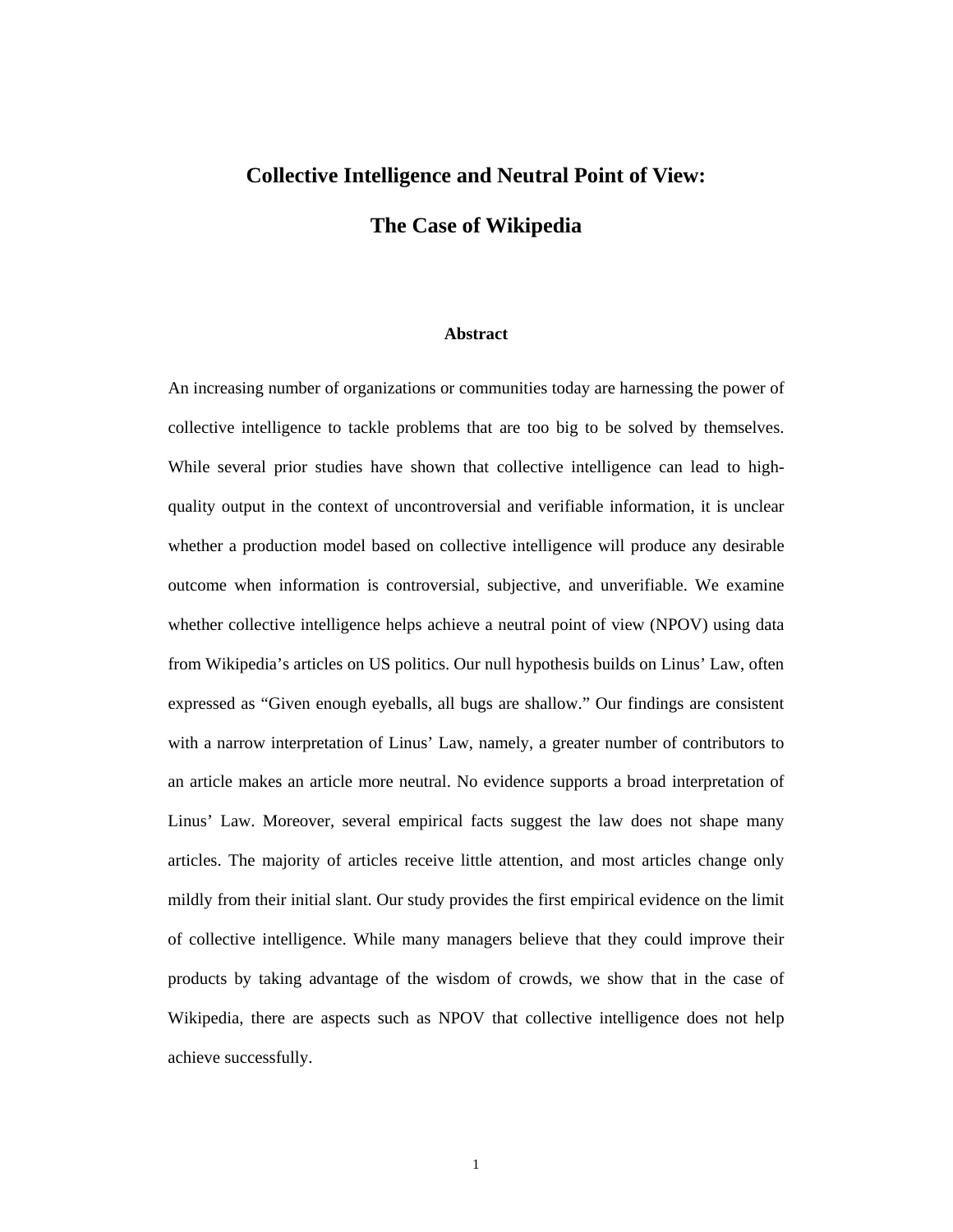#### **1. Introduction**

The diffusion of the Internet and digital media has significantly increased the number of opportunities for individuals around the globe to collaborate with each other. As a result, an increasing number of organizations or communities today are harnessing the power of collective intelligence—a shared intelligence that emerges from the collaboration of many individuals—to tackle problems that are too big to be solved by themselves. For example, Wikipedia, the largest encyclopedia on the Web, relies entirely on free contributions. Threadless.com uses a community of over 500,000 people to design and select Tshirts (Malone et al. 2009). Many open-source software products are developed, distributed and supported on a voluntary basis by and for users (e.g., Lakhani and von Hippel 2003; Ma et al. 2008; Roberts et al. 2006).

Collective intelligence has generated tremendous interest both in practice and in academic literature for a number of reasons. Studies have documented that collective intelligence can lead to more accurate predictions. For example, Galton (1907) and Surowiecki (2004) show that the median estimate of a group when guessing the weight of an ox, stock prices, or winners in political elections can be more accurate than experts' estimates. Antweiler and Frank (2004) and Gu et al. (2006) find that the information content from Internet stock message boards can predict the behavior of financial markets. Wu and Brynjolfsson (2009) demonstrate that search engines like Google can take advantage of queries submitted by their users to provide highly accurate predictions of future housing prices. Dewan and Ramaprasad (forthcoming) show that aggregate data from music blogs are correlated with consumers' sampling behavior of music tracks.

Several studies also find that collective intelligence can lead to high-quality output. von Hippel (2005) finds that in some industries such as kitesurfing, the collective product-design and testing work of user innovation communities are a better source of innovation than companies' own in-house development teams. Shankland (2003) and Lemos (2004) find that open source software products have fewer bugs than competing closed-source software. In a similar vein, Giles (2005) finds that Wikipedia is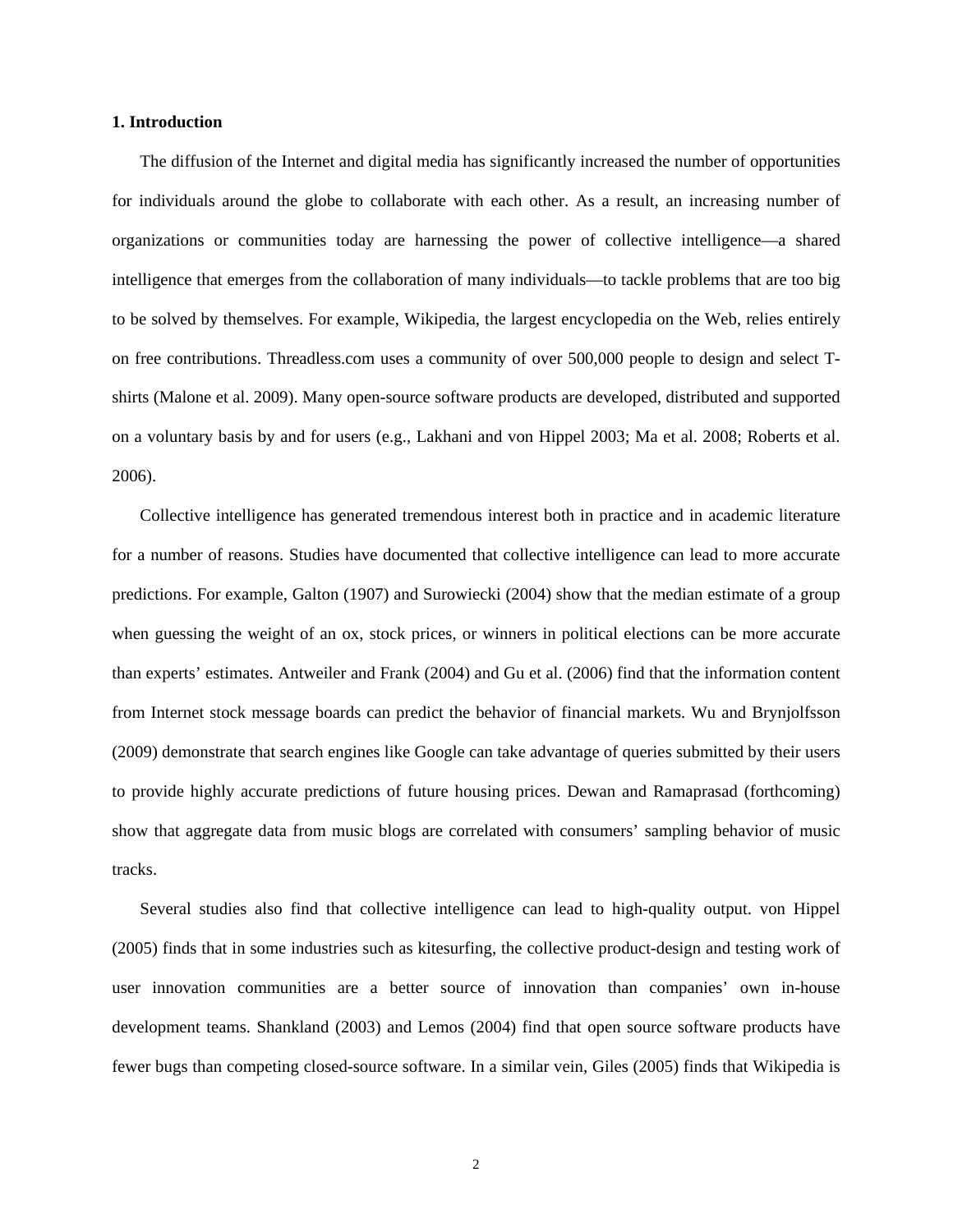about as good a source of accurate scientific information as Britannica, an encyclopedia authored by experts.

While these prior studies find that collective intelligence performs well in the context of uncontroversial and verifiable information, it is unclear whether a production model based on collective intelligence will produce any desirable outcome when information is controversial, subjective, and unverifiable.

In this study, we examine whether collective intelligence in Wikipedia helps achieve a neutral point of view in US politics. A "Neutral Point of View" (NPOV) is one of the tenets that all Wikipedia articles aspire to achieve, along with "verifiability" and "the absence of original research." If an article reflects NPOV, then conflicting opinions are presented next to one another, with all significant points of view represented.

One would expect that NPOV should not be difficult to achieve when articles cover uncontroversial topics loaded with objective information that can be verified against many sources. Such a setting characterizes the vast majority of Wikipedia articles about established scientific topics, for example. What about topics lacking these ideal features? What biases arise in topics where information is controversial, subjective, and unverifiable? In the context of Wikipedia, although most contributors try to diffuse issues with a fair representation, collective intelligence bias (CIB), the opposite of NPOV, may arise for a number of reasons. For example, some issues are simply too complex for contributors to resolve a dispute, such as in the case of interpreting the science behind global warming. Anyone can verify the same objective data, but generating a consensus about what it all means takes considerable effort and expertise. CIB can also survive because of the difficulties editing subjective information that is costly to verify. Finally, CIB may arise when ideologues try to influence readers' viewpoints by adding biased content.

The study sheds light on Wikipedia's revision processes. We use Linus' Law to build our null hypothesis about this process. "Linus' Law" is often expressed as the slogan, "Given enough eyeballs, all bugs are shallow" (Raymond 1998). Many editors and contributors of Wikipedia believe that it governs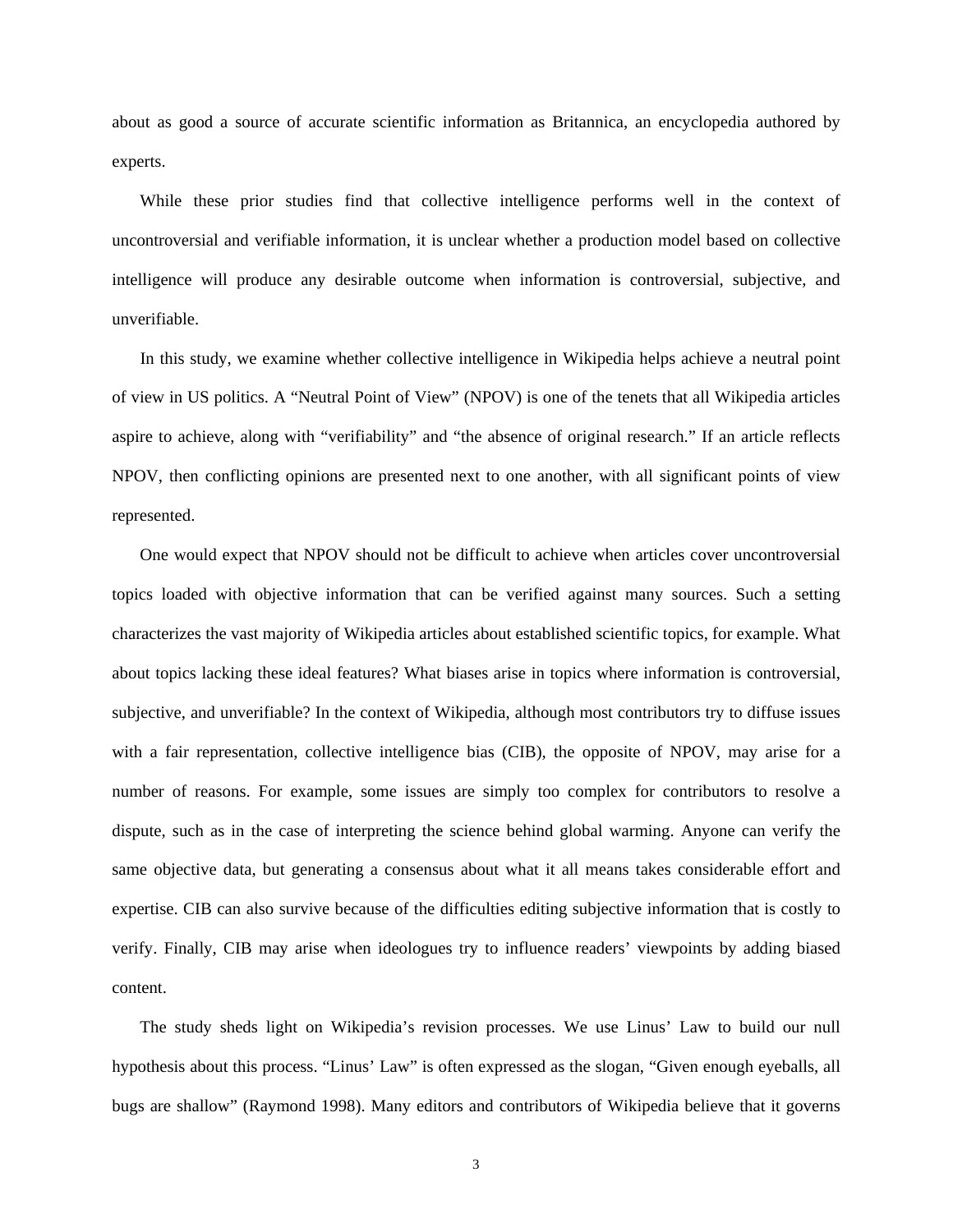the emergence of NPOV during revision, and many participants in open-source communities regard the law as foundational. According to a narrow interpretation of Linus' Law, articles should come closer to NPOV as more contributors scrutinize them and make contributions. In a broad interpretation, a more widely dispersed set of contributors also should contribute to the production of NPOV.

The near-decade of experience at Wikipedia provides sufficient variance to test Linus' Law. With Wikipedia's size and scale, not all articles receive the same amount of attention and contributions. Some have accumulated many contributions over time while others have not. Articles also vary in the concentration of contributors they attract. In addition, Wikipedia retains prodigious records of its revisions, which allow for a detailed statistical analysis.

We apply the null hypothesis to a sample of 28,382 entries about US political topics in 2011. We select these articles for two reasons. First, it is an interesting place to look. Achieving NPOV faces challenges when articles cover controversial topics, and rely on subjective information that is costly to verify. Hence, we presume that Linus' Law has its highest probability of failing. Alternatively, if Linus' Law succeeds here, it is likely to succeed for other topics. Second, it is feasible to measure bias, building on an approach pioneered by Gentzkow and Shapiro (2010), and the broader literature examining content bias. Those gains come with one drawback. Our bias measure is not available for all articles about US politics (over 70,000 in 2011), so we must consider whether zero slant and bias signals merely lack of information or sample selection issues.

Wikipedia's history also provides some interesting context for this study. Greenstein and Zhu (2012) show that in its earliest years, Wikipedia's political entries lean Democrat, on average, and tend to be biased. Both of these traits diminish over time. By the most recent observation, on average, Wikipedia's entries lack much slant and contain (moderately) less bias than observed earlier. What role did revision play in these trends? Oversimplifying somewhat, if Linus' Law holds, then older articles could lose their slant through more revision, diminishing bias and slant. Alternatively, if Linus' Law does not hold, then another mechanism, such as the entry of articles with opposite slant, is responsible for the aggregate decline in average slant over time.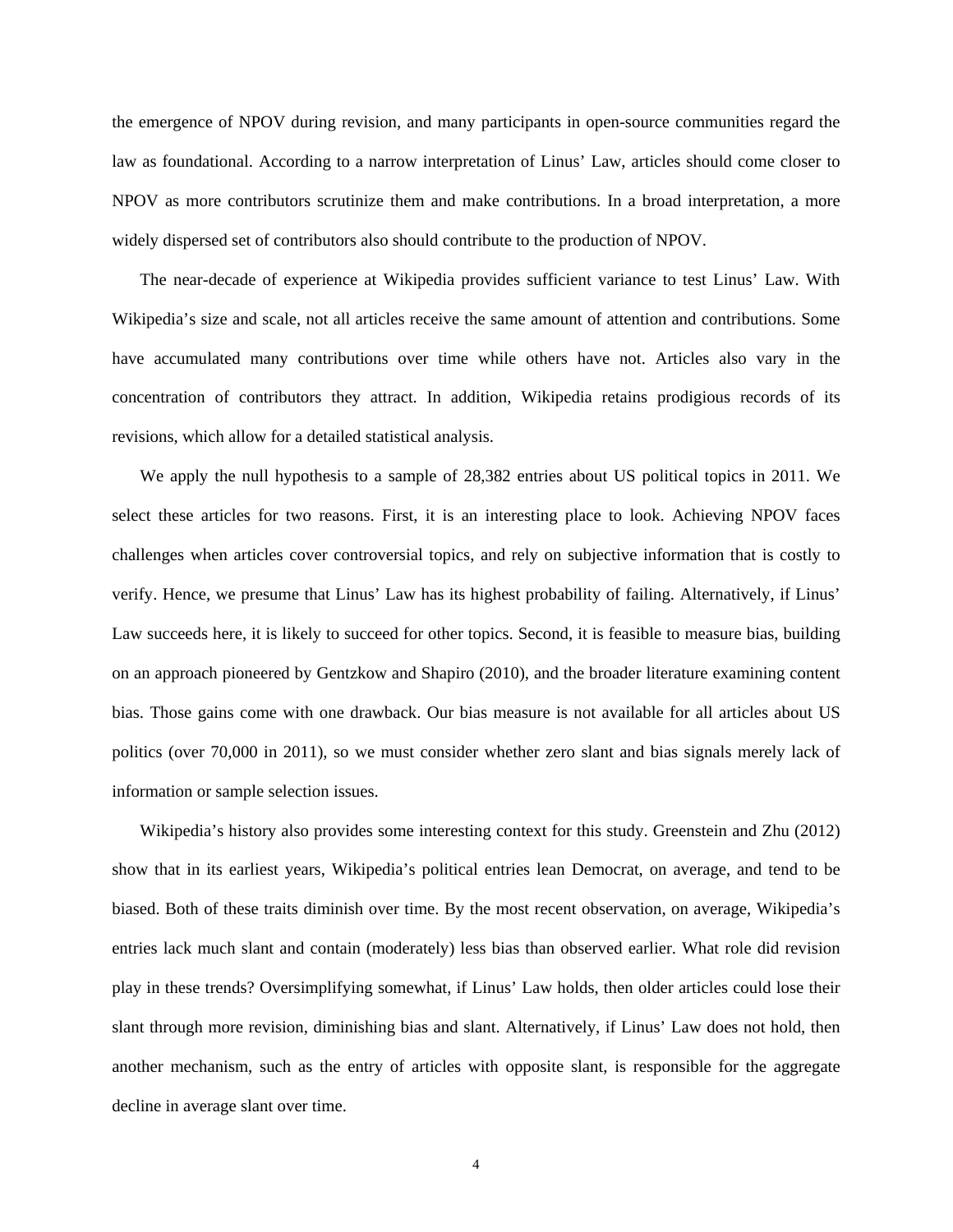This study shows that the evidence supports a narrow interpretation of Linus' Law. Only one feature of the revision process—namely, number of reviewers—shape the slant or bias of an article in the direction that the Law predicts. Moreover, several facets of the revision process do not shape revisions in the anticipated direction, and no evidence supports a broad interpretation. The evidence further points to persistence of bias in many articles, potentially consistent with the presence of CIB. This is partly a vintage effect and partly a result of the topic covered by the article. Some topics, such as entries on civil rights, tend to lean Democrat, and some, such as trade, lean Republican. Finally, we show that a fundamental resource issue constrains the implementation of Linus' Law, namely, due to not enough contributors, only a small percentage of articles ever get enough contributions to enable the law to have an opportunity to work.

Readers who are interested in open source or open content product will take an interest in this study. The vast majority of research on open source or open content examines motivations of contributors (e.g., Singh 2011; Susarla et al. 2012; Hann et al. forthcoming), the process of production (e.g., MacCormack et al. 2006; Haefliger et al. 2008; Ghose et al. 2012) or determinants of project successes (e.g., Wen et al. forthcoming), and little examines Linus' Law directly. Also, little work considers content production from an aggregation of contributions from a large numbers of volunteers, as observed in Wikipedia. Wikipedia is a natural subject for the open source community to examine because of the attention it receives. In most countries with developed Internet sectors, Wikipedia ranks among the top-ten web sites visited by households.<sup>[1](#page-5-0)</sup> In the US, Wikipedia is one of the most popular web sites in which user-generated content plays a prominent role.

Our research also contributes to the broad literature examining content bias. Scholars have identified various sources of bias in media content, such as pressure from advertisers or the government (e.g., Price 2003; Besley and Prat 2006; Reuter and Zitzewitz 2006), the media's partisan bias (Larcinese et al. 2007), and readers' desire to reinforce their prior beliefs (e.g., Groseclose and Milyo 2005; Mullainathan and

<span id="page-5-0"></span><sup>&</sup>lt;sup>1</sup> See the rankings at Alexa.com. Wikipedia is the fifth or sixth most-visited web site in the United States, behind Google, Facebook, Yahoo, YouTube, and, perhaps, eBay (accessed May 2012).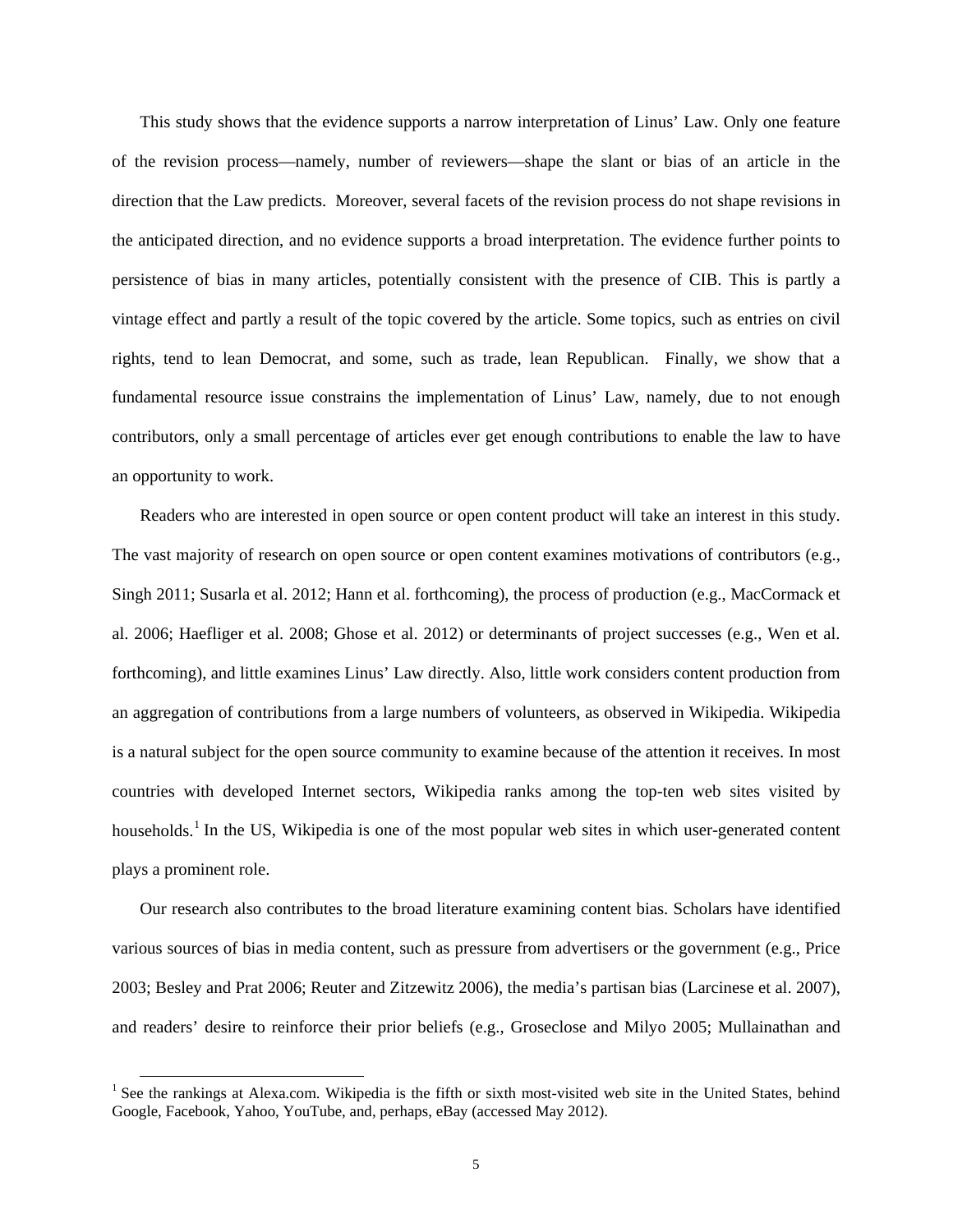Shleifer 2005; Gentzkow and Shapiro 2006; Bernhardt et al. 2008; Gal-Or et al. 2010; Gentzkow and Shapiro 2010). Unlike these prior studies, we examine user-generated content and focus on factors that cause content bias to change over time.

We also provide empirical evidence on whether the Internet is increasing ideological segregation (e.g., Sunstein 2001; Carr 2008; Lawrence, Sides and Farrell 2010; Gentzkow and Shapiro 2011). Our results support the view that prominent articles are not isolated—for these articles, contributors with different political viewpoints have dialogues with each other, and that diminishes the slant of articles. In addition, the general movement in Wikipedia's overall slant suggests entry of new opinions is not precluded. On the other hand, most Wikipedia articles only mildly change their slant, consistent with the view they might receive more attention from readers with similar viewpoints.

This study also adds to the empirical studies of Wikipedia, a topic of interest in its own right. Prior work emphasizes the social network behind editing (Zhang and Zhu 2011; Ransbotham and Kane 2011; Kane and Ransbotham 2013a), the dynamics of contributions (Chi et al. 2007; Halfaker et al. 2009; Kane and Ransbotham 2013b), the accuracy of articles (Giles 2005; Brown 2011), the social influences on the gamesmanship among editors (Piskorski and Gorbetai 2010), allocation of effort among topics (Gorbetai [2](#page-6-0)011) and the impact of Wikipedia on market information environment (Xu and Zhang forthcoming).<sup>2</sup> Our study is the first to develop statistical tests for whether Wikipedia articles achieve NPOV, and to translate widely discussed ideas about Linus' Law into testable propositions. It is also the first to raise questions about limitations of Linus' Law, and, related, this study frames several new open questions about revision, such as feedbacks between an article's bias and further contributions.

The rest of the paper is organized as follows. We first provide a background of Wikipedia in Section 2 and discuss the role of NPOV on Wikipedia in Section 3. We then develop our hypotheses in Section 4. We present our data and summary statistics in Section 5. Section 6 presents our regression results, and Section 7 concludes.

<span id="page-6-0"></span><sup>2</sup> **See a** list of academic studies about Wikipedia at [http://en.wikipedia.org/wiki/Wikipedia:Academic\\_studies\\_of\\_Wikipedia](http://en.wikipedia.org/wiki/Wikipedia:Academic_studies_of_Wikipedia) (accessed June 2012).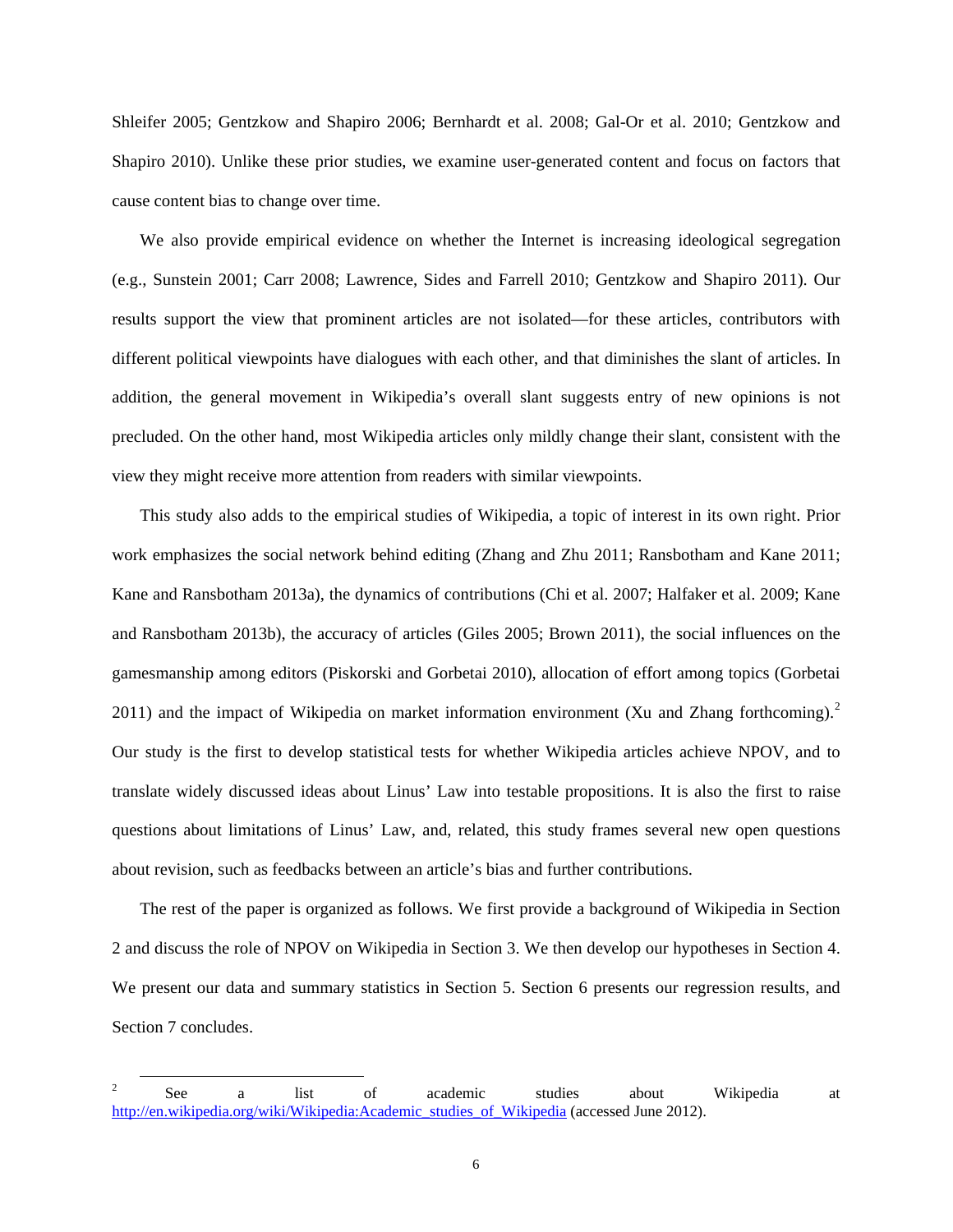#### **2. The Emergence of Wikipedia**

The first wiki was developed in 1995 by Ward Cunningham, a software engineer from Portland, Oregon. Wikis were first developed and intended for documenting software development. Says Cunningham (Levine, 2006), "It's a medium that allows people to collaborate more easily than they could in systems that are modeled after the pre-computer world, like e-mail."

This study examines Wikipedia just prior to its tenth birthday. Wikipedia was founded in 2001 when Wikipedia began to position itself as "the free encyclopedia that anyone can edit," that is, as an online encyclopedia that is entirely written and edited through user contributions. As of November 2011, it is the largest Wiki on the planet—It supports 3.7 million articles in English and well over 20 million articles in all languages, and hosts content that hundreds of millions of readers view each month.

Wikipedia's production defies simple characterization. Because it relies so heavily on user-generated content, it does not fit existing models of production, in which a fixed sequence of activities produces an output following a pre-specified design. Instead, Wikipedia uses a commons-based approach to aggregate and revise information from a widely dispersed set of contributors and it produces non-proprietary information.

Since 2003, Wikipedia has been owned and administered by the Wikimedia Foundation, a not-forprofit group established to manage the operations behind the Wikipedia Web site and related efforts. Until 2006 the foundation operated with a minimal staff of two programmers, under the supervision of Jimbo Wales, but by 2010, the staff had grown to include a full-time professional manager and several dozen employees. Virtually all the content continues to come from volunteers.

Wikipedia operates under an open-source license. When Wikipedia first began, most images and other content were covered by the GNU free documentation license (GFDL), a variant on the more popular GPL designed for manuals, textbooks, and reference materials. With the latter, contributions remained the property of their creators, whereas the GFDL license ensured the content would remain freely distributable and reproducible. More recently, most content is dual-licensed under both the GFDL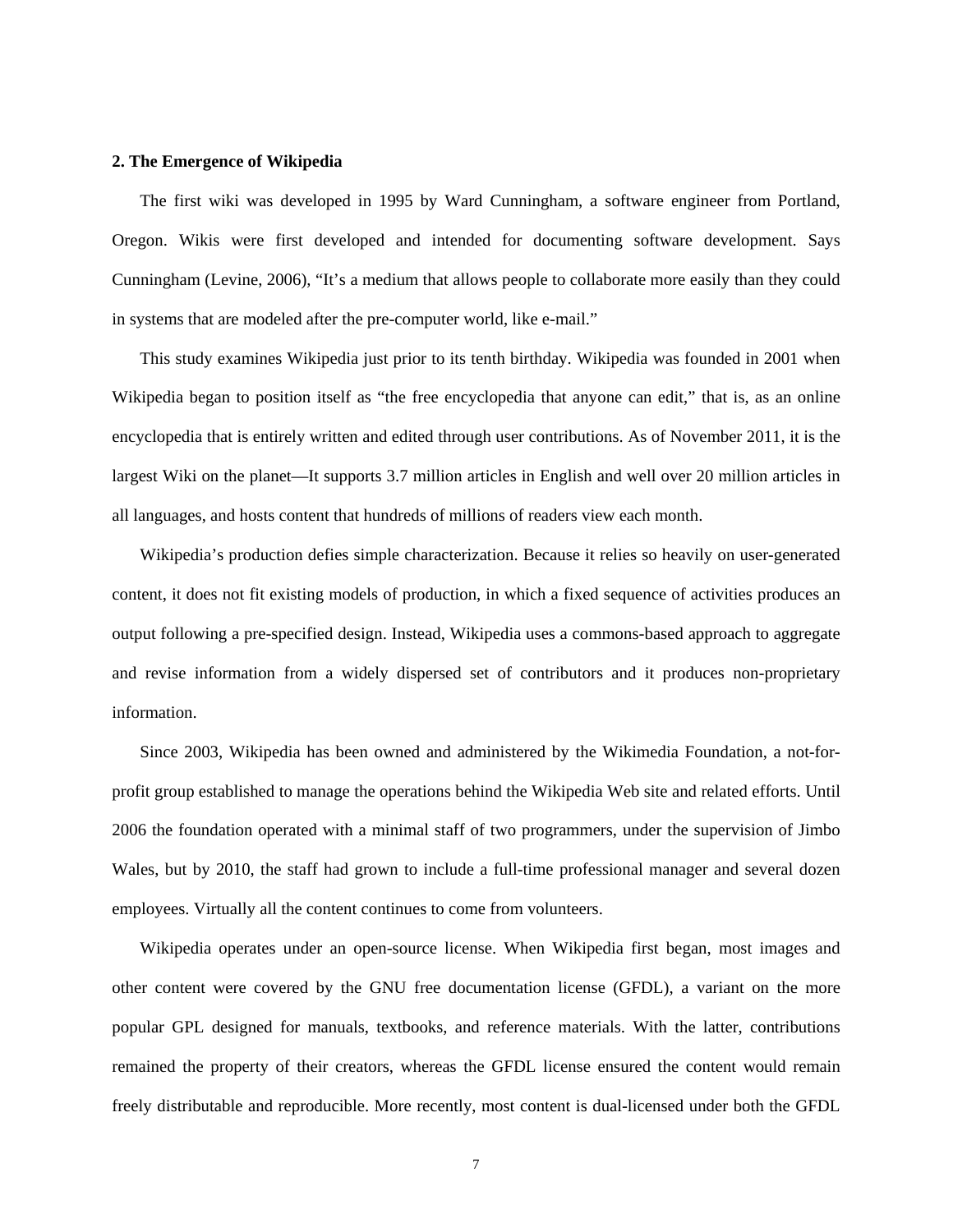and/or the Creative Commons Attribution-Sharealike [3](#page-8-0).0 Unported License (CC-BY-SA).<sup>3</sup> Copies can be sold commercially, but if produced in larger quantities, then the original document or source code must be made available.

Wiki server technology allows the creation of hypertexts with nonlinear navigation structures. Each page contains a series of cross-links to other pages. The reader decides how to navigate through the site. Contributing to Wikipedia is easy and transparent. Contributors do not need specialized knowledge.

As there is no editorial control from the center, Wikipedia relies on users for fixing errors. Wikipedia started with almost no contribution restrictions, and as it grew, it developed a few restricted privileges to facilitate administration. It primarily relies on civility and transparency to govern contributors. Any entry can be changed if a contributor thinks that changes are warranted. As stated by a long-time editor who tested a number of articles: "An outsider makes one edit to add a chunk of information, then insiders make several edits tweaking and reformatting it. In addition, insiders rack up thousands of edits doing things like changing the name of a category across the entire site—the kind of thing only insiders deeply care about. As a result, insiders account for the vast majority of the edits. But it's the outsiders who provide nearly all of the content (Swartz, 2006)."

Wikipedia contains many articles that do not differ markedly from those in a printed encyclopedia, such as entries devoted to basic history or science. It also has many entries for general topics in geography and politics. Yet many Wikipedia entries do not neatly fit into a single category, many too obscure for attention in a traditional encyclopedia. It faces no limits on the number or size of articles, though a norm developed to keep articles under 6-8 thousand words.

#### **3. The Role of NPOV**

<span id="page-8-1"></span>The site is organized in a way that presumes all errors will be corrected given enough review. This follows a shared assumption among all major participants: Wikipedia follows Linus' Law, "Given enough eyeballs, all bugs are shallow," which Eric Raymond stated in "The Cathedral and the Bazaar."[4](#page-8-1)

<span id="page-8-0"></span> <sup>3</sup> <http://en.wikipedia.org/wiki/Wikipedia:About>(accessed August 2012).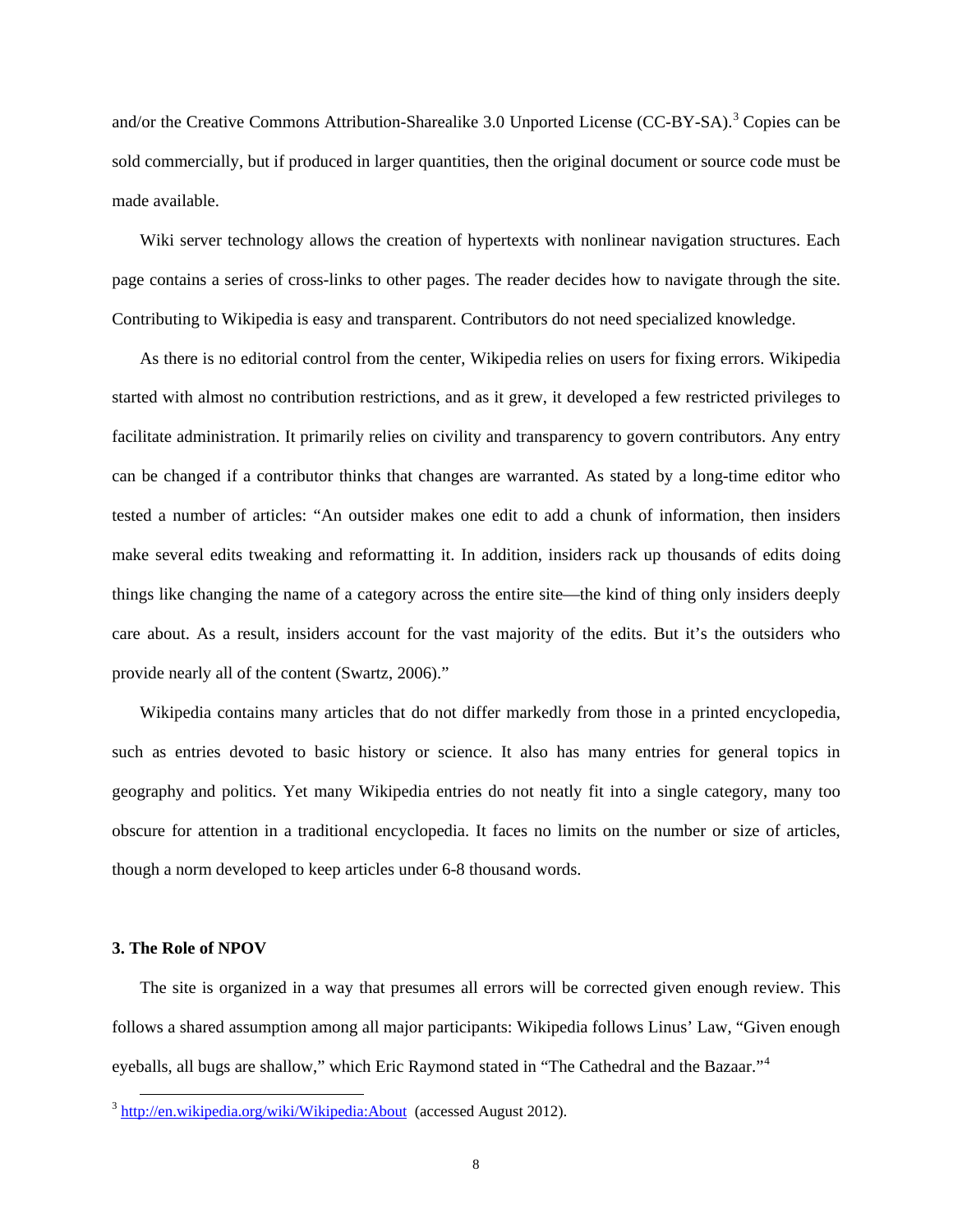Many participants in open-source communities consider Linus' Law to be a foundational principle. For example, ask an editor for Wikipedia about whether Linus' Law works well, and the answer is likely to emphasize the editing process; it comes back to believing in the power of an open-revision process that enables multiple users to edit any passage. Wikipedia's own page about contributing reads, "Many users of Wikipedia consult the page history<sup>[5](#page-9-0)</sup> of an article in order to assess the number of people who have contributed to the article. An article can be considered more likely to be accurate when it has been edited by many different people."<sup>[6](#page-9-1)</sup> Founder of Wikipedia, Jimbo Wales, reiterated the idea in his public comments: "I think the day will come in the future when people will look at an article in Britannica and say, 'This was written by one person and reviewed by two or three more? That's not sufficient. I need an article that's been reviewed by hundreds of people (National Public Radio, 2005).'"

Wikipedia has policies in place to nurture revisions. First, since founding Wikipedia has asked all contributors to aspire to write or edit with a NPOV, representing views fairly and without bias. Conflicting opinions are supposed to be presented alongside one another, not asserted in a way that is meant to be convincing. This sometimes was boiled down to the principle to "assert facts, including facts about opinions—but do not assert the opinions themselves."

The cost of representing additional viewpoints was low, so the judgment of the editors created the primary limit on multiple viewpoints. According to Wales: "If a viewpoint is held by an extremely small (or vastly limited) minority, it does not belong in Wikipedia regardless of whether it is true or not and regardless of whether you can prove it or not."[7](#page-9-2)

Verifiability is the second aspiration for contributors. Any reader must be able to check an article's contents and verify against reliable sources. Editors have to be able to cite these sources in their articles and provide links if possible. Editors understand that verifiability is not equivalent to truth; the editor is

<sup>&</sup>lt;sup>4</sup> See Raymond (1998), who was rephrasing Linus Torvald, founder of the open-source operating system, Linux. Torvald's rule No. 8 is: "Given a large enough beta-tester and co-developer base, almost every problem will be characterized quickly and the fix obvious to someone."

<sup>&</sup>lt;sup>5</sup> Page histories allow a reader to trace the history of edits in reverse chronological order.

<span id="page-9-1"></span><span id="page-9-0"></span><sup>6</sup> [http://en.wikipedia.org/wiki/Wikipedia:Who\\_writes\\_Wikipedia](http://en.wikipedia.org/wiki/Wikipedia:Who_writes_Wikipedia) (accessed April 2012).<br>7 [http://en.wikipedia.org/wiki/Wikipedia:Neutral\\_point\\_of\\_view](http://en.wikipedia.org/wiki/Wikipedia:Neutral_point_of_view) (accessed April 2012).

<span id="page-9-2"></span>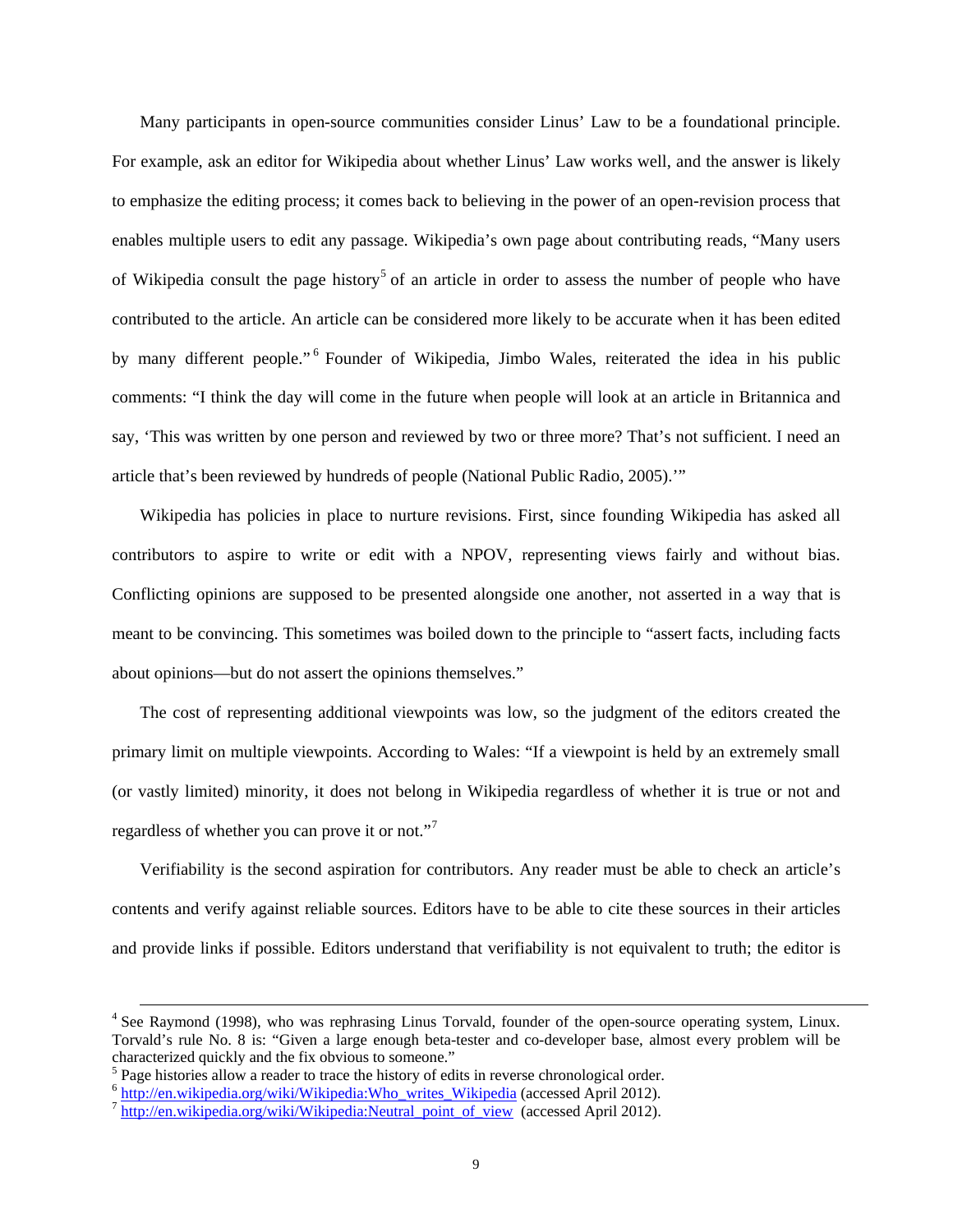not responsible for determining whether the information in a newspaper article he or she cites is true, as long as the newspaper is a reliable, peer-reviewed source.

Finally, contributors are asked not to include original research in their contributions. All material must have been previously published by a reputable source. Alternatively, a reasonable adult should understand the concept (i.e., a "vegetable" does not need to be published by a reliable source to be permitted an article in Wikipedia). This policy was put in place in order to avoid a "novel narrative or historical interpretation" of a subject.<sup>[8](#page-10-0)</sup>

Enforcing these policies and aspirations created many challenges. Over time, the site has adopted a design that makes it simple for contributors to monitor each other. Editors and contributors can subscribe to follow (or "watchlist") articles to check if they have been changed. "Being very transparent encourages good behavior," Wales said (Hyatt, 2006). Furthermore: "Everything is very carefully monitored by a core community who is constantly watching the site, constantly discussing, reviewing changes that are coming in . . . If [a user] is something of an outsider to the community, his changes when they come in will be noticed as, oh, well, this is somebody we don't know and we'll check it over and if it seems fine, it'll stand. Otherwise, it can be removed very quickly (National Public Radio, 2005)."

Enforcing NPOV has become the focal point for discussion by those constructing entries in Wikipedia. Many of the back-channel conversations on Wikipedia-dedicated Internet Relay Chat (IRC) channels concern whether particular passages reflect this principle. In general, the vast majority of entries settle on approaches that the wide community of contributors agrees to, either because such agreements reflect a consensus or because those with minority opinions got the passage they wanted in additional test or a dissident gave up.

Could a NPOV ever exist in any of the most controversial topics? Wikipedia's editors point to the triumph of civility on even the most controversial topics, arguing that the results display a more neutral view than any printed entry. They argue that the process takes multiple views into account, achieving something printed encyclopedias do not do as well by relying on a single author.

<span id="page-10-0"></span> <sup>8</sup> Jimmy Wales, private correspondence, August 28, 2006.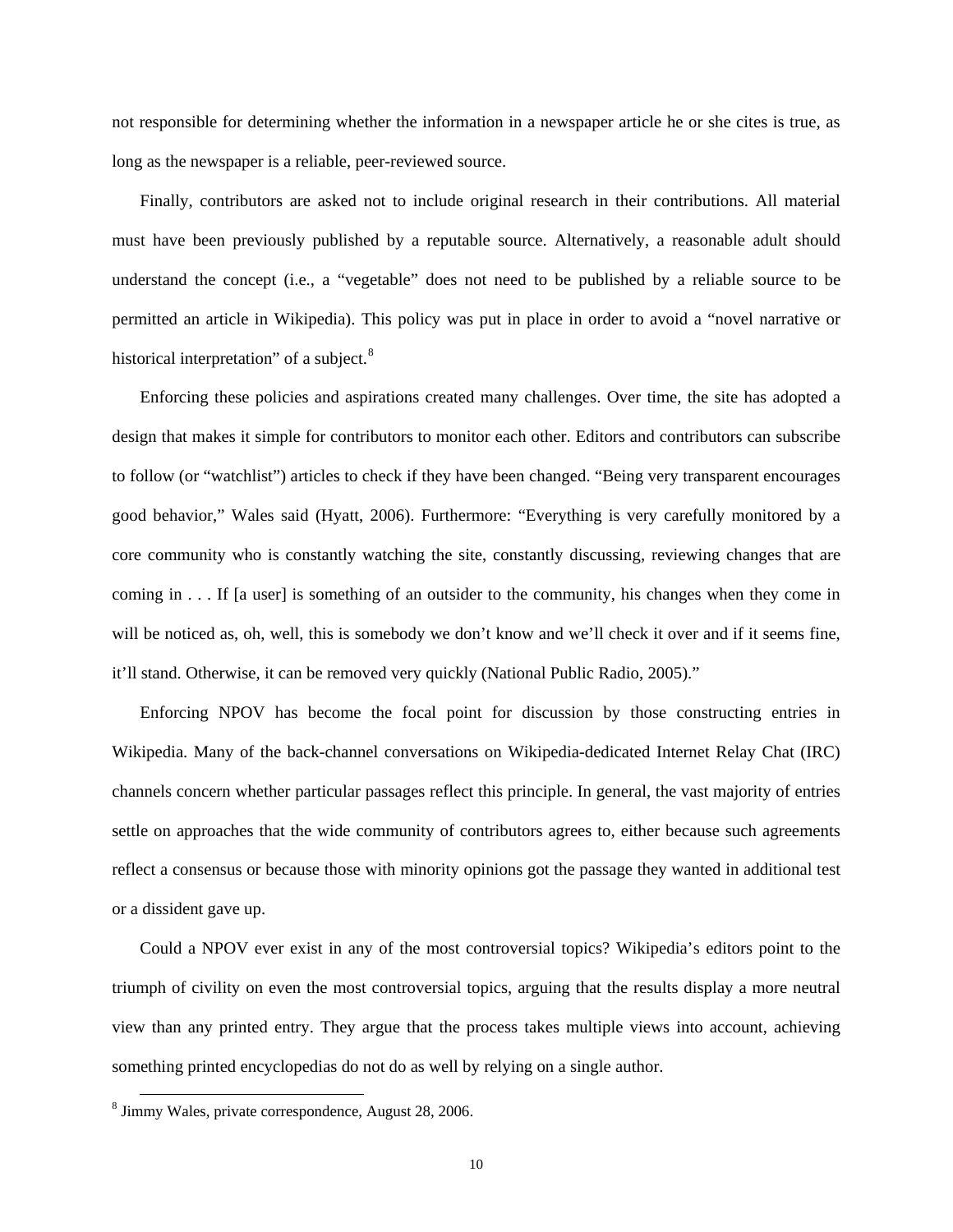#### **4. Hypotheses**

This study develops a statistical approach for measuring NPOV in the context of Wikipedia articles. That research goal requires translating the collective activities of many contributors, as well as the beliefs of Wikipedia's editors, into testable propositions. This study uses classical statistical approaches, employing a narrow or broad interpretation of Linus' Law, which will constitute the null. We then test predictions consistent with that null.

We presume an article is the unit of observation, both at any point in time and over time. Although there are mild exceptions to the constant identity of an article—because some articles are merged or eliminated, etc.—this is a good working assumption for the vast majority of articles. Wikipedia facilitates this approach by assigning numerical identities to articles and maintaining prodigious histories of edits, which helps identify when contributors create new articles and alter (even minor) aspects of existing articles. This also makes it possible to measure the variance in the ages of articles and their conditions over time.

As with other studies of media bias, this study posits that there exists a uni-dimensional yardstick for measuring neutrality bias. Call this aspect of an article, Y, where Y is a real number that measures its political slant. As normalization, let zero be neutral, and loosely speaking, negative is Democrat while positive is Republican. Cardinal numbers have meaning along this yardstick, with larger numbers denoting more extreme values. Such a yardstick provides two related but somewhat different definitions for neutral/not neutral. One notion is "slant," namely, comparing  $Y = 0$  to negative or positive numbers. Another notion compares "NPOV" to "bias," namely, comparing  $Y = 0$  to Abs(Y), the absolute value of the slant. The first definition leads to a "slant index" and measures the size of bias *and* its direction. The second definition leads to "bias size" and measures *only* the size of bias.

This study characterizes the statistical relationship between contributions and Y or Abs(Y). One set of predictions arises intuitively from Linus' Law and its role with NPOV—"Given enough eyeballs, all bugs are shallow." It is possible to proceed under the hypothesis that this law captures a feature of the revision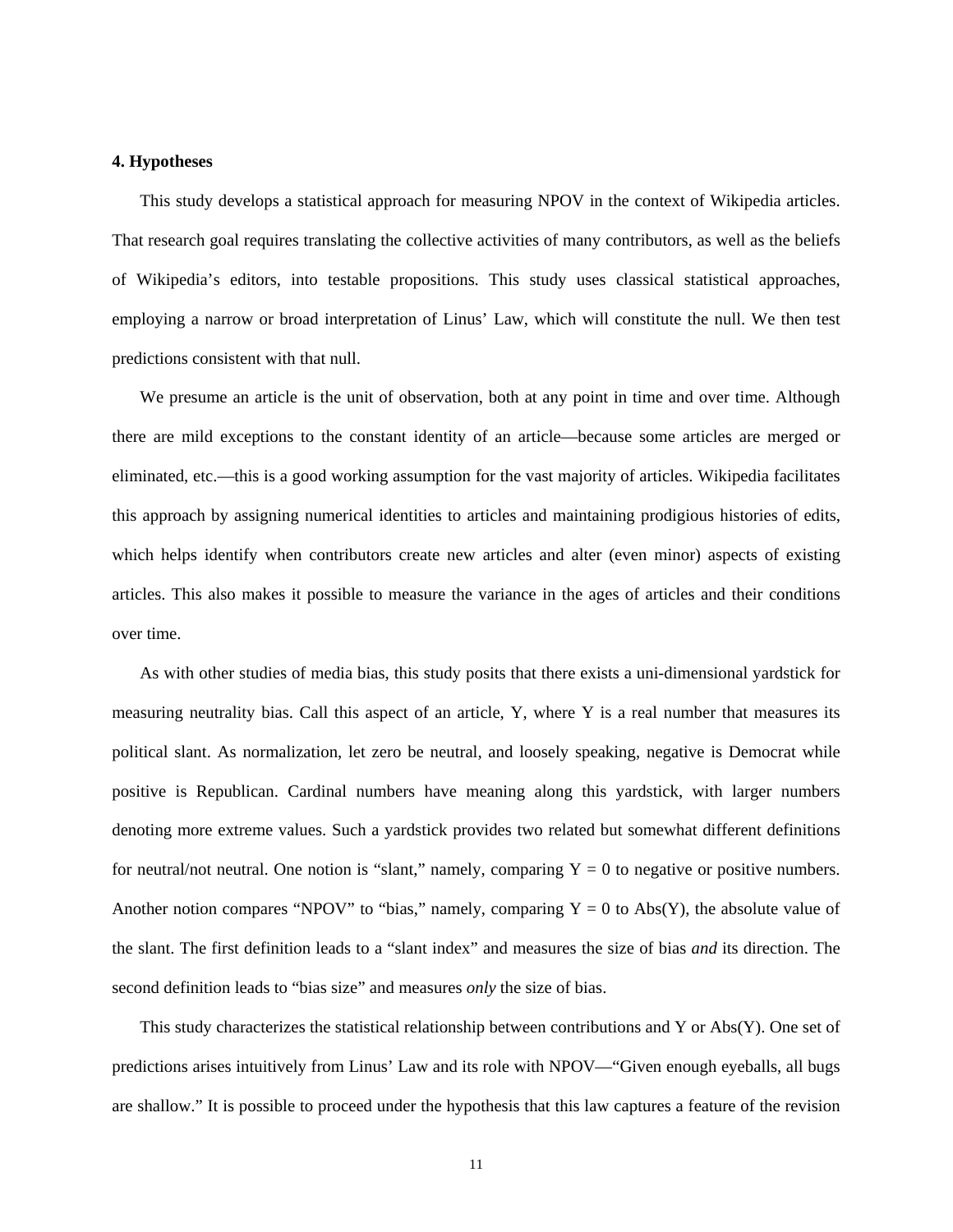process, namely, that revision attenuates bias. Empirically that means thinly edited pages will have a higher likelihood of bias than thickly edited pages. Stated narrowly:

**Hypothesis 1:** All other things equal, an article that has attracted more contributions and contributors over its lifetime will be less extreme than one that has attracted fewer contributions and contributors. Less extreme articles will have a level of Y or Abs(Y) closer to zero.

Note that Linus' Law allows for a narrow and broad interpretation. The narrow version focuses solely on the amount of contributions. The broad interpretation focuses on related aspects, such as the range of contributions or its dispersion. Based on the broad interpretation, we can have the following hypothesis:

**Hypothesis 2:** All other things equal, an article that has attracted a more diverse set of contributors over its lifetime will be less extreme than one that has attracted a similar set of contributors. Less extreme articles will have a level of Y or Abs(Y) closer to zero.

These hypotheses are free of historical context, and many variables will try to control for factors related to vintage and year, such as changes to Wikipedia's size. Such controls are necessary because the Wikimedia Foundation has altered the site over time to enable participation from an increasingly larger group of participants. In addition, many contributors have access to improved broadband technologies, which facilitate online activities, so the composition of online readers has dramatically changed over the decade. There is no reason to expect Wikipedia's contributors to favor one or another political persuasion, on average, so our approach is agnostic with respect to party. The test for Linus' Law will allow for more bias or less bias over time, as the number of contributors increases.

Though not labeled as such, prior work offers insight into the mechanisms that might generate NPOV or CIB. For example, the majority of statistical studies to date stress the importance of the social networks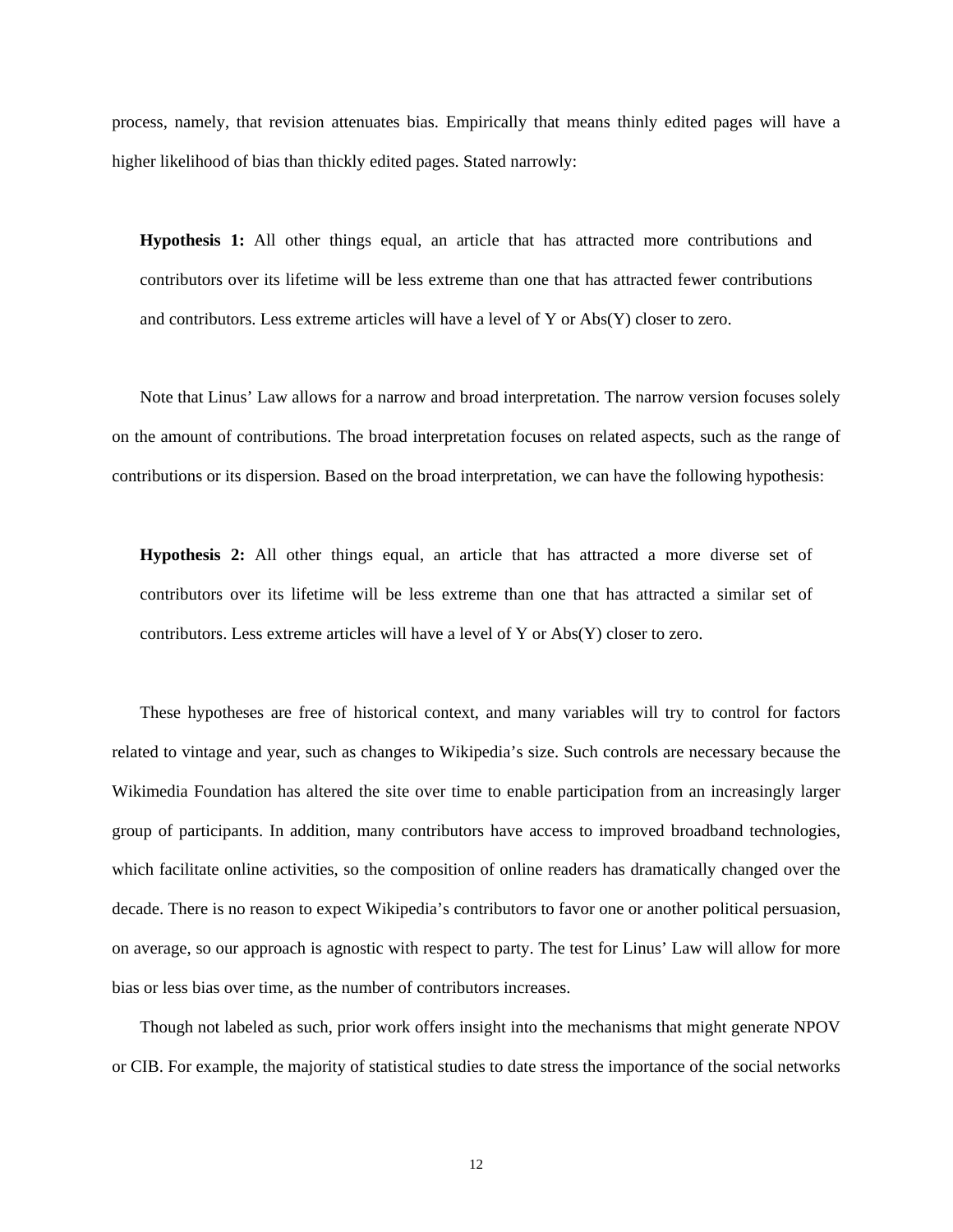behind the editing process.<sup>[9](#page-13-0)</sup> Frequent editors and contributors develop social ties, and these generate informal norms for when it is appropriate to edit an article. These social ties also may generate formal and informal norms about what constitutes NPOV in an article. That social understanding does not necessarily have to settle at a place that another set of observers would regard as unbiased.

A related mechanism posits a two-stage model of production with a feedback loop.<sup>[10](#page-13-1)</sup> At the first stage, some topics attract readership, and these readers provide small edits. At the second stage, the articles that attract more interest from readers then attract more interest from editors, who provide a large number of contributions and serve as arbiters in disputes over NPOV. In turn, well-edited articles attract more readers, and so on. In this model of production, NPOV will be achieved primarily at the second stage, when it attracts editors with interests on all sides of a topic. If an article attracts strong interest from those with one view, it is possible for an article not to settle at a NPOV aligned with the views of contributors at the first stage, but at a place that the second set of editors agree upon. In that case, the articles might display CIB.

#### **5. Data and Summary Statistics**

This study's data come from Wikipedia on January 16, 2011. We develop methods to produce a data set that meets these three criteria: (1) it is possible to measure the NPOV; (2) it is possible to measure the editing process; and (3) within a set of articles, each individual article differs from the others in the amount of attention received.

#### **5.1. Assembling a sample**

This study employs a process to maximize the likelihood that at least a few of the articles contain some controversial material, or lack objective data that can be easily verified against outside sources. The initial sample of articles focuses on a broad and inclusive definition of US political topics. It examines the

<span id="page-13-0"></span> $9^9$  See Zhang and Zhu (2011), Ransbotham and Kane (2011), and Piskorski and Gorbetai (2010).

<span id="page-13-1"></span><sup>&</sup>lt;sup>10</sup> Gorbetai (2011) discusses why some topics attract more interest, but does not apply this model to NPOV.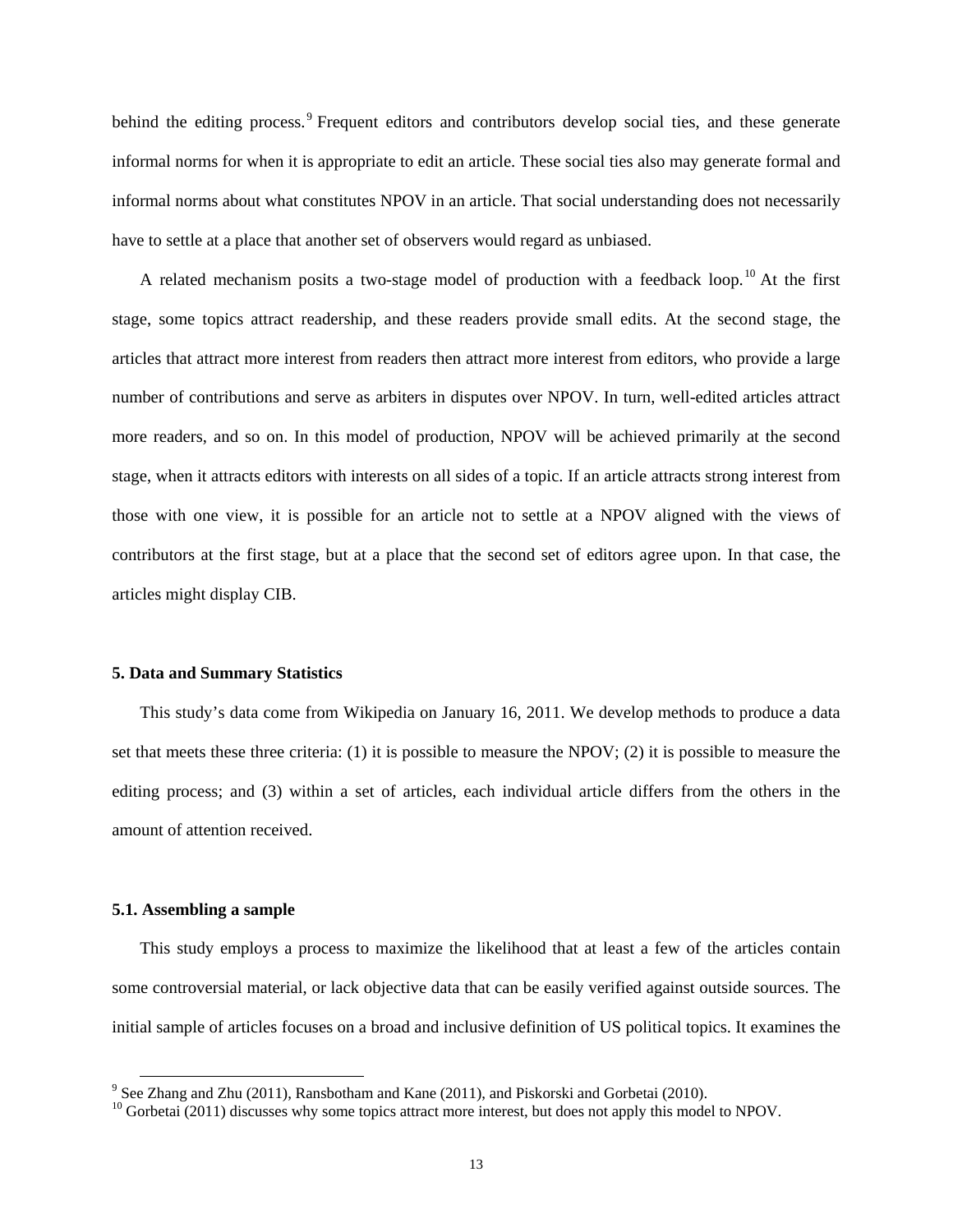latest version of each article in January 2011, selecting all articles with key words "Republican" or "Democrat," resulting in a list of 111,216 articles. Many of these cover countries other than the United States, necessitating further culling.<sup>[11](#page-14-0)</sup> From this set, we obtain a list of 70,668 articles about US politics.

This sample covers an enormous array of topics, including many controversial ones, such as entries on abortion, gun control, civil rights, taxation, and foreign policy. It also includes many articles that lack anything controversial, such as undisputed historical accounts of minor historical political events and biographies of comparatively obscure regional politicians.

We compute a slant index for each article. This index applies the methods and estimates developed by Gentzkow and Shapiro (2010), hereafter G&S, who developed a method for measuring the biases of US newspapers. Related to G&S, we ask whether a given Wikipedia article uses phrases favored by more Republican members or more Democratic member of Congress. G&S select 1,000 phrases based on the number of times these phrases appear in the text of the 2005 *Congressional Record,* applying statistical methods to identify words and phrases that separate Democratic representatives from Republican representatives, under the model that each group speaks to its respective constituents with a distinctly coded language. For example, G&S find that Democratic representatives are more likely to use words such as "war in Iraq" and "trade deficit," while Republican representatives are more likely use words such as "economic growth," "illegal immigration," and "border security." [12](#page-14-1) After offering considerable supporting evidence, G&S estimate the relationship between the use of each phrase and the ideology of newspapers, using those 1,000 phrases to identify whether newspapers tend to use phrases more aligned with Democrats or Republicans. We label the 1,000 words from the G&S lexicon as "code words."

This approach has several strengths. It has been tested on newspapers and has passed many internal validity tests. In addition, as with newspapers, this provides a general yardstick for measuring the bias of

<span id="page-14-1"></span><span id="page-14-0"></span><sup>&</sup>lt;sup>11</sup> The words "Democrat" and "Republican" do not appear exclusively in entries about U.S. politics. If a country name shows up in the title or category names, we then check whether the phrase "United States" or "America" shows up in the title or category names. If yes, we keep this article. Otherwise, we search the text for "United States" or "America." We retain articles in which these phrases show up more than three times. This process allows us to keep articles on issues such as "Iraq War," but drop articles related to political parties in non-US countries.  $^{12}$  See Table I in Gentzkow and Shapiro (2010) for more examples.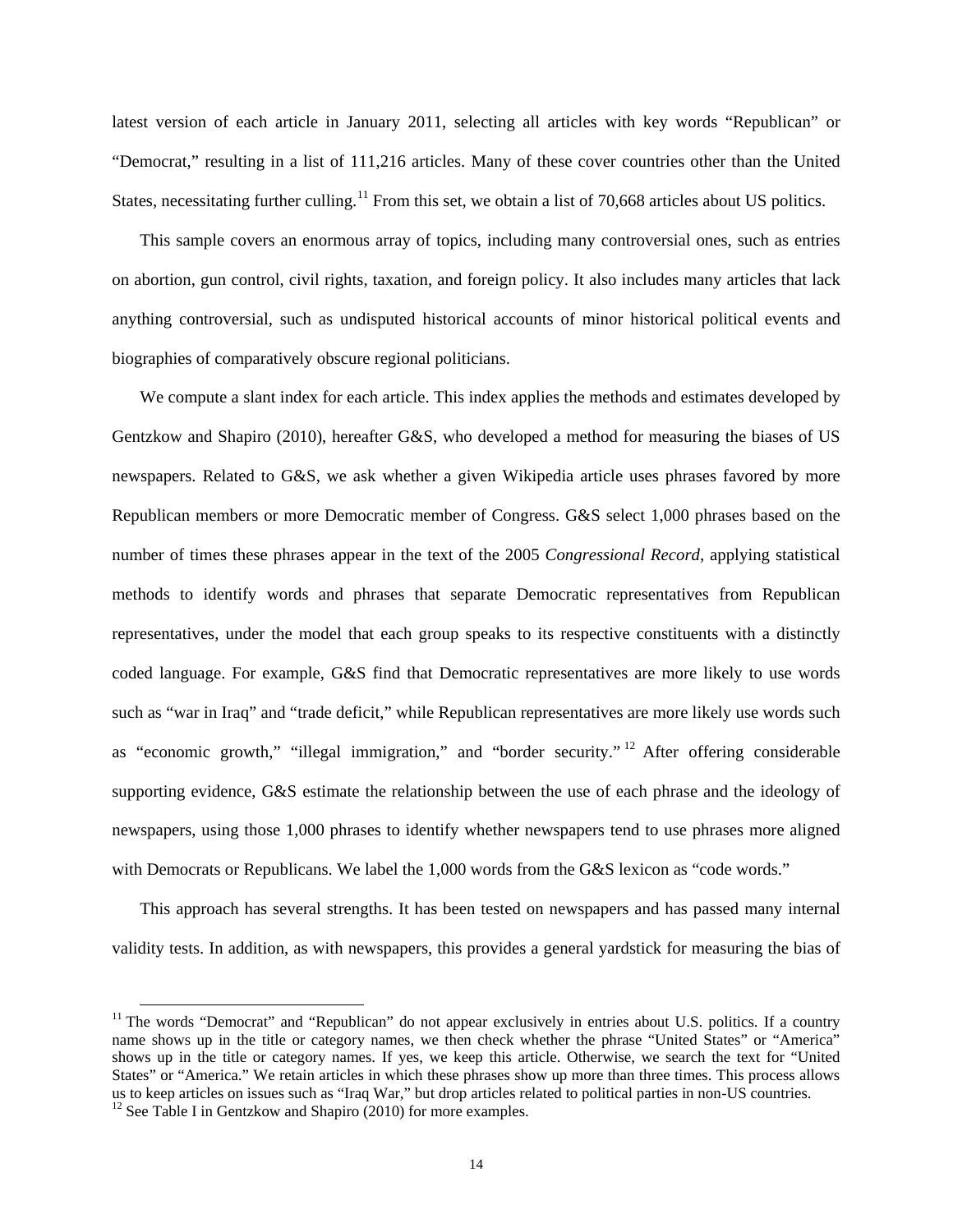articles, and it removes many subjective elements from that yardstick. Moreover, Wikipedia's contributors are unlikely to have targeted these 1,000 words for editing with this yardstick as a goal, though they might have included or excluded these phrases to try to represent their own views or edit another's views. Finally, G&S's dictionary of code words comes from the middle of our sample, which is fortuitous timing. Since no other nearby year is likely to yield different weights for the codes words, that saved us from replicating an extremely time-intensive task for another year of the Congressional record.

This benefit comes with one potential limitation (as the study will show). Although newspapers contain hundreds or thousands of code words over time, the measure is quite noisy in a setting with few code words, as occurs on many Wikipedia pages. In one interpretation of G&S, a lack of code words directly indicates that an article lacks bias. In another interpretation, it simply means an article's slant cannot be measured, and it signals little except that the slant index is uninformative. The latter interpretation requires correction for statistical selection.

The first step of this study is to follow the methods outlined by G&S for measuring the slant of a newspaper.<sup>[13](#page-15-0)</sup> The procedure is identical to that in G&S with a few slight modifications to accommodate some features of this setting. First, in G&S, articles with no code words have a slant index of 0.49, and articles with slant indices below (above) 0.49 are Democrat-leaning (Republican-leaning). For convenience, we center the slant index for articles with no codes at zero by subtracting 0.49 from all slant indices. We can thus compute the bias size of an article directly as the absolute value of its slant index. Second, the method applies some trimming to account for outliers. The 1,000 phrases exhibit a few words (e.g., "civil rights" and "illegal immigration") with unusual values for their slant, and in light of the many articles with only a few code words, these outliers could have an inordinate influence on all results. To mitigate their effect, we reset the parameter values for each extreme phrase, namely, the nine most Democrat-leaning phrases and nine most Republican-leaning phrases. We make the value for these phrases equal to the tenth-most left-leaning and tenth-most right-leaning phrase, respectively.

<span id="page-15-0"></span> $13$  We provide the details in the appendix.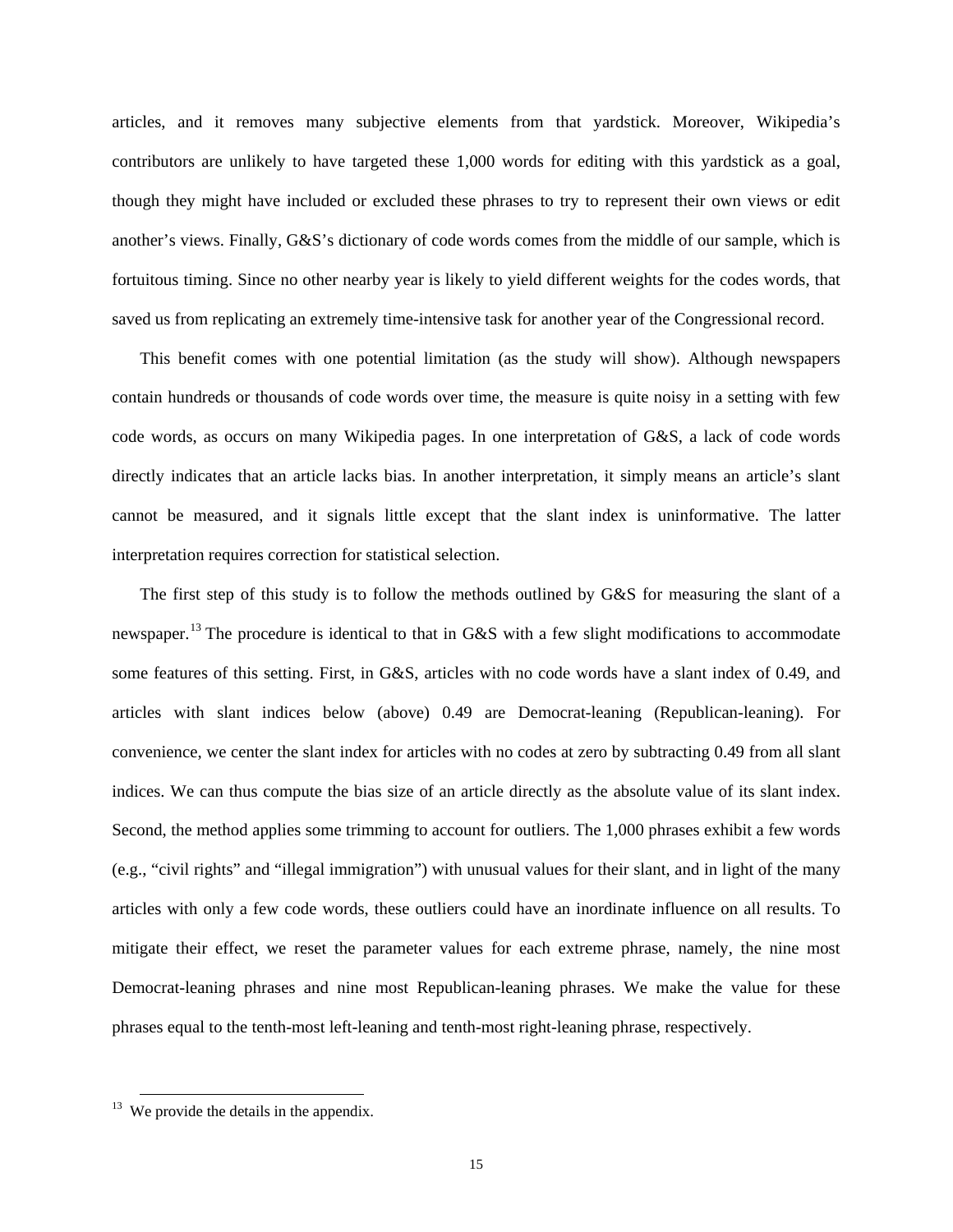Just as there is no definitive way to measure the "true bias" of a newspaper in G&S, there is no definitive way to measure the "true bias" of a Wikipedia article. Rather, this study uses the distinct words of Republicans/Democrats to measure biases and looks for a series of internal consistency and internal validity tests. In this sense, "unbiased" and "unslanted" means an equal number of Republican/Democrat words with the same cardinal values.

Of the 70,668 articles observed in January 2011, it is possible to measure the bias for 28,382 articles (40.2%). As it turns out, 3.68% have more than 10 code words by this final date. This variance is not surprising, given an oversampling on a wide array of political articles. It is also evidence of skewness in attention at Wikipedia and should not come as a surprise to a frequent Wikipedia participant. Wikipedia includes many articles about obscure political events and individuals that engender little or no attention (e.g., the biography of a mayor of almost any major US city). It also contains another group of political articles about controversial topics (e.g., George W. Bush, Barack Obama, the Iraq War, and health-care legislation) that might attract considerable attention. By this measure of bias, that group of articles attracting the majority of the attention numbers around several thousand, give or take.

#### **5.2. Descriptive statistics**

Table 1 presents the descriptive statistics of the resulting slant index for these 28,382 articles in January 2011, the last period in which we observe them. The table also shows these statistics for different categories of topics in that same year. These categories are not mutually exclusive. Articles can have more than one category attached to them. These categories are assigned by editors and contributors, typically early in an article's life, changing very little over time. [14](#page-16-0) The table shows the most commonly used categories.

On average, these 28,382 articles have a Democrat bias (-0.09). Most categories have a bias that differs significantly from zero. For example, articles about civil rights tend to have a Democrat bias (- 0.16), while trade tends to have a Republican bias (0.06), and articles about energy tend not to be biased,

<span id="page-16-0"></span> $14$  Table 1 does not show changes in averages over time. These tend not to change within any given category.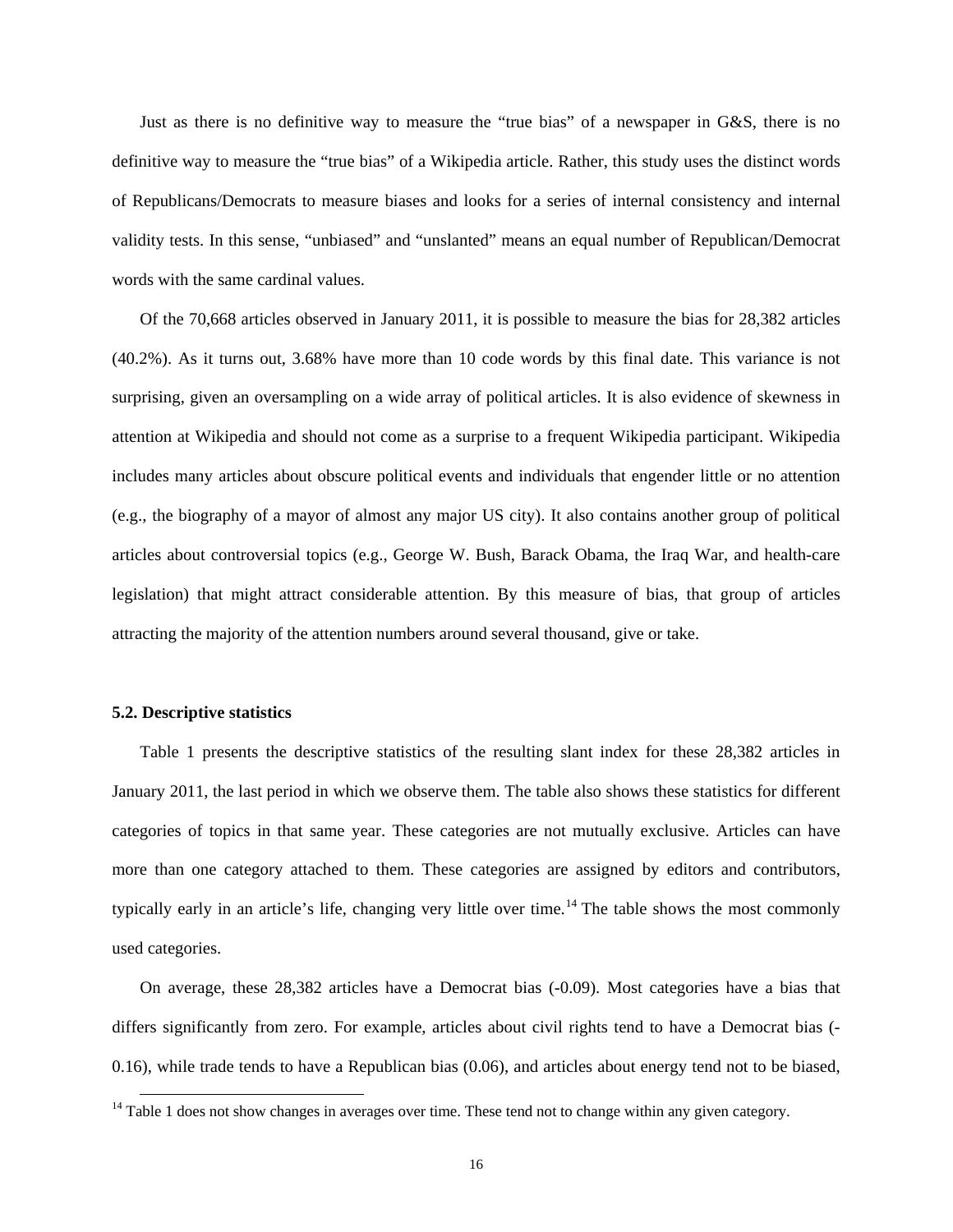on average (-0.02). At the same time, seemingly controversial topics, such as abortion and drugs, are centered at zero. Moreover, in addition to considerable variance across topics, the standard deviation is large within most categories.

The 70,668 articles have a total of 17,270,274 revisions. As it is computationally infeasible to examine all these revisions, we take each article and divide its revisions into ten revisions of equal length. For articles with less than ten revisions, we keep all that are available, even if it is low (many of these are short and contain no code words). We retain all revisions, even when one of the 28,382 articles lacks any code word in a prior version, and also when the last version contains nothing but an earlier does. This effort results in 647,352 article observations. Of those, 409,363 of these contain no code words. At least one code word appears in 237,989 observations (36.8%). There is enormous variance in the last year, with 1,086 articles having 19 or more code words, but 11,524, or 40.6%, articles have only one. Although some articles tend to have more code words over time as a result of revision, most retain the same number of code words.

Alternatively, we can measure the change in the slant indices between the earliest and latest observations for each article. For the 68,253 articles for which we have more than one observation, we find that 46,187 articles (68%) have no change in slant.<sup>[15](#page-17-0)</sup> Only 1,193 articles (9.2%) among the 12,902 articles that have observed slant indices in both the first and last observations change the sign of their slant indices between the two observations, and only 4 articles have a change of more than 1.0 in slant index. Generally, articles retain their general direction of bias, and if they transition from one state to another, it is a moderate transition.

Tables 2 and 3 show how the aggregate statistics vary over time.<sup>[16](#page-17-1)</sup> This procedure produces noisiness (particularly in the first and last year).<sup>[17](#page-17-2)</sup> It does not support definitive conclusions. Panel A of Table 2

<span id="page-17-2"></span><span id="page-17-0"></span> $15$  For convenience, if an article has no code words in both its first and last observations, we assume that it has no change in slant index between the two observations.

<span id="page-17-1"></span> $16$  Different versions of the same article can appear in the same year, so there is no reason to observe 27,000 articles each year. Moreover, the last revision of an article may not have been in January 2011, so there will not be a version of every article in 2011.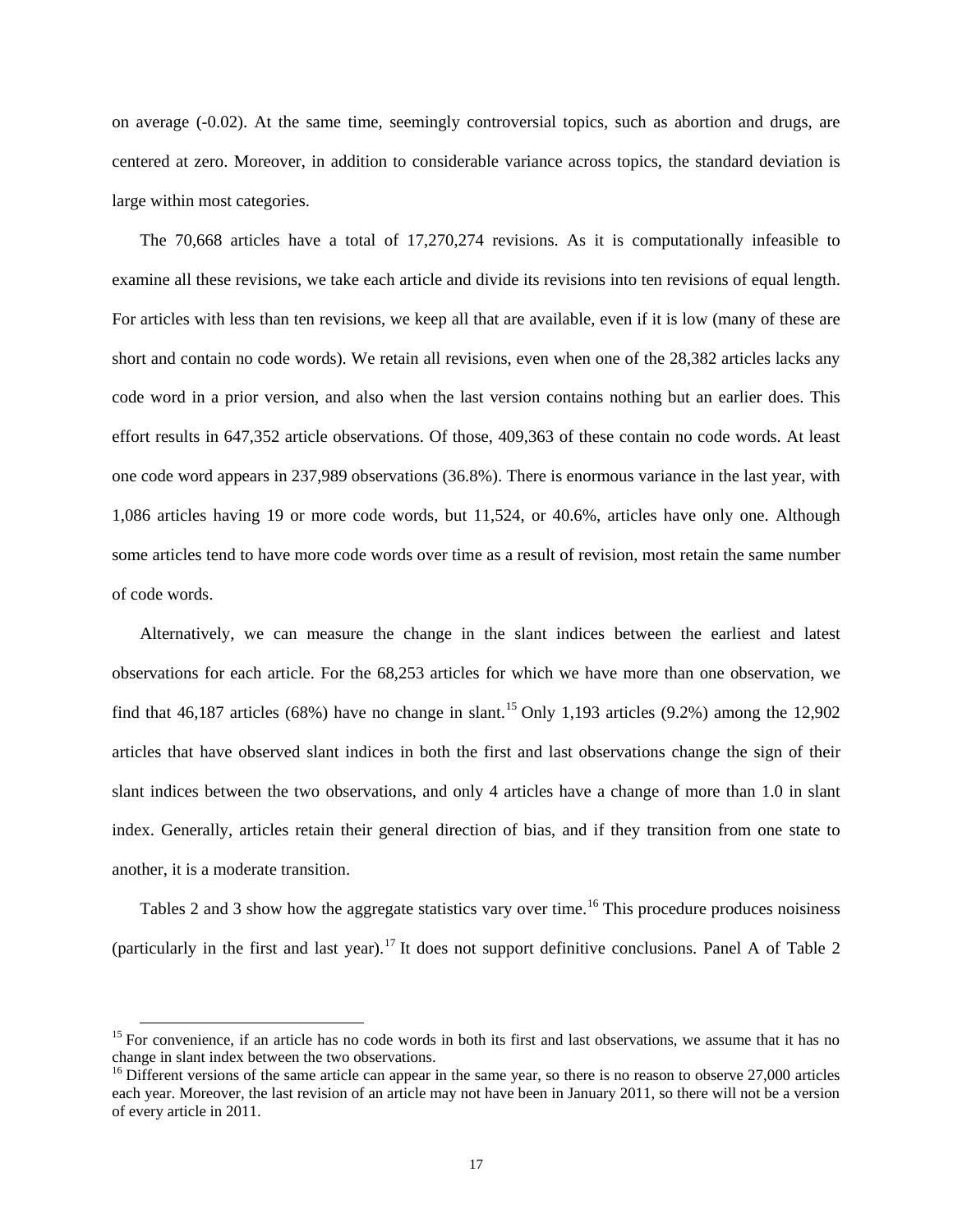shows there has been movement toward NPOV over time: Wikipedia's articles become less slanted, moving from a mean value of -0.53 in 2002 to a mean value of -0.18 in 2003, and moving gradually downward thereafter to -0.07 in 2010. That would be equivalent to the newspapers in G&S with a strong Democrat slant, such as the San Francisco Chronicle, Atlanta Constitution, or the Baltimore Sun.<sup>[18](#page-18-0)</sup>

The standard deviation of this slant index remains large, however, with evidence of only a gradual decline, starting in 2002 (0.22), rising in 2003 (0.33), and gradually declining by 2010 (0.27). The absolute value of the slant, our bias size, has a similar characteristic, starting at 0.55 (in 2002) and 0.30 (in 2003), and eventually declining to 0.21 (in 2010). Once again, the standard deviation of bias size remains large throughout, showing evidence of only a gradual decline.

Panel B shows patterns for articles with more or less attention. Panel B shows a weighted average across the articles, where the weights come from the number of revisions an article receives in a given year.<sup>[19](#page-18-1)</sup> The number of revisions serves as a proxy for the attention an article receives, and it is the best variable we could assemble that is available for all years and all articles.<sup>[20](#page-18-2)</sup> The average slant is much lower in the weighted averages. The largest slant is -0.15 (in 2002), and it settles to around -0.05 in most of the later years. Consistent with those results, the largest bias is 0.17 (in 2002), settling to around 0.14 in the later years. In both columns, the weighted average is lower than the unweighted average, more so in the slant than in the bias. Panel B, therefore, suggests that some of the slant and bias in Panel A arises because articles receiving less attention tend to be more slanted and biased.

Panel A of Table 3 provides an overview of how slant and bias change with the age of articles. We have 70,636 observations for articles that are less than one year old. We obtain such a large number because some (very young) articles, all less than one year old, have multiple revisions with a measured

<sup>&</sup>lt;sup>17</sup> Only 1,292 articles have ages between ages 9 and 10 years, i.e., a birth in 2001, because this was the first year of Wikipedia. There were not many political articles written in that year.

<span id="page-18-0"></span> $18$  See Gentzkow and Shapiro (2011), page 46-47. Note that the data in this paper have been demeaned, while Genzkow and Shapiro include the original estimates.

<span id="page-18-1"></span> $19$  The weight is the number of revisions plus one. Because the number of revisions per article is very skewed, this procedure differs little from the alternative, weighting these articles by zero.

<span id="page-18-2"></span> $^{20}$  A more ideal weight, an article's number of views in a year, is available after 2007. It is highly correlated with revisions  $(0.5)$  across articles when both are available.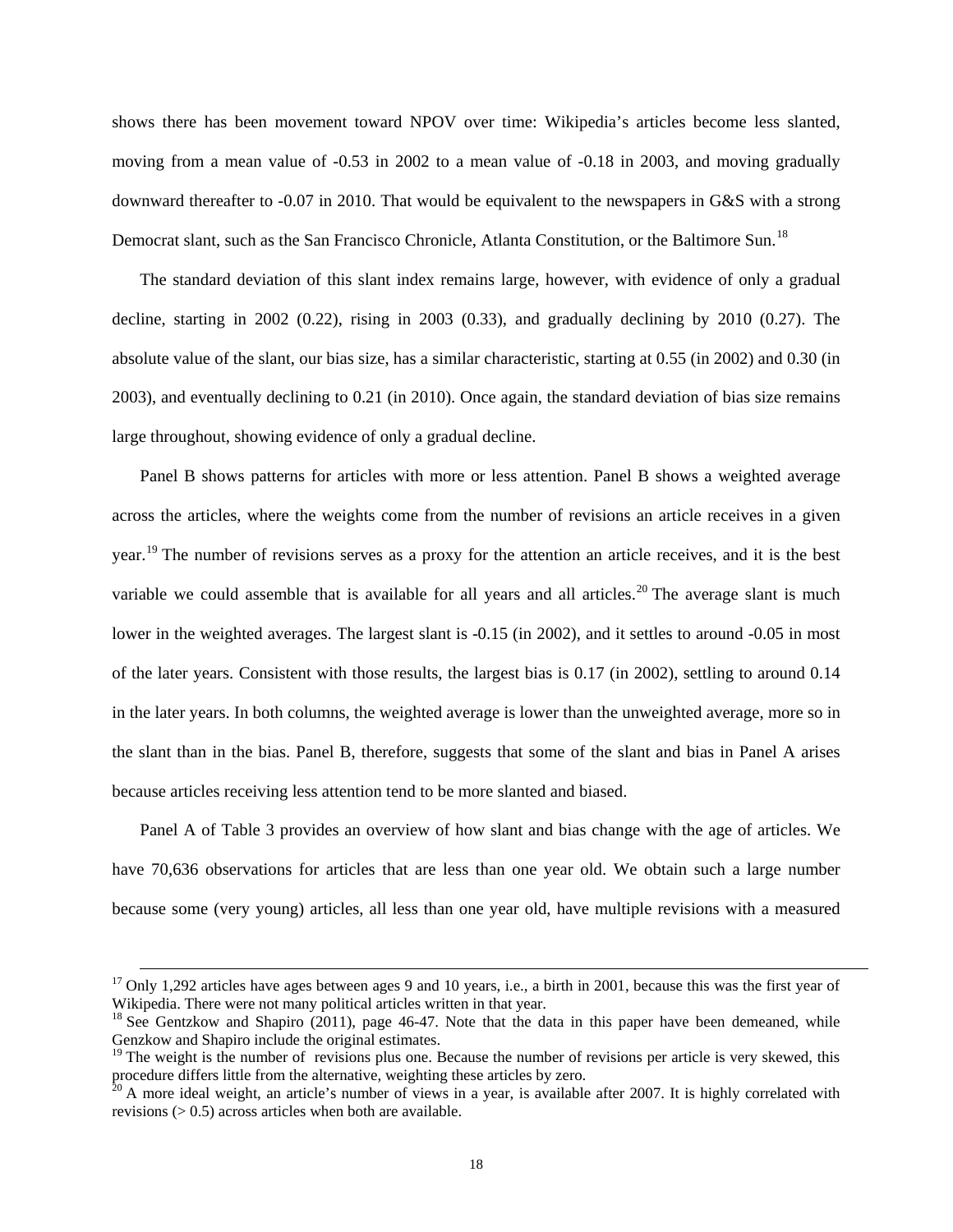bias. In that case, all revisions are included. We observe fewer at each successive year of age. The trend toward less bias and slant must partly result from the features of older/younger articles. Most of the older articles lean more Democrat. Every article over five years old except the oldest year (with the smallest sample) leans Democrat (-.016, -0.17, -0.22, -0.24, and -0.04, respectively), while every article under five years old leans Democrat but less strongly (-0.06, -0.05, -0.08, -0.11, -0.14, respectively). The bias size has a similar characteristic, with the older articles being more extreme than the younger ones, with the exception of the oldest year (i.e., 0.27, 0.27, 0.30, 0.31, and 0.16 for the older five versus 0.21, 0.20, 0.22, 0.23, and 0.25 for the younger five, respectively). In both cases, the standard deviation shows only a mild decline as articles become younger.

Panels B and C look at different vintages of articles at distinct ages. Both panels suggest that vintages play an important role and that this role is more important than age. The slant and bias are most pronounced for articles born in 2002 and 2003, with lower slants and bias in all subsequent years. These slants decline mildly with age, with the biggest decline resulting from small samples in the last year (an artifact of the data-collection method). The differences between vintages of articles released in 2002 and 2003 and other vintages also persist. $^{21}$ 

To summarize, the average old political article in Wikipedia leans Democratic. Wikipedia's articles gradually have lost that disproportionate use of Democratic code words, moving to nearly equivalent use of words from both parties, akin to a NPOV, on average. Moreover, the words used are mildly less extreme over time. The number of recent articles far outweighs the number of older articles, so by the last measurement, Wikipedia's articles appear to be centered close to a middle point, on average. Overall, therefore, Tables 2 and 3 give rise to a question: Why did Wikipedia become less biased over time? What factors in the revision process shape the bias, and what factors determine the appearance of the code words themselves?

<span id="page-19-0"></span> $21$  Weighted averages indicate similar differences between 2002 and 2003 and other vintages, albeit at lower cardinal values. For the sake of brevity, these are not shown.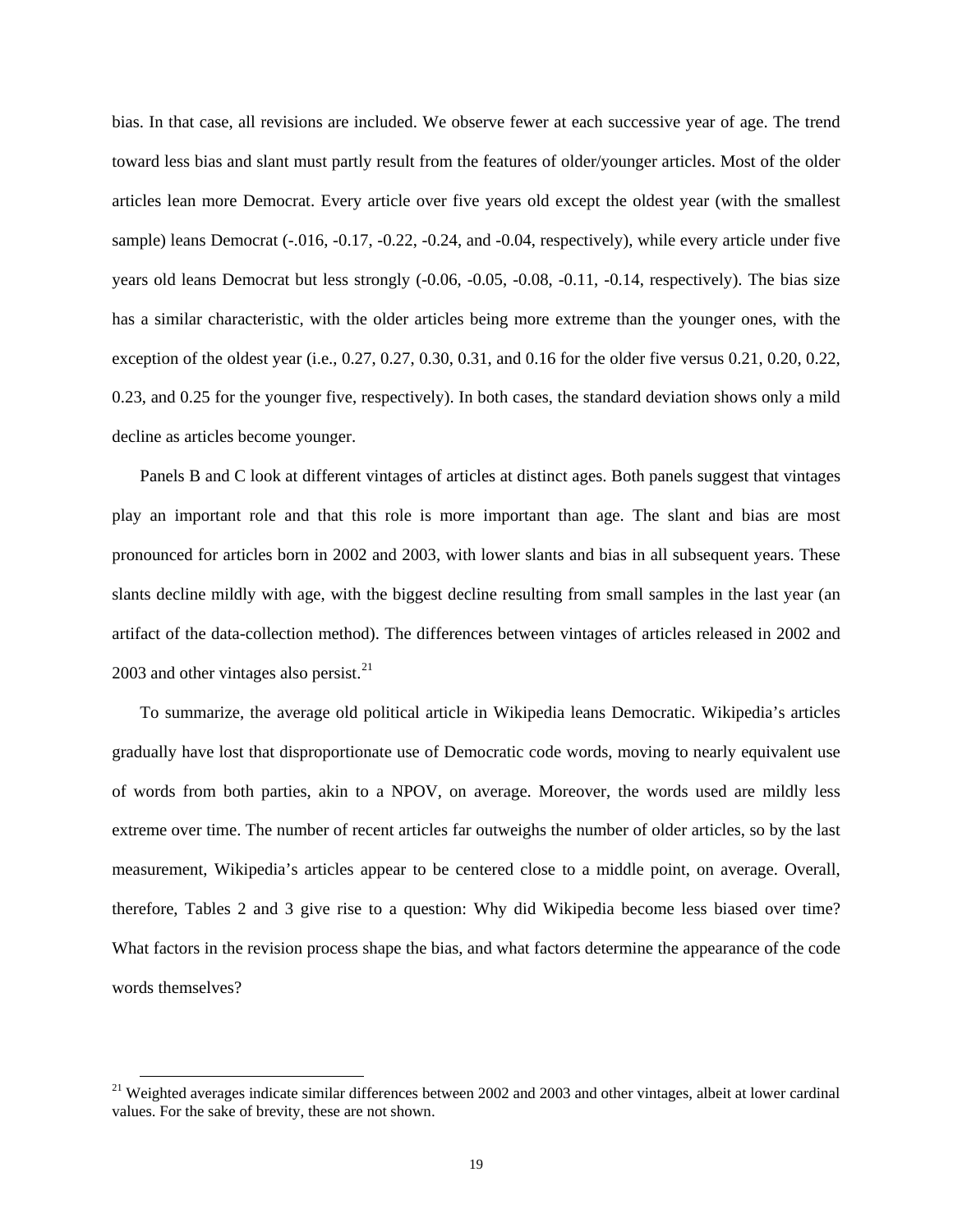Table 4 provides an understanding about the skewness in the revision process. The table is organized around the total share of all revisions, where the first column shows the fraction of total revisions, starting with 0.1 and ending with 0.99. The second column shows the smallest number of articles necessary to obtain the fraction of total revisions in the row. For example, it takes seven articles to account for one percent of the revisions. The next column expresses this same number as the share of articles, dividing by the total number of articles, 70,636. The second to last column provides the average age of articles meeting this criterion, denominated in years. The last column provides the average revisions per year for these articles.

The table demonstrates the skewness of the allocation of revisions. Just over 1.1% of the articles account for 30% of the revisions, and just over 3.3% of the articles account for half of the revisions. Less than 14.5% (27.8%) account for 80% (90%) of the revisions. In short, a small percentage of articles get most of the revisions.

Some of this skewness result reflects the composition of the age of articles, for example, whether the group includes old or newer articles. Older articles are more likely to have received a larger number of revisions merely by virtue of being around long enough to collect them. Yet, we also show that age cannot be the primary explanation for the skewness. The second to last column suggests that age does not matter much at the most interesting tale of the distribution, where articles get the most revisions. The top 5% are 8.6 years old and the top 50% are 8.1 years old. A half a year hardly accounts for the average difference between these in revisions.

The last column provides a better explanation. As the next column shows, revisions per year differ significantly in each group. For example, the difference of the top 5% and top 50% is 1746 and 536. In other words, some articles simply get more revisions per year than others, which is a symptom that some articles simply attract more attention from contributors.

The large change in skewness in revisions per year continues at all levels. For example, in the row for those articles receiving 80% of the revisions per year is 216, contrasting with the 536 received by the top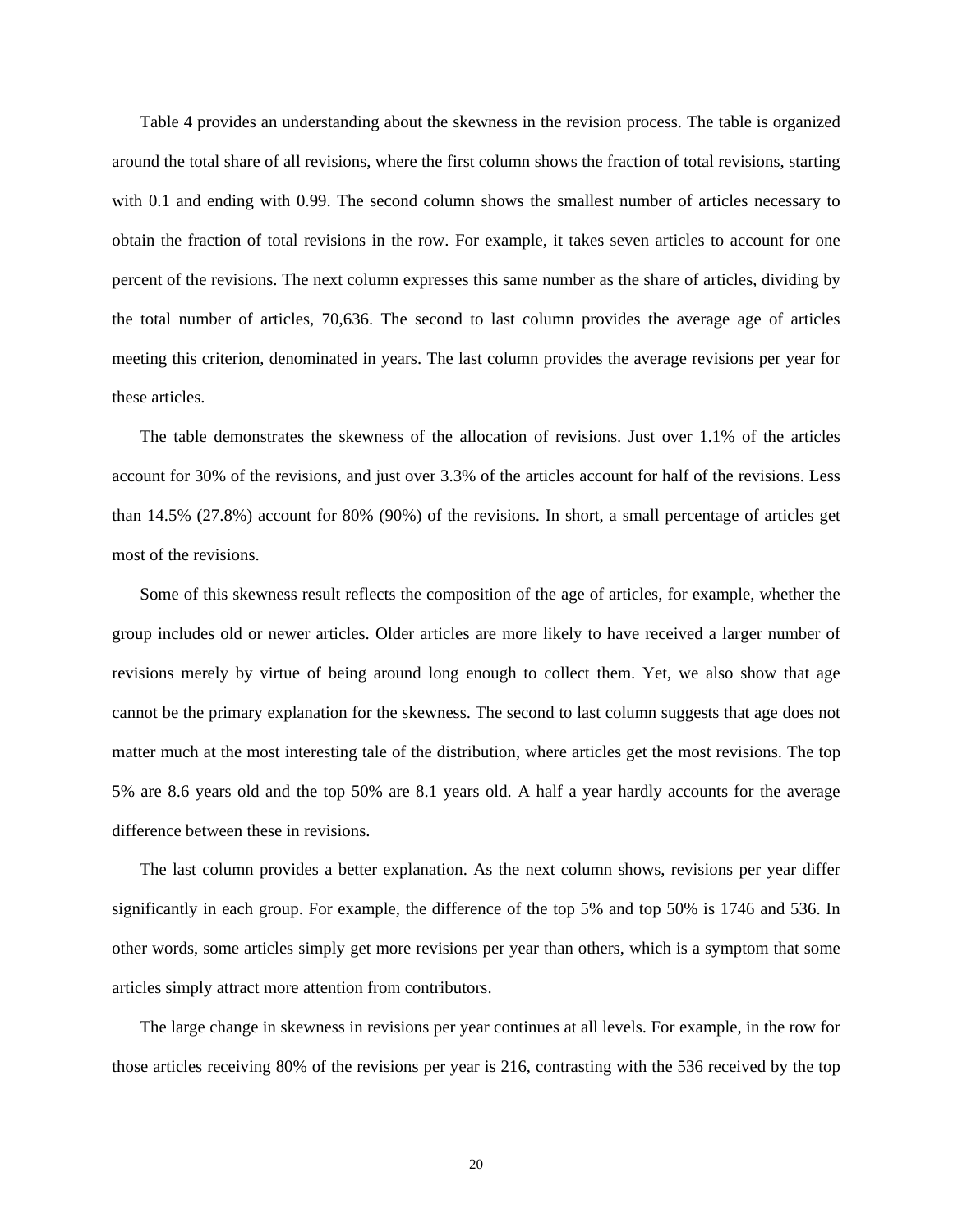50%. That implies that the additional 7904 articles (e.g., 10237-2333) had to have an average at 122 to bring the average down to 216. <sup>[22](#page-21-0)</sup> That is more than one quarter the rate of revisions as the top 505.

To summarize, Table 4 shows one simple reason why Linus Law will not work with all the articles, namely, a large fraction of articles do not receive much attention or revision. Table 4 also suggests why an econometric approach is required, as there is considerable variance in the number of revisions an article receives.

#### **5.3. Explanatory variables**

We classify the key explanatory variables into three groups. The first group examines a narrow interpretation of Linus' Law, which we label "attention and editing." The second group examines the broad interpretation of Linus' Law, focusing on the dispersion of contributions. The third group measures features of articles that act as controls. Table 5 presents descriptive statistics for all variables.

In the first group we have three variables. We expect that more attention and editing lead to more NPOV. We also use *Unique identifiers* to measure the number of unique users who edited this article in the past. Users are identified by their user ids and Internet protocol (IP) addresses. Different (same) IP addresses are counted as different (same) users.<sup>[23](#page-21-1)</sup> We use *Total revisions to date* to measure the total number of revisions an article had to date. Finally, we use *Pageviews* to measure the number of page views in that month for this article. Unfortunately, we have data for this variable only after February 2007, when it first began to be collected. Hence, *Pageviews* limits available data, with 415,836 revisions of articles have a non-missing *Pageviews*. Of these, 259,417 have no measure of bias, leaving 156,419 (37.6%) observations for which we can observe the bias of an article with a measure of *Pageviews*.

Both *Pageviews* and *Unique identifiers* come closer to measuring "eyeballs" than *Total revisions to date.* The latter reflects the controversy of an article and potentially can be inflated by reversion wars or editors who artificially inflate their revisions with many small changes.

<span id="page-21-1"></span><span id="page-21-0"></span><sup>&</sup>lt;sup>22</sup> (216.64\*10237-536.10\*2333)/7904 = 122.34<br><sup>23</sup> This is correlated with the total number of IP addresses, and total number of minor revisions.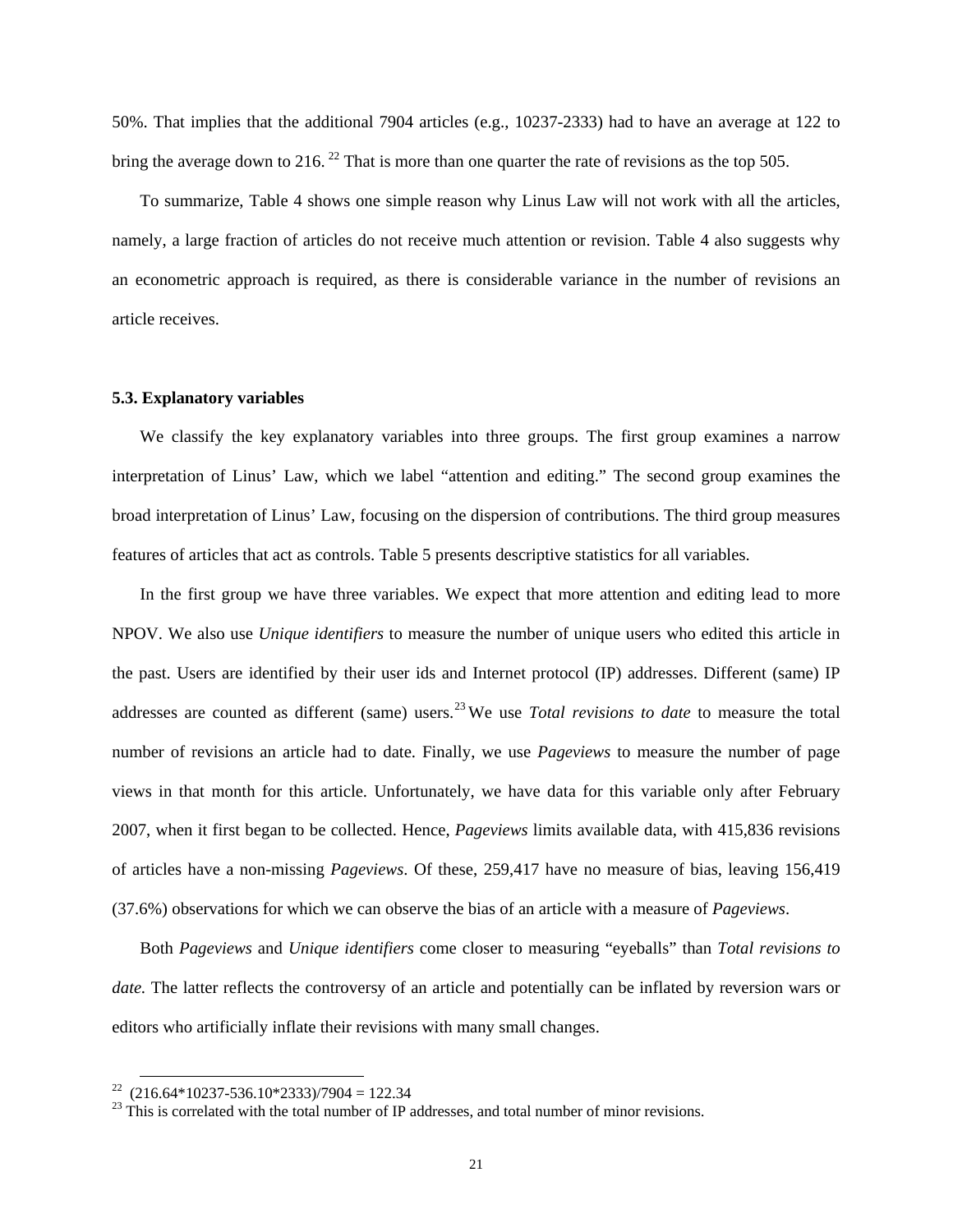The second group contains two variables. We use *Revisions per contributor*, defined as *Total revisions to date/Unique identifiers*, as one measure of the dispersion of contributions. We also use *Herschman-Herfindahl-Index (HHI)*, based off the concentration of *Unique identifiers.* If all revisions are edited by one user in the past, *HHI* will be 1 (just as a monopoly in an industry). A small *HHI* index indicates less concentration, or more dispersion.

Many variables are included in the control group. *Total frequency* measures the number of code words contained in a version of the article. *Words* measures the number of words in the observed version of an article. *Total frequency* and *Words* are highly correlated, especially for the sample of data in which *Words* > 0, so only one can be used in a regression. Articles are longer mostly because they attract more attention and more editing. Linus' Law would predict that greater *Total frequency* or *Words* leads to more NPOV. However, because slant arises from the sum of codes words, whether two or twenty or in between, *Total frequency* or *Words* also measures whether more code words tends to slant an index as a statistical artifact.

*References* measures the number of references in this version. *References per word*, defined as *References/Words*, measures the extent of verification per length of article. A larger number of references should lead to more NPOV under the null. However, references are also easily manipulated and inflated, so the coefficients estimates need to be interpreted cautiously.

Dummies indicate the year in which the article was created. Under the null, the older vintages have had more opportunity for more attention and more editing, so articles with older vintages should have more NPOV. However, the changing composition of participants on Wikipedia and change knowledge of those participations about NPOV norms could lead to different interpretations. For related reasons we also add year-specific effects as a further control.

Lastly, we create dummies for the categories listed in Table 1 and year of observation to control for category effects. These controls are for the statistical tendency of some categories to slant in certain directions, or contain a large bias.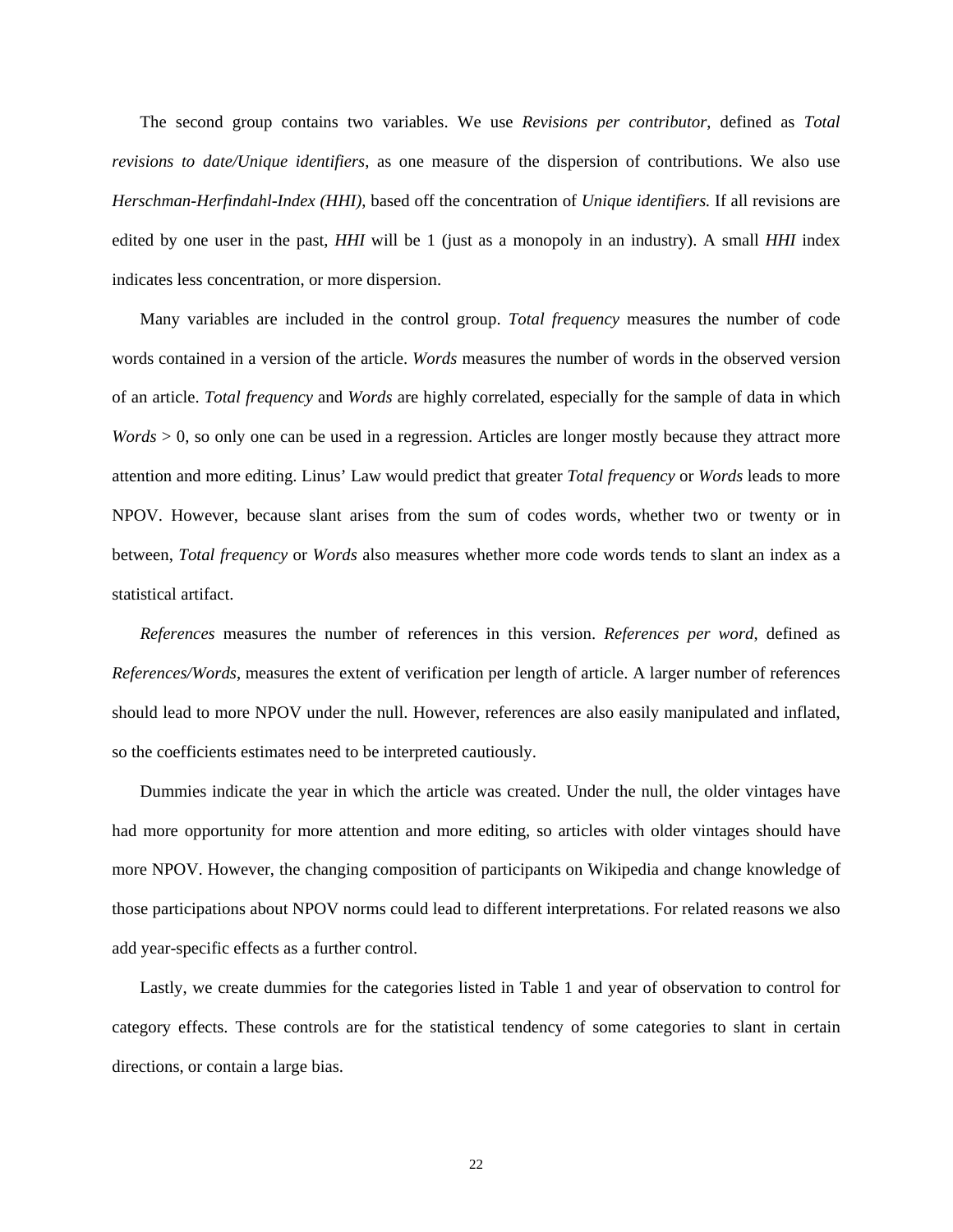Under a narrow interpretation of Linus' Law, only the amount of attention and editing matters. Under a broader interpretation, the dispersion of contributions also matters.

#### **6. Regression Analysis**

#### **6.1. Main results**

We use the slant index or the bias size of each article as our dependent variable. These variables distinguish between extreme and mild slant, but that gain requires controlling for selection, as many articles do not contain any code words.

Our selection model for the slant index assumes a production function for slant,  $Y^* = f(X)$ , where X is the list of explanatory variables as discussed in Section 5.3, and Y is measured with error, so  $Y = Y^* +$ u. The model assumes a function for observing Y, using the same exogenous variables, as in a standard "type-2" Tobit (Amemiya 1985). Hence, in our first stage, we regress the probability of observing any code words in an article on X. Similarly, the selection model for bias size assumes  $\ln[\text{Abs}(Y^*)] = h(X)$ . Once again, this model becomes a standard "type-2" Tobit.

Tables 6 and 7 present the key results.<sup>[24](#page-23-0)</sup> Table 6 presents the estimates for the first stage of the selection model. One estimate includes *Pageviews* and the other does not, with a corresponding change in the sample size. Having more revisions lowers the probability of having code words, while having more unique identifiers (e.g., more contributors) works in the opposite direction, increasing the probability of having code words. More attention, as measured by *Pageviews*, lowers the probability of having code words. In each case, the value of the coefficient suggests a small overall effect, but one that matters when the variable reaches a value nears its maximum.

The results from dispersion also do not point in one direction about selection. These results indicate that a wider community of contributors produces a variety of effects. More revisions per contributor lead to a higher likelihood of having code words, and the effect is small. A one-standard-deviation increase in

<span id="page-23-0"></span><sup>&</sup>lt;sup>24</sup> We report coefficents of category dummies for all regression tables in the appendix and omit them in the paper for the sake of brevity.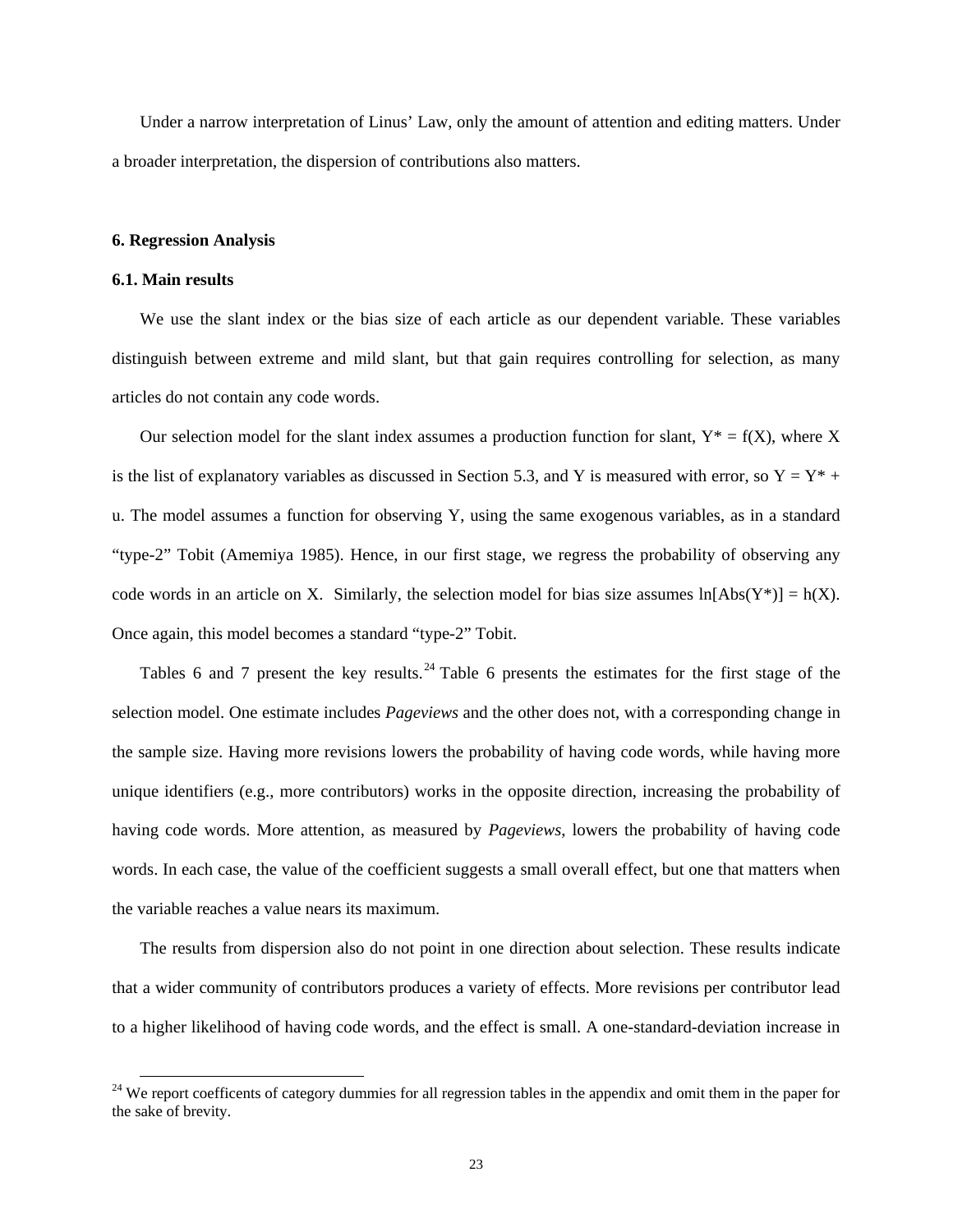revisions per contributor leads to little change. Only a value near the maximum leads to a large change. Less concentration among the number of contributors (lower *HHI*) reduces the likelihood of code words, but the effect is unimportant except at the maximum values. Overall, these results do not suggest that the breadth of contributors has much impact on the likelihood of having code words.

Features of articles do predict the appearance of code words. Longer articles (more words) have more code words. A one-standard-deviation increase in length leads to a 0.7 increase in the likelihood of having code words (in the lowest estimate). That is a big effect, very big at maximum values. Articles from the oldest two vintages also are likely to have code words. Having more references increases the likelihood of having code words near its maximum value.

The aforementioned ambiguity contrasts with the results for many of the controls. For example, some topics, such as abortion, civil rights, energy, trade, and gun control, are more likely to result in the appearance of code words. Articles on these topics are more likely to have code words than every other article, all other things equal, with coefficients all above 0.5. Fixing other variables at their means, being related to civil rights increases the probability of having code words by 20.47%. Some topics also come close to this, such as foreign policy, social security, and tax reform, with coefficients above 0.3. Some topics are less likely to have any code words, such as drugs, family  $\&$  children, and infrastructure  $\&$ technology. The topic, infrastructure & technology, lowers the probability of having code words by 3.80%.

Overall, these results suggest that selection cannot be dismissed as a concern for a few controversial topics and for long articles. In most articles, however, it is not likely to be important.

The first two columns of Table 7 present the results for the second stage of the model of the determinants of the slant index. More attention and editing make an article more Democrat. Having more revisions produces more Democrat bias, as does having fewer unique identifiers (e.g., fewer contributors). More attention, as measured by *Pageviews*, has the same effect. All are quantitatively small in importance, however. They do not matter except at values near the maximum.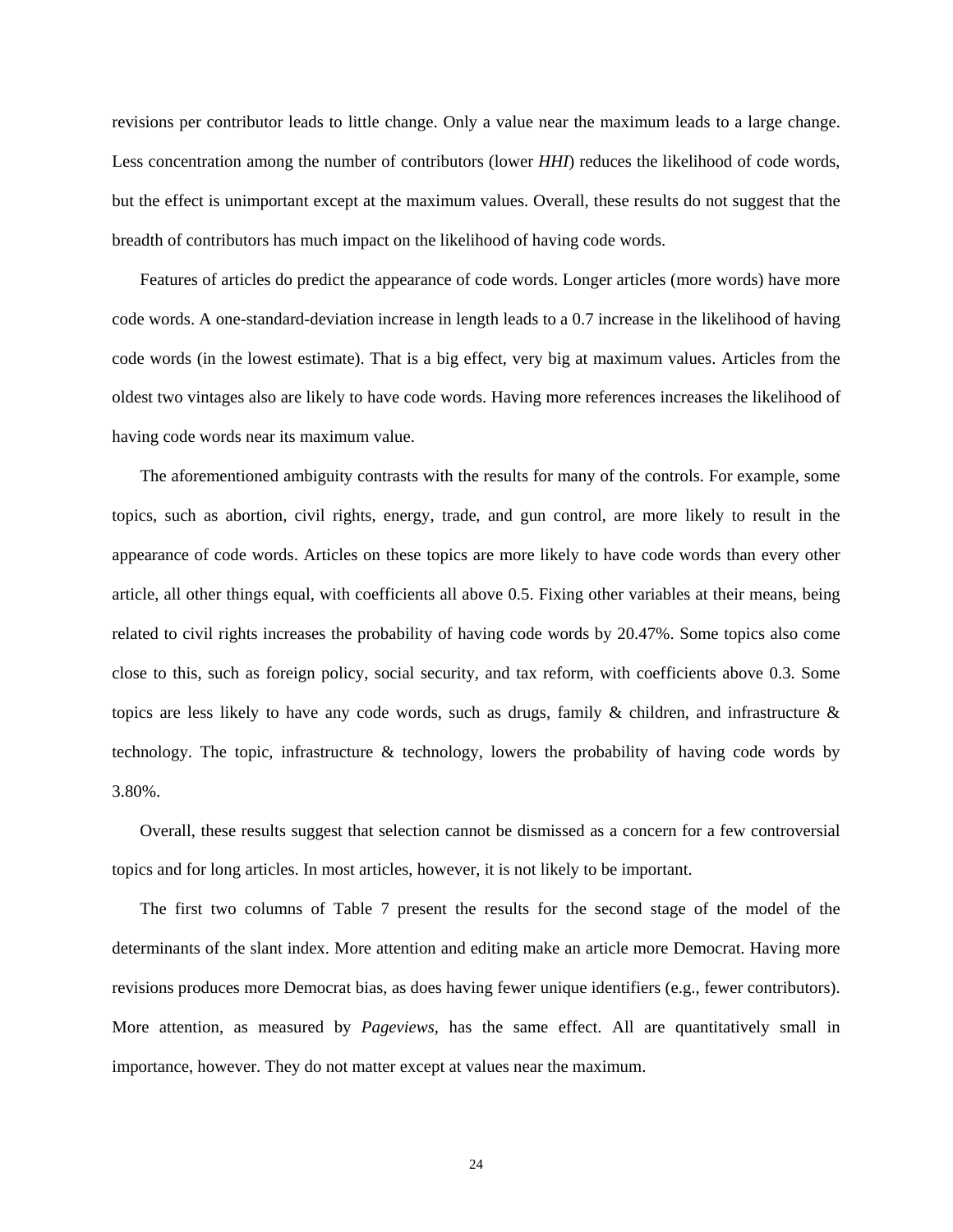The results from dispersion do not point in one direction. Having more revisions per contributor leads to more Democrat words, but less concentration among the number of contributors (lower *HHI*) leads to more Republican words. The effects are small, however, except at maximum values. Overall, these results do not suggest that the breadth of contributors affects the slant very much.

Many of the controls work as expected, but their effects are small. The features of articles do predict their slant, however. Older vintages lean Democrat in comparison to later vintages, with a difference over 0.3, which is a big effect, equal to one standard deviation in the endogenous variable. That Democrat leaning is especially pronounced in Wikipedia's second year, 2002.

Many of the category controls also take on interesting directions. Abortion articles lean Republican (0.1), civil rights articles lean Democrat (-0.14), and foreign policy leans Republican (0.1), while the typical biography leans Republican (between 0.05 and 0.7). These effects are big in light of the size of the standard deviation of the endogenous variable, which is 0.3.

Overall, the biggest predictors of slant come from the features of articles, such as their topic and vintage. The best predictor of leaning Democrat is the vintage. Consistent with Table 2, older articles lean Democrat, as do articles observed at earlier moments, and the latter tendency diminishes in recent articles. Hence, the best predictor of leaning Republican is a recent observation of an article with a late vintage on a topic, such as abortion. The editing process, such the number of contributors or their spread, does not have much effect.

The last two columns of Table 7 present the results for bias size. There is some evidence for the narrow interpretation of Linus' Law. *Pageviews* does not matter, but the other measure of eyeballs, *unique identifiers*, does matter. While having more revisions increases the movement away from zero, having more participants decreases it. The former matters, but latter is more important. A one-standarddeviation increase in *unique identifiers* results in an 18% decline in the bias, which is substantial. Holding all other variables at their mean values, one-standard-deviation increase in *Total revisions to date* results in a 12% increase in the bias. This latter result for *Total revisions to date* is consistent with the presence of edit wars, interpreting large numbers as a measure of an article's controversy.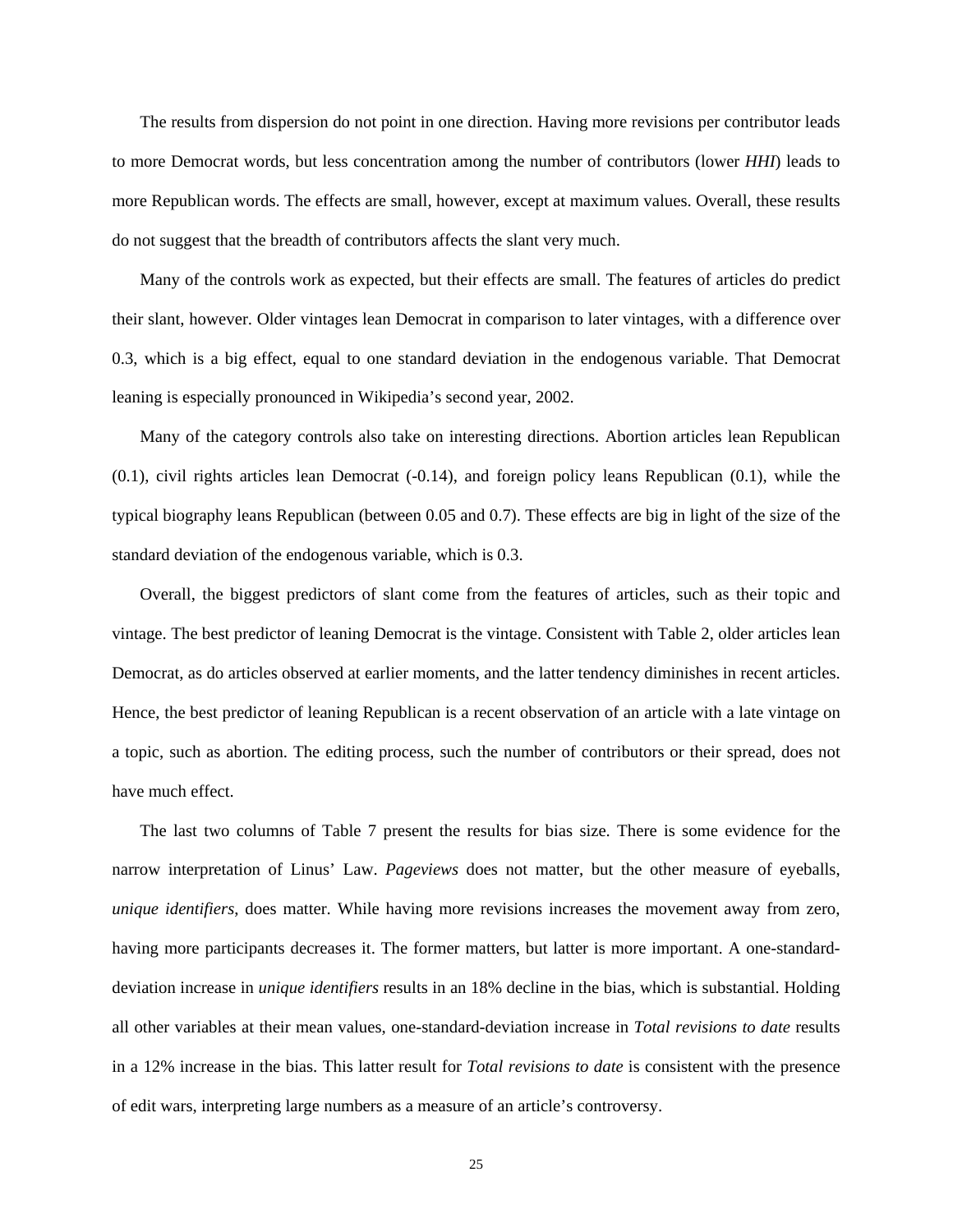The results for the broad interpretation of Linus' law are weak. *HHI* is negative, which means more dispersion leads to more bias. A one-standard-deviation increase in dispersion leads to a 6% increase in bias. *Revisions per contributor* is too small to matter, except at maximum values.

The biggest predictors of bias come from the features of articles, such as their topic, (some) vintage, and year of observation. The first three vintages of articles display the largest bias, as do the first three years in which those articles are observed. The effects are large. There is a 90% decline in bias between the 2002 vintage and 2010 vintage and a 20% decline between 2003 and 2010. The differences among vintages between 2004 and 2010 are comparatively small. The 2001 and 2011 vintages also display extreme differences, but this is identified by small samples in each case.

Some topics, such as civil rights, trade, and government, are also more biased, while topics such as abortion, corporations, gun control, social security, and biographies tend to be unbiased. This is the one place where the slant and bias estimates do not line up (nor would we necessarily expect them to do so). The cardinal value for bias yields distinct insight.

The results in Tables 6 and 7 suggest that a few features of the revision process do shape slant and bias, such as the number of unique contributors. This is consistent with a narrow interpretation of Linus' Law. None of the evidence is consistent with a broad interpretation.

#### **6.2. Robustness checks[25](#page-26-0)**

We conduct several robustness checks by estimating probit models that examine changes to slant and bias size, controlling for the selection effects (in unreported regressions). The inferences are similar. We also find no qualitative difference estimating the basic equations on a sample that removed the youngest articles and those with the least active revision rates. The results supporting a narrow interpretation of Linus' Law also are robust to including or excluding the tests for the broad interpretation, as well as other features of the articles, such as *words, references and references per word*.

<span id="page-26-0"></span><sup>&</sup>lt;sup>25</sup> Results for all robustness checks are available upon request.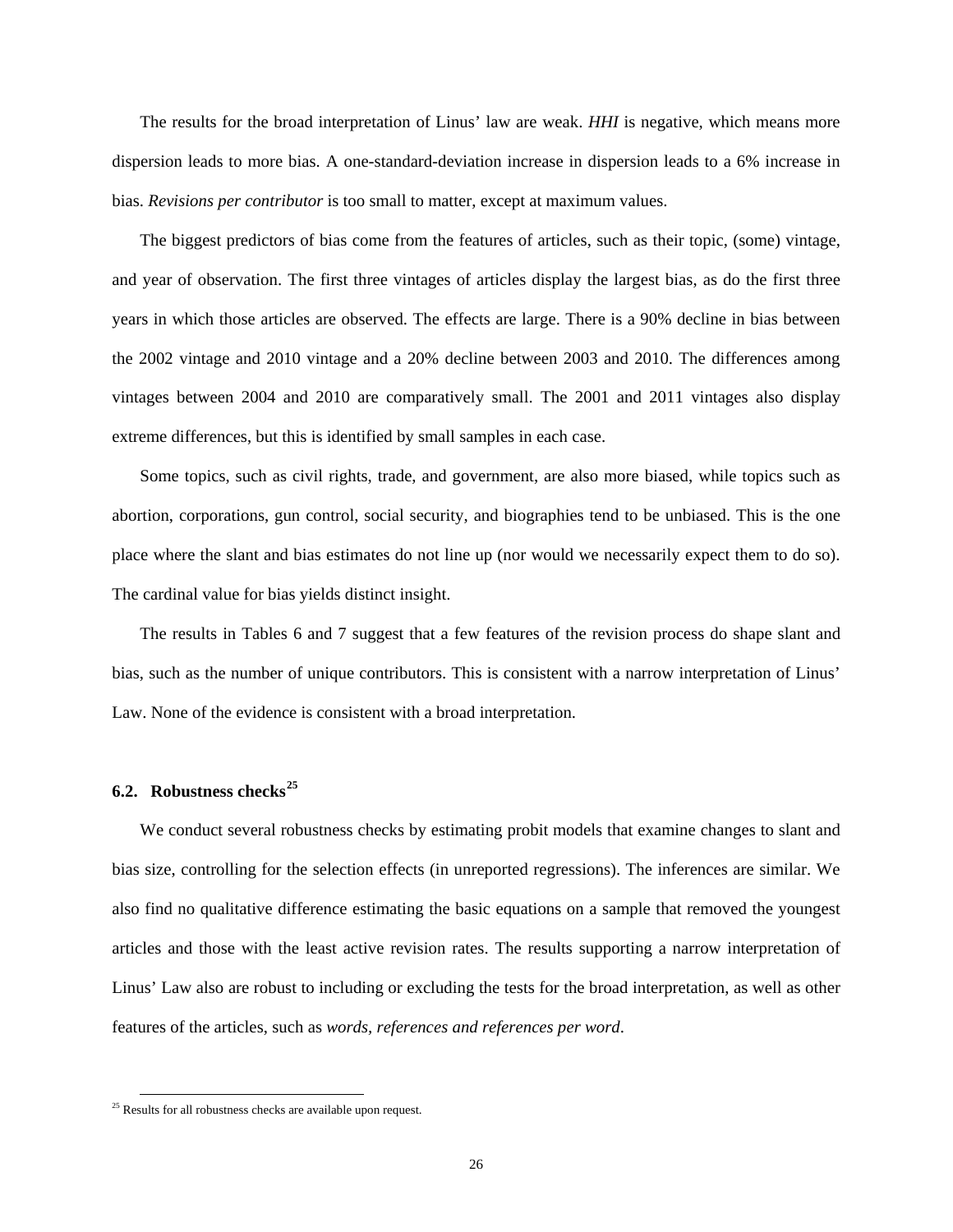We also conduct several robustness checks to rule out alternative explanations. Our first concern is that as our approach examines article slant conditional on the topic of the article, our results might be sensitive to the inclusion of different types of articles. For example, articles whose titles contain code words are more likely to exhibit slant because these code words will inevitably be used many times in these articles. To ensure these articles are not driving our results, we identify all articles whose titles contain code words, and exclude these articles from the analysis. Out of 70,668 articles, 1,248 articles (1.8%) are excluded and we obtain similar results.

A related issue is that many of the articles may be on politicians, such as current or former members of congress, state senators and judges. These articles many mechanically appear to have a slant, because they are likely to have direct quotes from these politicians or discuss their political leanings. As a robustness check, we exclude all articles that belong to the bios category and repeat the analysis. Our results continue to hold.

As a more stringent robustness check, we check whether our results continue to hold beyond political articles. As many of the categories such as abortion, government and war and peace could contain articles related to politics, we cannot rely on these high-level article categories to identify these articles. We first gather a list of words related to politics<sup>26</sup>. We classify each Wikipedia article to be political related if any of the sub-categories it associates with contains one of these politics-related words.<sup>[27](#page-27-1)</sup> This procedure classifies 30,263 (42.82%) articles as politics-related. We then drop these articles and repeat the analysis. Our conclusions continue to hold.

We are also concerned that because many articles we study can be contentious, edit wars among Wikipedia contributors may affect our results. As a robustness check, following the approach used in Xu and Zhang (forthcoming), for each article, we only keep the first contribution by each contributor. The

<span id="page-27-0"></span> <sup>26</sup> Source: [http://www.macmillandictionary.com/us/thesaurus-category/british/General-words-relating-to-politics](http://www.macmillandictionary.com/us/thesaurus-category/british/General-words-relating-to-politics-and-government)[and-government](http://www.macmillandictionary.com/us/thesaurus-category/british/General-words-relating-to-politics-and-government) and<http://www.english-for-students.com/Noun-Words-for-Politics.html> (accessed May 2013).

<span id="page-27-1"></span><sup>&</sup>lt;sup>27</sup> Detailed sub-category information is provided for most Wikipedia articles by contributors. For example, the article on Abraham Lincoln is associated with sub-categories such as 1809 births, 1865 deaths, 19th-century presidents of the United States, American people of English descent, assassinated United States Presidents, deaths by firearm in Washington, D.C. and Illinois lawyers, among others.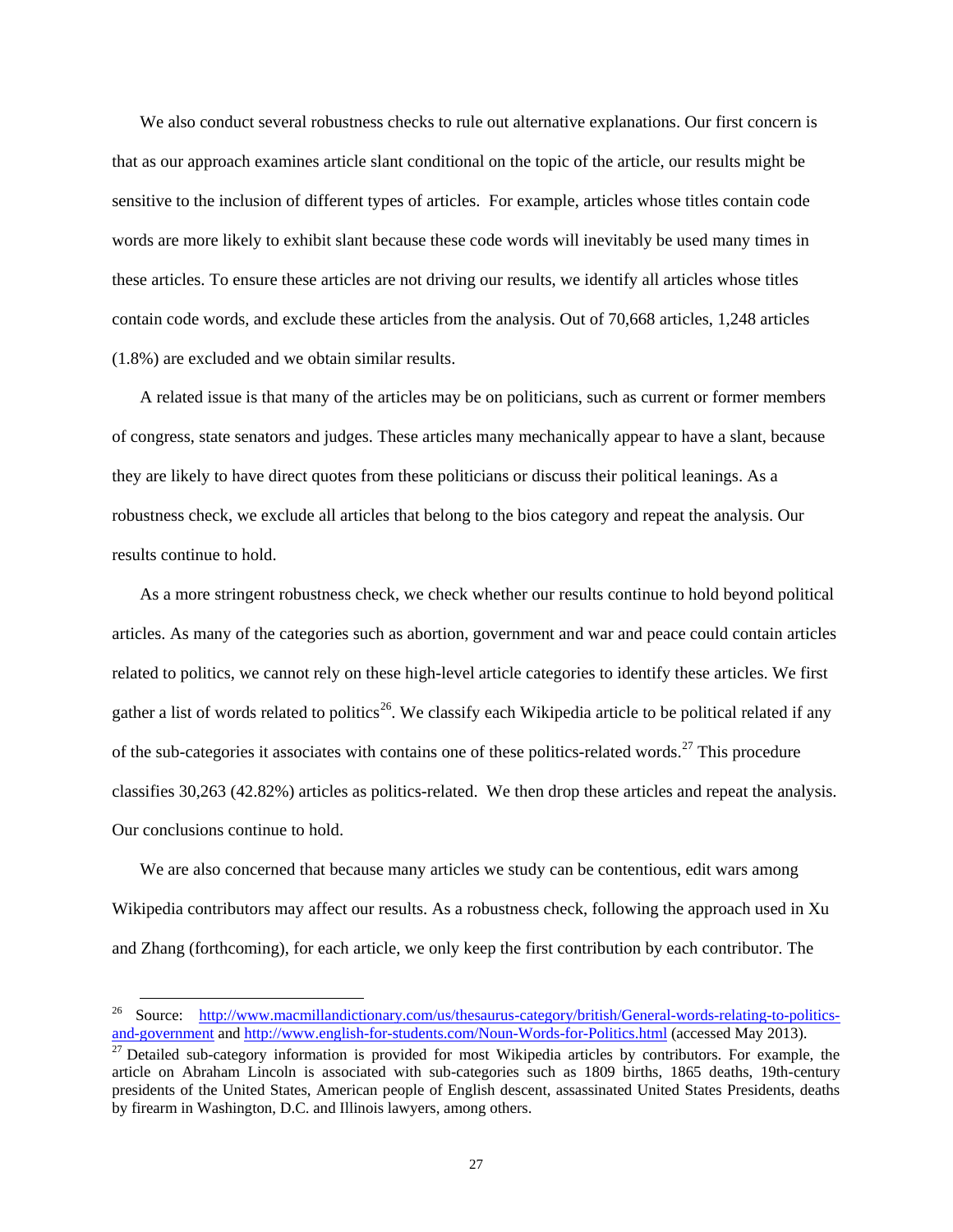approach is aggressive because it eliminates not only all future edit wars between a contributor and others, but also additional edits by the same contributor for each article. In total, 250,219 revisions (38.9%) are dropped. We repeat the analysis with the remaining revisions and our results continue to hold.

Our next concern is that the G&S approach identifies not only the choice of phrasing when there are multiple ways of describe the same concept (e.g., "death tax" vs. "estate tax"), but also the choice of topics (e.g., some newspapers choose to run more articles about illegal immigration), while in our study we focus on the former, i.e., the choice of phrasing conditional on the topic. As a result, some phrases in G&S (e.g., "Saddam Hussein," "World Trade Organization," and "Endangered Species Act") do not have natural variations that give no slant or the opposing slant. When such phrases are used, it is unclear whether they present actual slant or choice of content. To ensure that these phrases are not driving article slant, we recruited an experienced copy-editor who has both academic and legal background to go through the 1,000 code words to identify whether there are variations in phrasing for the same concept. We then checked all variations she provided. In the end, 638 words out of the 1,000 code words are identified to have substitutes. We then repeat the analysis using these 638 words as code words to measure slants and biases (essentially ignoring bias arising from the rest of the code words). Our results continue to hold.

Finally, the G&S procedure provides estimates of two distinct dimensions of information, political leaning (positive/negative) and its degree (numerical value). That begs questions about whether the use of democrat/republican words, by itself, drives our results, or whether the numerical values do. To examine this concern, we take all the code words, label them as democrat/republican, and then compute "market shares" for each article. We then regress market share on the same set of predictors. If the numerical values matter a great deal to our coefficient estimates, then this new process would not yield the same results. Otherwise, it will. The (unreported) results for the coefficient on *Pageviews, Unique-identifiers,*  and *total revisions* remain qualitatively similar, while some of the estimates of controls change in mildly

28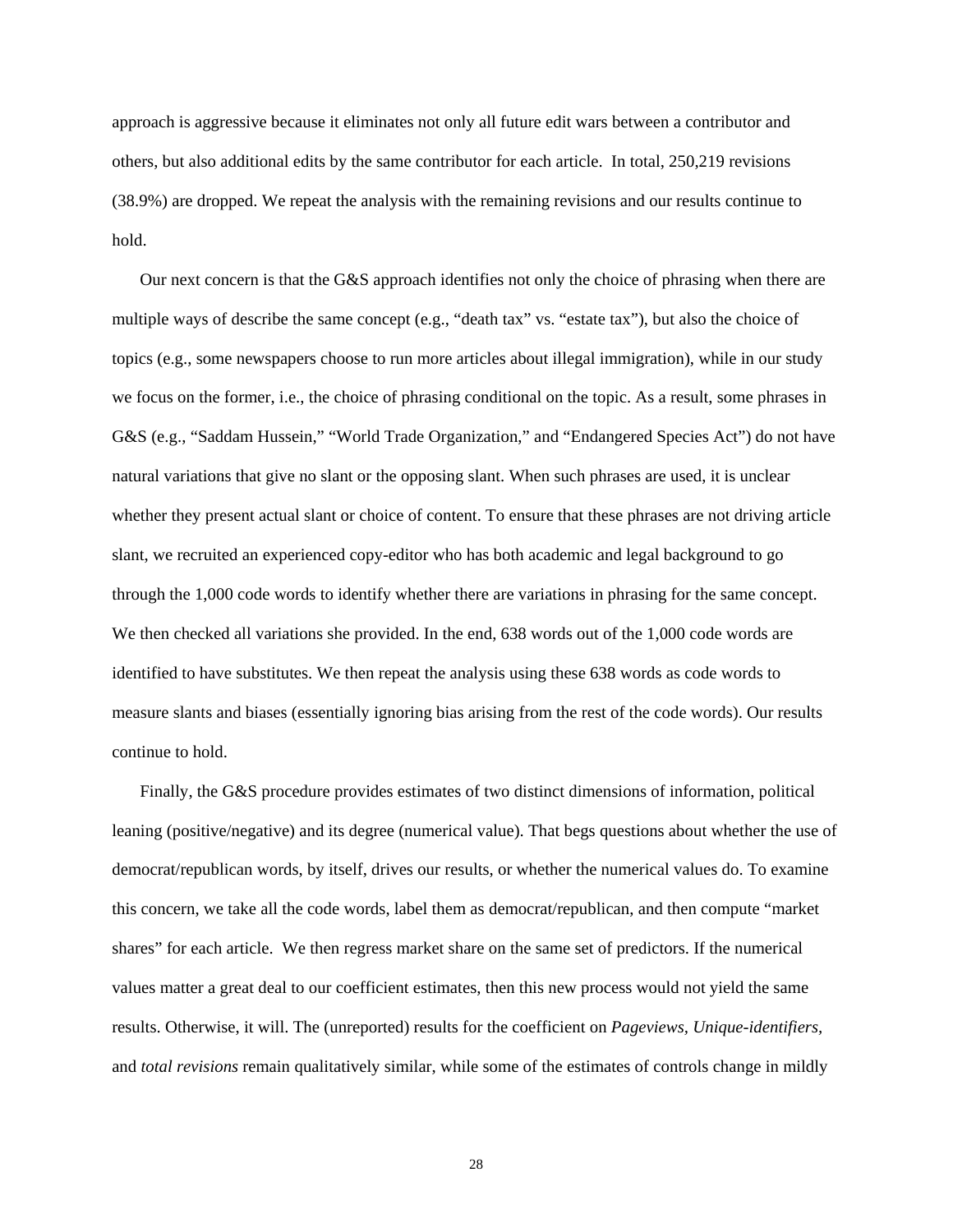uninteresting ways. The overall inference remains the same, that there is some evidence in favor of a narrow interpretation of Linus' Law, but no evidence in favor of its broad interpretation.

#### **7. Discussion and Conclusion**

In this study, we empirically examine whether Linus' Law, a principle that many participants in opensource communities consider foundational, shapes content production. We conduct this test on US political articles in Wikipedia, where Linus' Law would face challenges due to the presence of controversial topics and lack of verified and/or lack of objective information.

Our first set of findings pertains to the general characteristics of Wikipedia's slant and bias over time. In broad terms, in its earliest years, Wikipedia's political entries lean Democrat and tend to be biased. Over time, both traits diminish, on average. By the most recent observations, Wikipedia's entries lack much slant and contain less bias than observed earlier.

Our second set of finding points toward persistent bias, inconsistent with Linus' Law. This arises partly from a vintage effect, partly from the skewed attention of contributors, and partly as a result of the topic. Overall this second set of findings is consistent with only a narrow interpretation of Linus' Law (i.e., Hypothesis 1), one that emphasizes the number of contributors or reviewers. No evidence supports a broad interpretation of Linus' Law (i.e., Hypothesis 2).

Our third set of findings points towards a number of empirical patterns inconsistent with Linus' Law shaping most articles. The majority of articles receive little attention, and most articles change only mildly from their initial slant. Altogether, this is a potential indicator of collective intelligence bias.

These findings can be reconciled with the historical facts. The general tendency toward more neutrality in Wikipedia's political articles appears to arise largely not from revision, but from the entry of later vintages of articles with an opposite point of view from earlier articles. Wikipedia achieves something akin to a NPOV across articles, but not necessarily within them.

The study demonstrates a broad approach for estimating the relationship between features of articles and the revision process, based on testing both narrow and broad interpretations of Linus' Law. We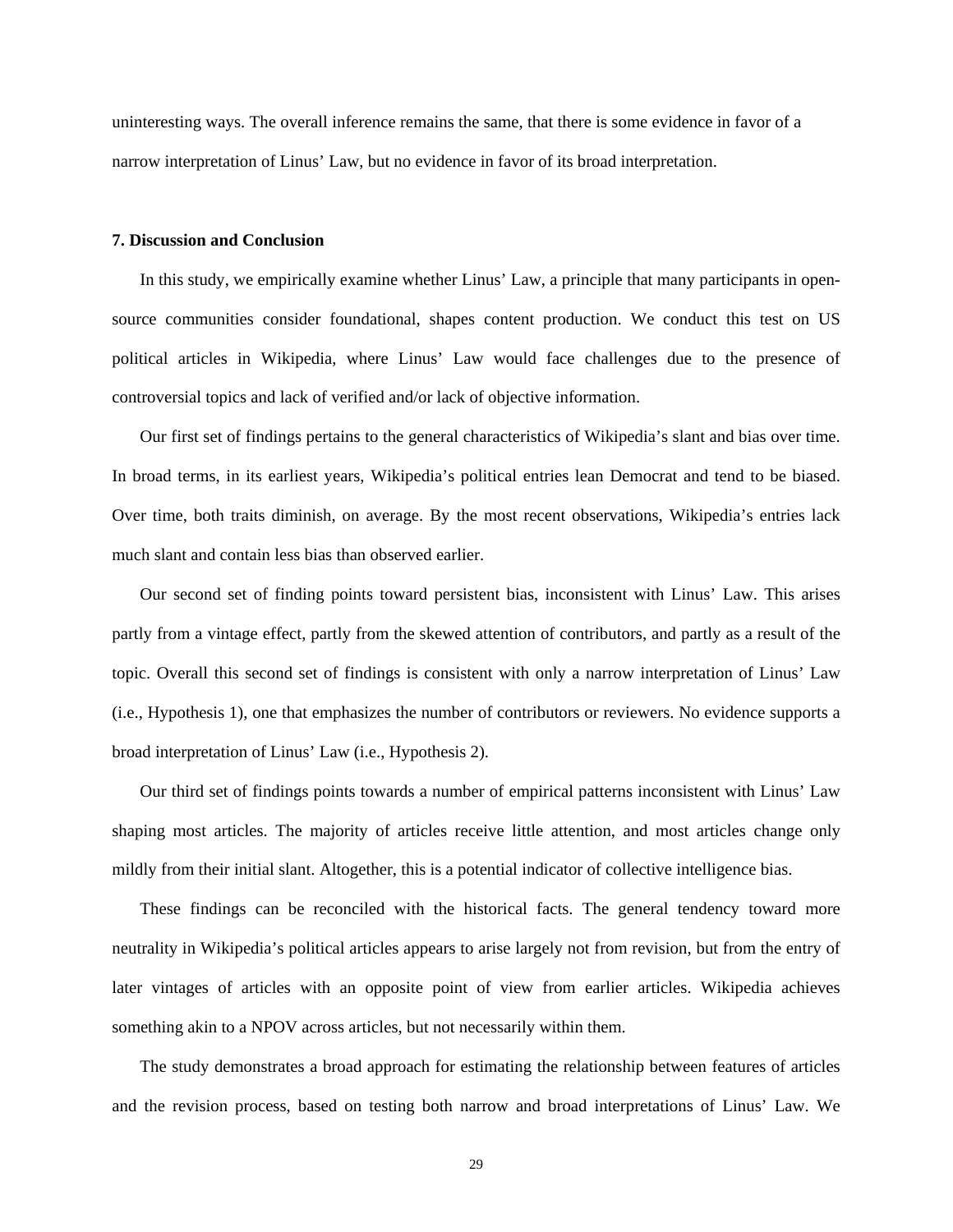consistently find that evidence for a narrow interpretation, at best, and we find no support for a broad interpretation. This result has implications for measuring production involving large number of contributors, suggesting it is possible to find regularities (around the number of contributors) but that this effect should not be regarded as the sole determinant of neutrality.

Broadly, our study provides empirical evidence on the limit of collective intelligence. Many managers believe that they could improve their products by taking advantage of the wisdom of crowds. We show that in the case of Wikipedia, there are aspects such as NPOV that collective intelligence does not help achieve successfully. A natural question for future research is whether an alternative production model could perform better in this dimension. For example, would a production model centered on experts, such as the one employed by Encyclopedia Britannica, do a better job than the one used by Wikipedia at achieving NPOV?

Some readers may not conclude that Linus' Law fails to hold, but, rather, that we did not measure the revision process with a proper set of statistics. As with any econometric research, we do not consider our research to be definitive. In that light, these results motivate a number of potential questions. For example, how frequently do articles with distinct biases link to one another? What factors shape the entry of new articles, particularly articles with bias? Does Linus' Law become weaker in practice due to feedback between an article's existing biases and the biases of the revisions it attracts? Hence, we hope that our attempt to measure Linus' Law and NPOV, and to formulate an approach using classical statistical methods, motivates further work on the operation of key principles and their operation within open-source production.

#### **References**

Amemiya, T., 1985, *Advanced Econometrics*, Cambridge, MA: Harvard University Press.

- Antweiler, W. and M. Z. Frank, 2004, "Is All That Talk Just Noise? The Information Content of Internet Stock Message Boards," *Journal of Finance,* 59(3), 1259–1294.
- Bernhardt, D., S. Krasa and M. Polborn, 2008, "Political Polarization and the Electoral Effects of Media Bias," *Journal of Public Economics,* 92(5-6), 1092–1104.
- Besley, T. and A. Prat, 2006, "Handcuffs for the Grabbing Hand? Media Capture and Government Accountability," *American Economic Review,* 96(3), 720–736.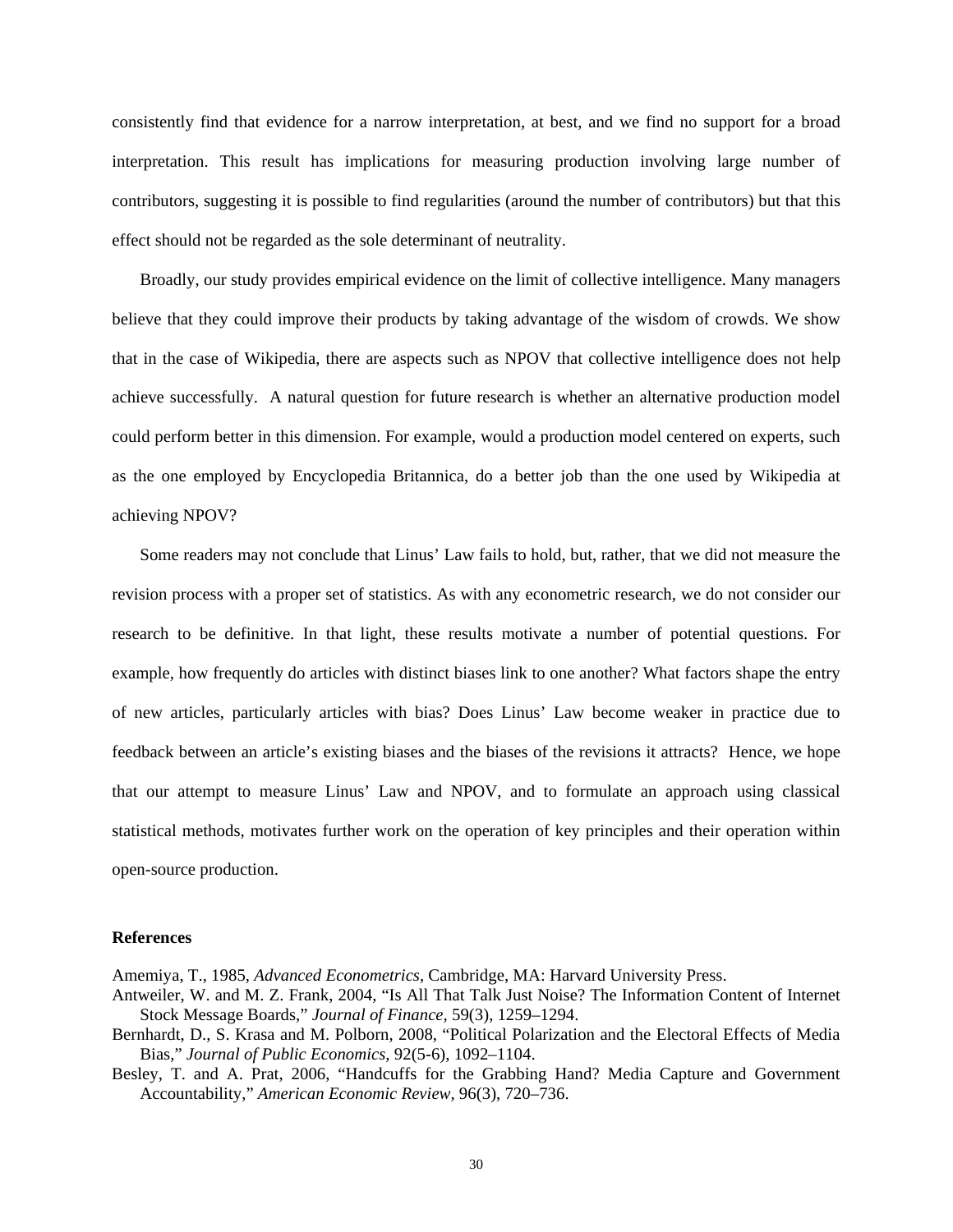- Blake, A., 2006, "Wikipedia Site Attempts to Make Politics Healthier," *The Hill*, http://tinyurl.com/6qycehm (accessed January 2012).
- Brown, A. R, 2011, "Wikipedia As a Data Source for Political Scientists: Accuracy and Completeness of Coverage," *Political Science & Politics*, 44, 339–343.

Carr, N., 2008, *The Big Switch: Rewiring the World, from Edison to Google*, New York: Norton.

- Chi, E., A. Kittur, B. A. Pendleton, B. Suh and T. Mytkowicz, 2007, "Power of the Few vs. Wisdom of the Crowd: Wikipedia and the Rise of the Bourgeoisie," *Computer/Human Interaction 2007 Conference*.
- Dewan, S., J. Ramaprasad, Forthcoming, "Music Blogging, Online Sampling, and the Long Tail," *Information Systems Research*.
- Galton, F., 1907, Vox populi, *Nature* 75:7.
- Gal–Or, E., T. Grelani, T. P. Yildirim, 2010, "The impact of advertising on media bias," *Working paper*.
- Gentzkow, M. and J. M. Shapiro, 2006, "Media bias and reputation," *Journal of Political Economy,* 114(2), 280–316.
- Gentzkow, M. and J. M. Shapiro, 2010, "What Drives Media Slant? Evidence from U.S. Daily Newspapers**,"** *Econometrica,* 78(1), 35–71.
- Gentzkow, M. and J. M. Shapiro, 2011, "Ideological Segregation Online and Offline," *Quarterly Journal of Economics,* 126(4), 1799–1839.
- Giles, J., 2005, "Internet Encyclopaedias Go Head To Head," *Nature,* 438, 900–901.
- Ghose A., Ipeirotis P. G., and Li B., 2012, "Designing Ranking Systems for Hotels on Travel Search Engines by Mining User-Generated and Crowdsourced Content," *Marketing Science* 31(3): 493-520
- Gorbetai, A., 2011, "Aligning Collective Production with Social Needs: Evidence from Wikipedia," *Working paper, Harvard Business School*.
- Greenstein, S. and M. Devereux, 2009, "Wikipedia in the Spotlight," *Kellogg Case 5-306-507*, *Kellogg School of Management, Northwestern University*.
- Greenstein, S. and F. Zhu, 2012, "Is Wikipedia biased?" *American Economic Review, Papers and Proceedings,* 102(3), 343–348.
- Groseclose, T. and J. Milyo, 2005, "A Measure of Media Bias," *Quarterly Journal of Economics,* 120(4), 1191–1237.
- Gu B., P. Konana, A. Liu, B. Rajagopalan and J. Ghosh, 2006, "Identifying Information in Stock Message Boards and Its Implications for Stock Market Efficiency," Working paper, Workshop on Information Systems and Economics.
- Haefliger, S., G. von Krogh and S. Spaeth, 2008, "Code Reuse in Open Source Software," *Management Science,* 54(1), 180–193.
- Halfaker, A., A. Kittur, R. Kraut and J. Riedl, 2009, "A Jury of Your Peers: Quality, Experience and Ownership in Wikipedia," In *Proceedings of the 5th International Symposium on Wikis and Open Collaboration.*
- Hann, I., J. Roberts and S. Slaughter, 2004, "Why Developers Participate in Open Source Software Projects: An Empirical Investigation," *ICIS 2004 Proceedings.*
- Hann, I., J. Roberts and S. Slaughter, Forthcoming, "All Are Not Equal: An Examination of the Economic Returns to Different Forms of Participation in Open Source Software Communities," *Information Systems Research*
- Hyatt, J., 2006, "The Wonder of Wikipedia: How to Motivate—and Control—An Army ff 30,000 Volunteer Workers," *Fortune*, June 12.
- Kane G. C. and Ransbotham S. 2013a, "It's a Network, Not an Encyclopedia: A Social Network Perspective on Information Quality in Mass Collaboration Systems," Working paper.
- Kane G. C. and Ransbotham S. 2013b, "Which Came First, The Users or the Content? Understanding Contribution Dynamics on Wikipedia," Working paper.
- Lawrence, E., J. Sides and H. Farrell, 2010, "Self-Segregation or Deliberation? Blog Readership, Participation and Polarization in American Politics," *Perspectives on Politics,* 8(2010), 141–157.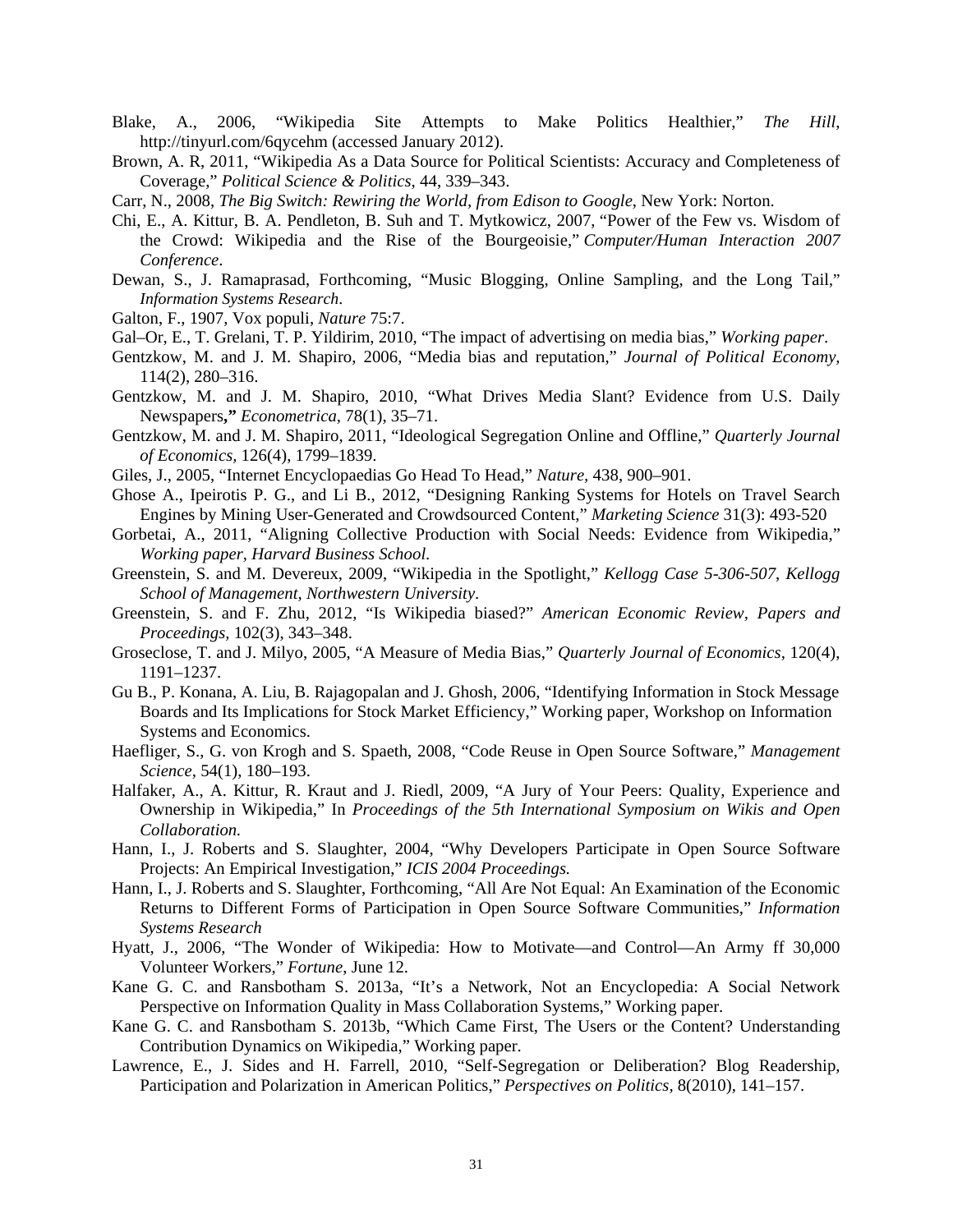- Larcinese, V., R. Puglisi and J. M. Snyder, 2007, "Partisan Bias in Economic News: Evidence on the Agenda-Setting Behavior Of U.S. Newspapers," *NBER working papers*, *National Bureau of Economic Research, Inc*.
- Lakhani, K. R., L. B. Jeppesen, 2007, "Getting Unusual Suspects to Solve R&D Puzzles," Forethought, *Harvard Business Review,* 85(5).
- Lemos, R., 2004, "Security Research Suggests Linux Has Fewer Flaws," *CNET News*, December 13.
- Levine, R., 2006, "New Web Sites Seeking Profit in Wiki Model," *New York Times*, September 4.
- Ma, L., P. Chen and T. Mukhopadhyay, 2008, "Voluntary Open-Source The Effect Appropriability, Externality, and Uncertainty," *ICIS 2008 Proceedings.*
- MacCormack, A., J. Rusnak and C. Y. Baldwin, 2006, "Exploring the Structure of Complex Software Designs: An Empirical Study of Open Source and Proprietary Code," *Management Science,* 52(7), 1015–1030.
- Malone, T. W., R. Laubacher and C. Dellarocas, 2009, "Harnessing Crowds: Mapping the Genome of Collective Intelligence," MIT Sloan Research Paper No. 4732–09.
- Margolis, J., 2009, "Wicked-Pedia! Millions Trust Its Every Word," *Daily Mail*, February 15.
- Mullainathan, S. and A. Shleifer, 2005, "The Market for News," *American Economic Review,* 95(4), 1031–1053.
- National Public Radio, 2005, Talk of the Nation, "Analysis: Wikipedia, Open Source, and the Future of the Web," Transcript, November 2.
- Piskorski, M. J. and A. Gorbatai, 2010, "Testing Coleman's Social Norm Enforcement Mechanism: Evidence from Wikipedia," *Working Paper*.
- Price, C. J., 2003, "Interfering Owners or Meddling Advertisers: How Network Television News Correspondents Feel About Ownership and Advertiser Influence on News Stories," *Journal of Media Economics,* 16(3), 175–188.
- Ransbotham, S. and G. C. Kane, 2011, "Membership Turnover and Collaboration Success in Online Communities: Explaining Rises and Falls from Grace in Wikipedia," *MIS Quarterly,* 35(3), 613–627.
- Raymond, E., 1998, "The Cathedral and the Bazaar," *First Monday*, http://tinyurl.com/bqfy3s (accessed January 2012).
- Reuter, J. and E. Zitzewitz, 2006, "Do Ads Influence Editors? Advertising and Bias in the Financial Media," *Quarterly Journal of Economics,* 121(1), 197–227.
- Roberts, J. A., I. Hann and S. A. Slaughter, 2006, "Understanding the Motivations, Participation, and Performance of Open Source Software Developers: A Longitudinal Study of the Apache Projects," *Management Science,* 52(7), 984–999.
- Shankland, S., 2003, "Study Lauds Open-Source Code Quality," *CNET News*, February 19. Available at http://news.cnet.com/Study-lauds-open-source-code-quality/2100-1001\_3-985221.html
- Singh, P. V., Y. Tan, and N. Youn. 2011. "A Hidden Markov Model of Developer Learning Dynamics in Open Source Software Projects," *Information Systems Research*, 22(4), 790-807.
- Susarla A., J. Oh and Y. Tan, 2012. "Social Networks and the Diffusion of User-Generated Content: Evidence from YouTube," *Information Systems Research,* 23(1), 23-41.
- Sunstein, C. R., 2001, *Republic.com*, Princeton, NJ: Princeton University Press.
- Swartz, A., 2006, "Who Writes Wikipedia?" http://tinyurl.com/7n84bsh (accessed January 2012).
- Surowiecki, J., 2004, *The Wisdom of Crowds*, New York: Random House.
- von Hippel, E., 2005, *Democratizing Innovation,* Cambridge, MA: The MIT Press.
- Wen W., C. Forman, and S. J. H. Graham, Forthcoming. "The Impact of Intellectual Property Rights Enforcement on Open Source Software Project Success," *Information Systems Research*
- Wu, L. and E. Brynjolfsson, 2009, "The Future of Prediction: How Google Searches Foreshadow Housing Prices and Sales," *Working paper*.
- Xu, S. and X. M. Zhang, Forthcoming, "Impact of Wikipedia on Market Information Environment: Evidence on Management Disclosure and Investor Reaction," *MIS Quarterly*.
- Zhang, X. M. and F. Zhu, 2011, "Group Size and Incentives to Contribute: A Natural Experiment at Chinese Wikipedia," *American Economic Review,* 101(4), 1601–1615.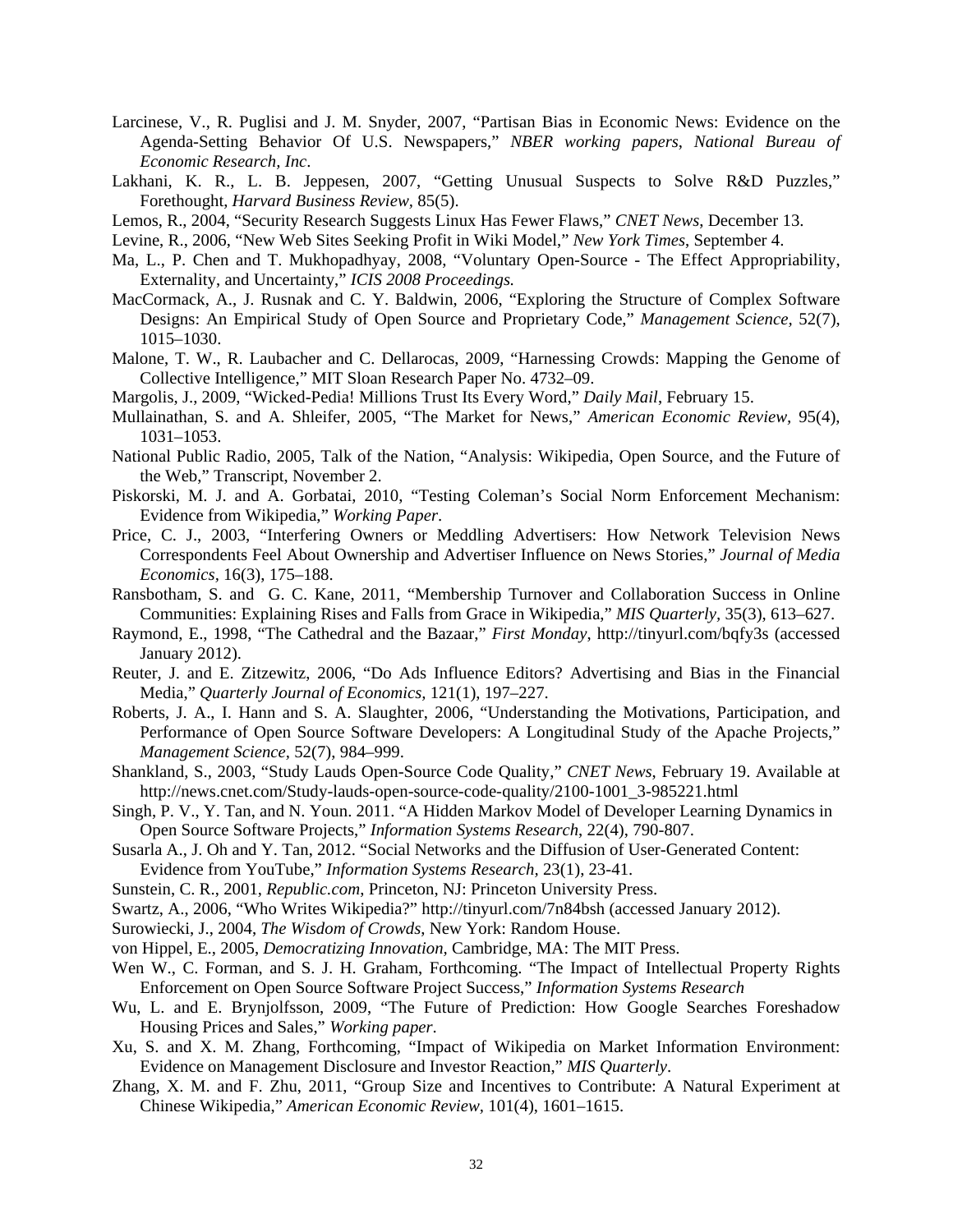|                             | No. Obs | Mean    | Std. Err. | One-tailed t-test |
|-----------------------------|---------|---------|-----------|-------------------|
| <b>All Categories</b>       | 28,382  | $-0.09$ | 0.00      | ***               |
| Abortion                    | 71      | 0.02    | 0.03      | n.s.              |
| <b>Bios</b>                 | 4,748   | $-0.05$ | 0.00      | ***               |
| Budget & Economy            | 1,109   | $-0.02$ | 0.01      | ***               |
| Civil rights                | 1,183   | $-0.16$ | 0.01      | ***               |
| Corporations                | 121     | $-0.06$ | 0.02      | ***               |
| Crime                       | 1,257   | $-0.05$ | 0.01      | ***               |
| Drugs                       | 105     | $-0.02$ | 0.02      | n.s.              |
| Education                   | 1,362   | $-0.05$ | 0.01      | ***               |
| Energy & Oil                | 270     | $-0.02$ | 0.01      | $**$              |
| Families & Children         | 405     | $-0.06$ | 0.01      | ***               |
| Foreign Policy              | 2,094   | 0.02    | 0.00      | ***               |
| Trade                       | 399     | 0.06    | 0.01      | ***               |
| Government                  | 11,383  | $-0.14$ | 0.00      | ***               |
| <b>Gun Control</b>          | 56      | $-0.03$ | 0.02      | $\ast$            |
| <b>Health Care</b>          | 556     | $-0.05$ | 0.01      | ***               |
| <b>Homeland Security</b>    | 490     | $-0.05$ | 0.01      | ***               |
| Immigration                 | 372     | $-0.02$ | 0.01      | **                |
| Infrastructure & Technology | 1,143   | $-0.04$ | 0.01      | ***               |
| Jobs                        | 693     | $-0.05$ | 0.01      | ***               |
| Principles & Values         | 614     | $-0.05$ | 0.01      | ***               |
| Social Security             | 5       | $-0.10$ | 0.05      | $\ast$            |
| <b>Tax Reform</b>           | 95      | $-0.06$ | 0.02      | ***               |
| War & Peace                 | 2,292   | $-0.02$ | 0.00      | ***               |
| Welfare & Poverty           | 323     | $-0.04$ | 0.01      | ***               |

**Table 1: Summary Statistics for Slant Index by Category**

n.s. not significant, \*\*\* p<0.01, \*\* p<0.05, \* p<0.1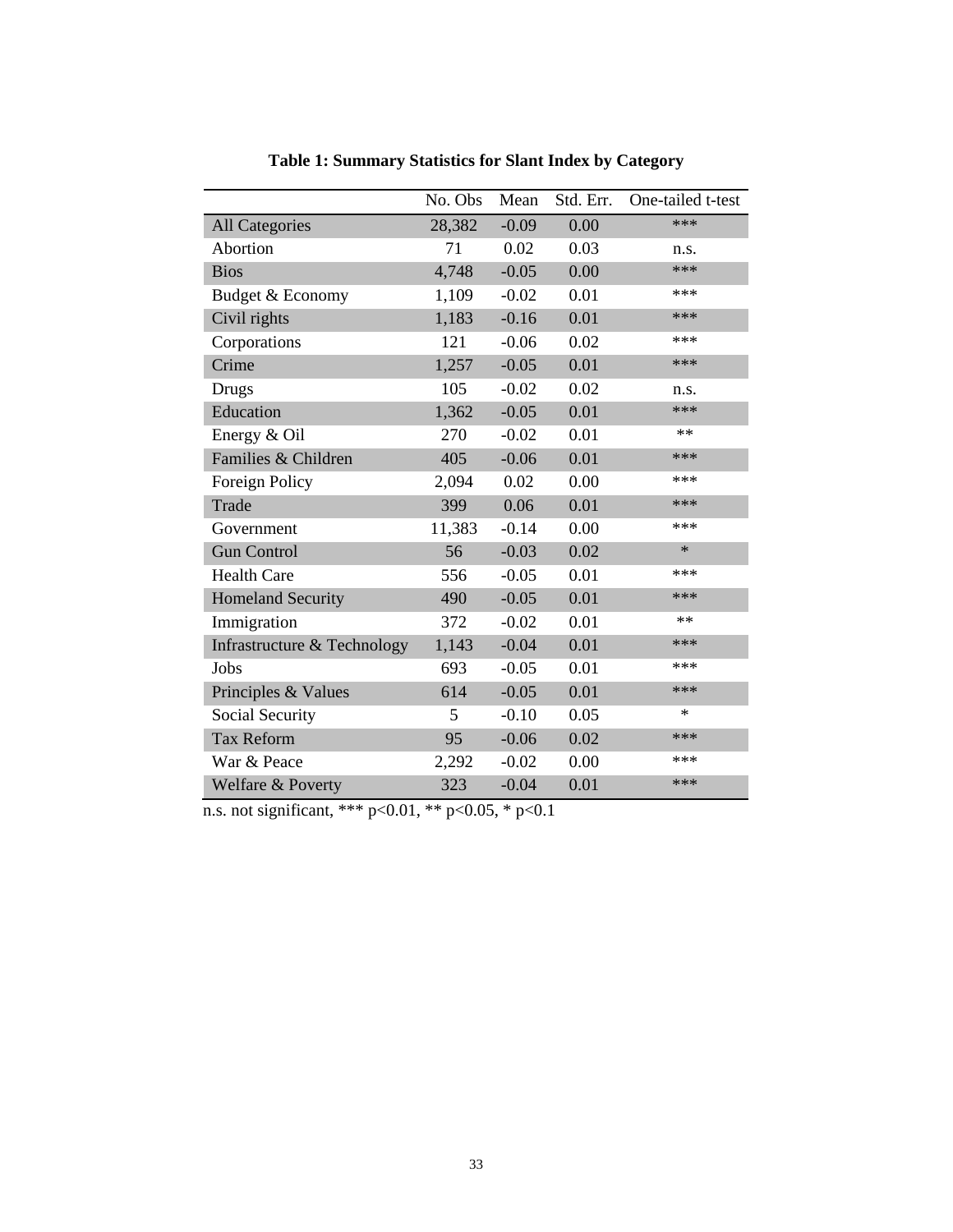|      |         | Panel A: Unweighted Slant Index and Bias Size Over Time |      |                  |          |
|------|---------|---------------------------------------------------------|------|------------------|----------|
| Year |         | Slant Index                                             |      | <b>Bias Size</b> | No. Obs. |
|      | Mean    | Std. Dev.                                               | Mean | Std. Dev.        |          |
| 2001 | 0.03    | 0.24                                                    | 0.19 | 0.15             | 290      |
| 2002 | $-0.53$ | 0.22                                                    | 0.55 | 0.15             | 3,276    |
| 2003 | $-0.18$ | 0.33                                                    | 0.30 | 0.23             | 960      |
| 2004 | $-0.23$ | 0.34                                                    | 0.33 | 0.25             | 4,571    |
| 2005 | $-0.10$ | 0.30                                                    | 0.24 | 0.21             | 9,733    |
| 2006 | $-0.11$ | 0.30                                                    | 0.24 | 0.21             | 28,521   |
| 2007 | $-0.12$ | 0.30                                                    | 0.24 | 0.21             | 37,465   |
| 2008 | $-0.10$ | 0.29                                                    | 0.23 | 0.20             | 42,552   |
| 2009 | $-0.08$ | 0.28                                                    | 0.22 | 0.20             | 46,139   |
| 2010 | $-0.07$ | 0.27                                                    | 0.21 | 0.19             | 51,210   |
| 2011 | $-0.10$ | 0.27                                                    | 0.22 | 0.19             | 13,272   |

### **Table 2: Summary Statistics for Slant Index and Bias Size by Year**

**Panel B: Slant Index and Bias Size Over Time Weighted by Revisions in that Year**

| Year | Slant Index (Weighted Mean) | o<br>$\bullet$<br>Bias Size (Weighted Mean) | No. Obs. |
|------|-----------------------------|---------------------------------------------|----------|
| 2001 | 0.00                        | 0.05                                        | 290      |
| 2002 | $-0.15$                     | 0.17                                        | 3,276    |
| 2003 | $-0.03$                     | 0.07                                        | 960      |
| 2004 | $-0.04$                     | 0.11                                        | 4,571    |
| 2005 | $-0.03$                     | 0.13                                        | 9,733    |
| 2006 | $-0.05$                     | 0.15                                        | 28,521   |
| 2007 | $-0.05$                     | 0.15                                        | 37,465   |
| 2008 | $-0.06$                     | 0.15                                        | 42,552   |
| 2009 | $-0.05$                     | 0.14                                        | 46,139   |
| 2010 | $-0.05$                     | 0.14                                        | 51,210   |
| 2011 | $-0.05$                     | 0.14                                        | 13,272   |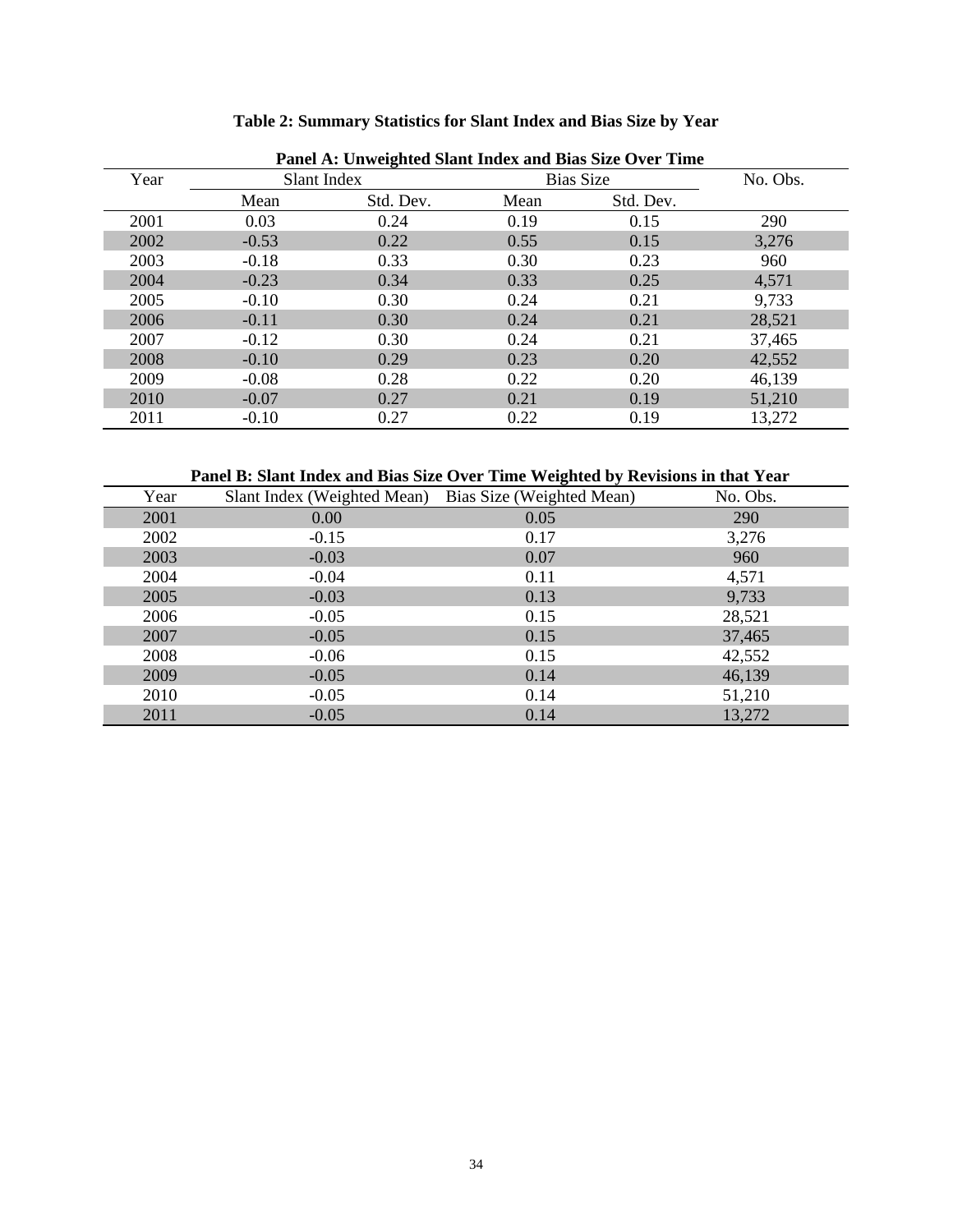| Panel A: Slant Index and Bias Size of Wikipedia's Political Articles for Different Article Ages |         |             |      |                  |          |  |  |
|-------------------------------------------------------------------------------------------------|---------|-------------|------|------------------|----------|--|--|
|                                                                                                 |         | Slant Index |      | <b>Bias Size</b> |          |  |  |
| Age (Year)                                                                                      | Mean    | Std. Dev.   | Mean | Std. Dev.        | No. Obs. |  |  |
| [0, 1)                                                                                          | $-0.06$ | 0.28        | 0.21 | 0.19             | 70,636   |  |  |
| [1, 2)                                                                                          | $-0.05$ | 0.27        | 0.20 | 0.18             | 28,946   |  |  |
| [2, 3)                                                                                          | $-0.08$ | 0.29        | 0.22 | 0.20             | 28,412   |  |  |
| [3, 4)                                                                                          | $-0.11$ | 0.30        | 0.23 | 0.21             | 28,614   |  |  |
| [4, 5)                                                                                          | $-0.14$ | 0.30        | 0.25 | 0.22             | 27,461   |  |  |
| [5, 6)                                                                                          | $-0.16$ | 0.31        | 0.27 | 0.22             | 21,348   |  |  |
| [6, 7)                                                                                          | $-0.17$ | 0.30        | 0.27 | 0.22             | 15,398   |  |  |
| [7, 8)                                                                                          | $-0.22$ | 0.31        | 0.30 | 0.23             | 10,043   |  |  |
| [8, 9)                                                                                          | $-0.24$ | 0.31        | 0.31 | 0.23             | 5,839    |  |  |
| [9, 10)                                                                                         | $-0.04$ | 0.21        | 0.16 | 0.14             | 1,292    |  |  |

**Table 3: Summary Statistics to Examine Articles' Vintage Effects**

**Panel B: Slant Index of Wikipedia's Political Articles for Different Article Ages and Years**

|            |         |         |           |           |           |         |           | $\epsilon$ |           |         |
|------------|---------|---------|-----------|-----------|-----------|---------|-----------|------------|-----------|---------|
| Age (Year) | 2001    | 2002    | 2003      | 2004      | 2005      | 2006    | 2007      | 2008       | 2009      | 2010    |
| [0, 1)     | 0.03    | $-0.53$ | $-0.17$   | $-0.03$   | $-0.03$   | $-0.05$ | $-0.04$   | $-0.04$    | $-0.04$   | $-0.04$ |
| [1, 2)     | $-0.11$ | $-0.51$ | $-0.10$   | $-0.04$   | $-0.05$   | $-0.05$ | $-0.05$   | $-0.02$    | $-0.03$   | $-0.08$ |
| [2, 3)     | 0.02    | $-0.46$ | $-0.09$   | $-0.05$   | $-0.05$   | $-0.04$ | $-0.04$   | $-0.03$    | $-0.05$   |         |
| [3, 4)     | $-0.01$ | $-0.39$ | $-0.09$   | $-0.05$   | $-0.05$   | $-0.04$ | $-0.04$   | $-0.06$    |           |         |
| [4, 5)     | $-0.02$ | $-0.37$ | $-0.11$   | $-0.06$   | $-0.04$   | $-0.03$ | 0.02      |            | $\bullet$ |         |
| [5, 6)     | $-0.02$ | $-0.36$ | $-0.10$   | $-0.05$   | $-0.04$   | $-0.09$ | $\cdot$   | $\cdot$    |           |         |
| [6, 7)     | $-0.03$ | $-0.33$ | $-0.09$   | $-0.05$   | $-0.08$   |         | $\bullet$ |            | $\bullet$ |         |
| [7, 8)     | $-0.04$ | $-0.33$ | $-0.09$   | 0.02      |           |         |           |            |           |         |
| [8, 9)     | $-0.02$ | $-0.29$ | $-0.05$   | $\bullet$ |           |         | $\bullet$ |            |           |         |
| [9, 10)    | $-0.04$ | $-0.06$ | $\bullet$ | $\cdot$   | $\bullet$ | ٠       | $\bullet$ | $\bullet$  |           |         |

|            | Panel C: Bias Index of Wikipedia's Political Articles for Different Article Ages and Years |      |      |      |      |      |      |      |           |      |
|------------|--------------------------------------------------------------------------------------------|------|------|------|------|------|------|------|-----------|------|
| Age (Year) | 2001                                                                                       | 2002 | 2003 | 2004 | 2005 | 2006 | 2007 | 2008 | 2009      | 2010 |
| [0, 1)     | 0.19                                                                                       | 0.55 | 0.29 | 0.19 | 0.19 | 0.19 | 0.20 | 0.19 | 0.19      | 0.19 |
| [1, 2)     | 0.22                                                                                       | 0.54 | 0.23 | 0.20 | 0.19 | 0.19 | 0.20 | 0.18 | 0.18      | 0.16 |
| [2, 3)     | 0.17                                                                                       | 0.50 | 0.22 | 0.20 | 0.19 | 0.19 | 0.19 | 0.18 | 0.14      |      |
| [3, 4)     | 0.17                                                                                       | 0.44 | 0.22 | 0.19 | 0.19 | 0.18 | 0.19 | 0.17 |           |      |
| [4, 5)     | 0.17                                                                                       | 0.41 | 0.23 | 0.19 | 0.19 | 0.17 | 0.19 |      | $\bullet$ |      |
| [5, 6)     | 0.16                                                                                       | 0.41 | 0.22 | 0.19 | 0.19 | 0.21 |      |      |           |      |
| [6, 7)     | 0.16                                                                                       | 0.38 | 0.21 | 0.19 | 0.15 |      |      |      |           |      |
| [7, 8)     | 0.17                                                                                       | 0.38 | 0.21 | 0.16 |      |      |      |      |           |      |
| [8, 9)     | 0.16                                                                                       | 0.35 | 0.17 |      |      |      |      |      | $\bullet$ |      |
| [9, 10)    | 0.16                                                                                       | 0.16 |      |      |      |      |      |      |           |      |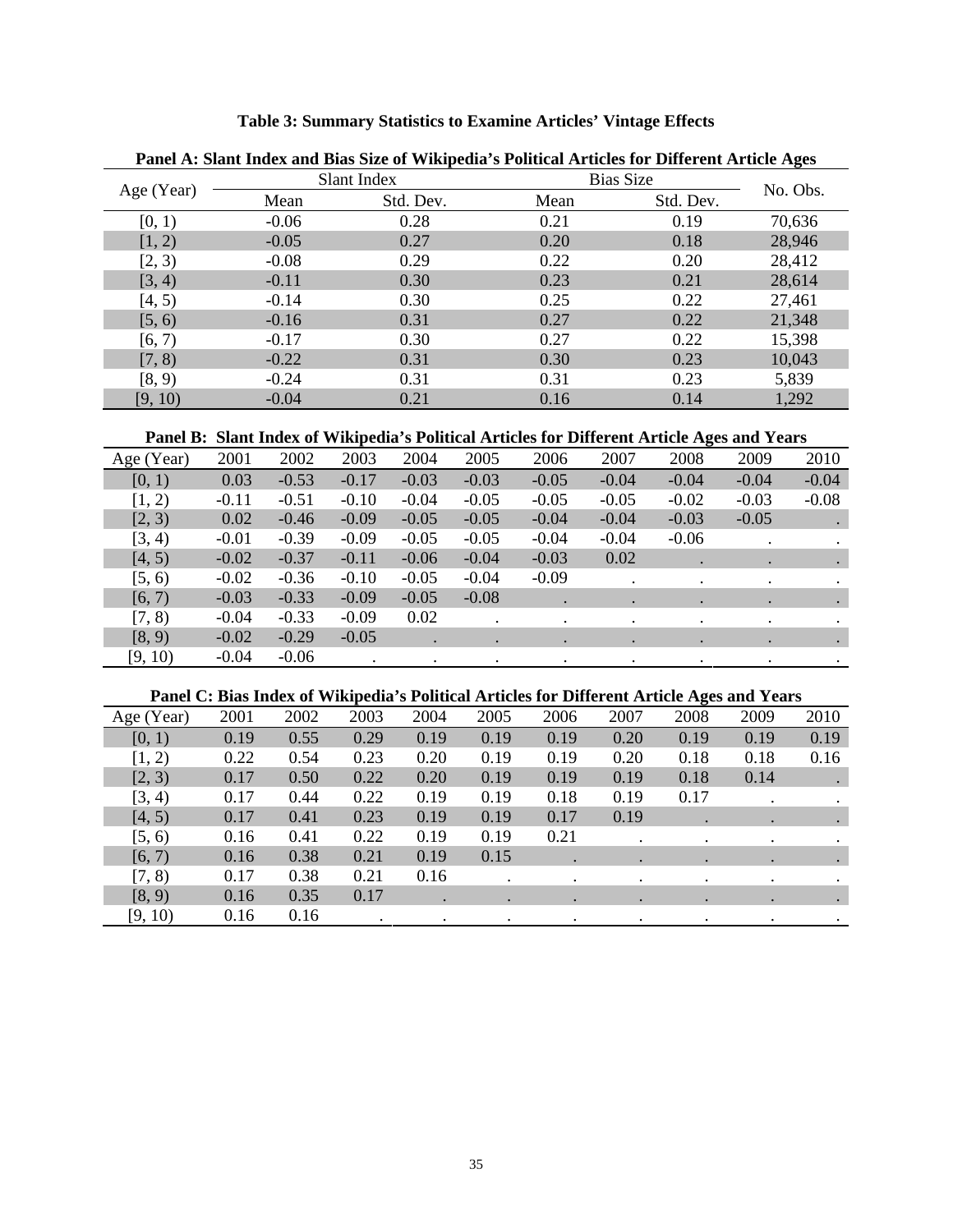| Total share of all<br>revisions | $(n)$ Number of<br>articles | $(n/N)$ Share of<br>articles | Average Age of<br>articles (Year) | <b>Average Revisions</b><br>Per Year |
|---------------------------------|-----------------------------|------------------------------|-----------------------------------|--------------------------------------|
| 0.01                            | 7                           | 0.0001                       | 8.77                              | 2815.52                              |
| 0.05                            | 59                          | 0.0008                       | 8.66                              | 1746.02                              |
| 0.10                            | 150                         | 0.0021                       | 8.77                              | 1343.76                              |
| 0.20                            | 413                         | 0.0058                       | 8.70                              | 1005.58                              |
| 0.30                            | 821                         | 0.0116                       | 8.52                              | 780.64                               |
| 0.40                            | 1433                        | 0.0203                       | 8.25                              | 697.02                               |
| 0.50                            | 2333                        | 0.0330                       | 8.07                              | 536.10                               |
| 0.60                            | 3747                        | 0.0530                       | 7.74                              | 412.55                               |
| 0.70                            | 6072                        | 0.0859                       | 7.38                              | 310.40                               |
| 0.80                            | 10237                       | 0.1449                       | 6.96                              | 216.64                               |
| 0.90                            | 19604                       | 0.2774                       | 6.32                              | 135.03                               |
| 0.95                            | 30627                       | 0.4334                       | 5.80                              | 96.01                                |
| 0.99                            | 51365                       | 0.7268                       | 5.05                              | 66.79                                |

**Table 4: The Distribution of Revisions across Articles in January 2011**

### **Definitions**

Total share of all revisions = fraction of total revisions.

Number of articles = smallest number of articles to achieve fraction of total revisions.

Share of articles = smaller share of articles to achieve fraction of total revisions.

 $N =$  total number of articles, 70,636.

Average age of articles = average age of articles, in years.

Average revisions per year = average revisions per year for articles.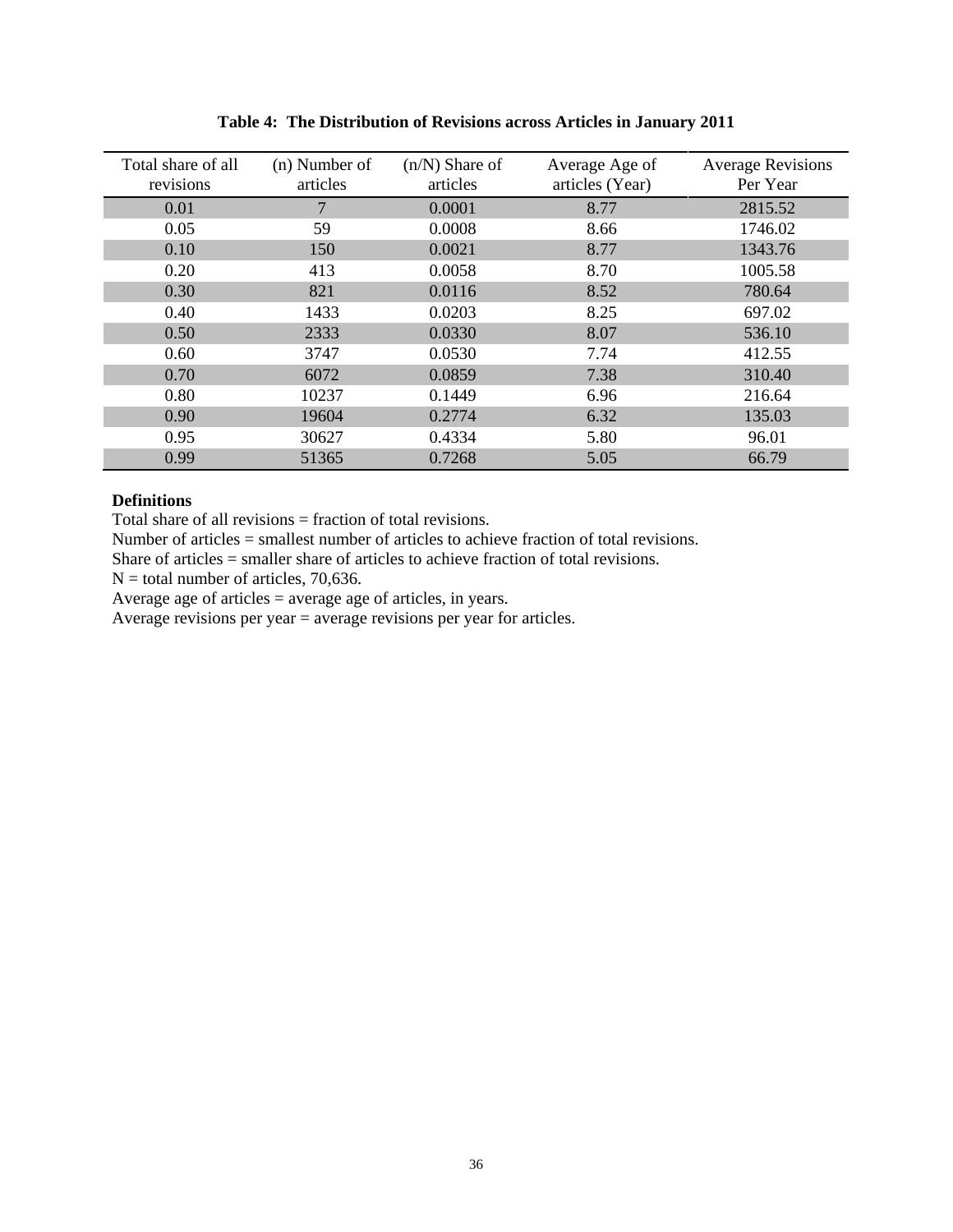| Variable                                      | Obs.    | Mean      | Std. Dev. | Min      | Max      |
|-----------------------------------------------|---------|-----------|-----------|----------|----------|
| <b>Attention and Editing</b>                  |         |           |           |          |          |
| Unique identifiers (10,000 IDs)               | 237,989 | 0.0121    | 0.0329    | 0.0001   | 1.3983   |
| Total revisions to date (100,000 revisions)   | 237,989 | 0.00282   | 0.00816   | 0.000001 | 0.44193  |
| Pageviews (100,000,000 of views)              | 156,419 | 0.000092  | 0.000683  | $\theta$ | 0.06169  |
| <b>Dispersion</b>                             |         |           |           |          |          |
| Revisions per contributor (100,000 revisions) | 237,989 | 0.0000284 | 0.0000489 | $\theta$ | 0.00597  |
| HHI (0.01 is perfectly concentrated)          | 237,989 | 0.0024    | 0.003     | $\theta$ | 0.01     |
| <b>Article Features</b>                       |         |           |           |          |          |
| Total frequency (1000 of code words)          | 237,989 | 0.0039    | 0.00737   | 0.001    | 0.62     |
| Words (10,000 article words)                  | 237,989 | 0.193     | 0.244     | 0.0003   | 19.7806  |
| References (100,000 references)               | 237,989 | 0.00016   | 0.00039   | $\Omega$ | 0.01022  |
| References per word (100 references/word)     | 237,989 | 0.000074  | 0.0001    | 0        | 0.004516 |

# **Table 5: Summary Statistics for Explanatory Variables[28](#page-37-0)**

<span id="page-37-0"></span><sup>&</sup>lt;sup>28</sup> We re-scale some variables for the ease of displaying their coefficients in regression tables.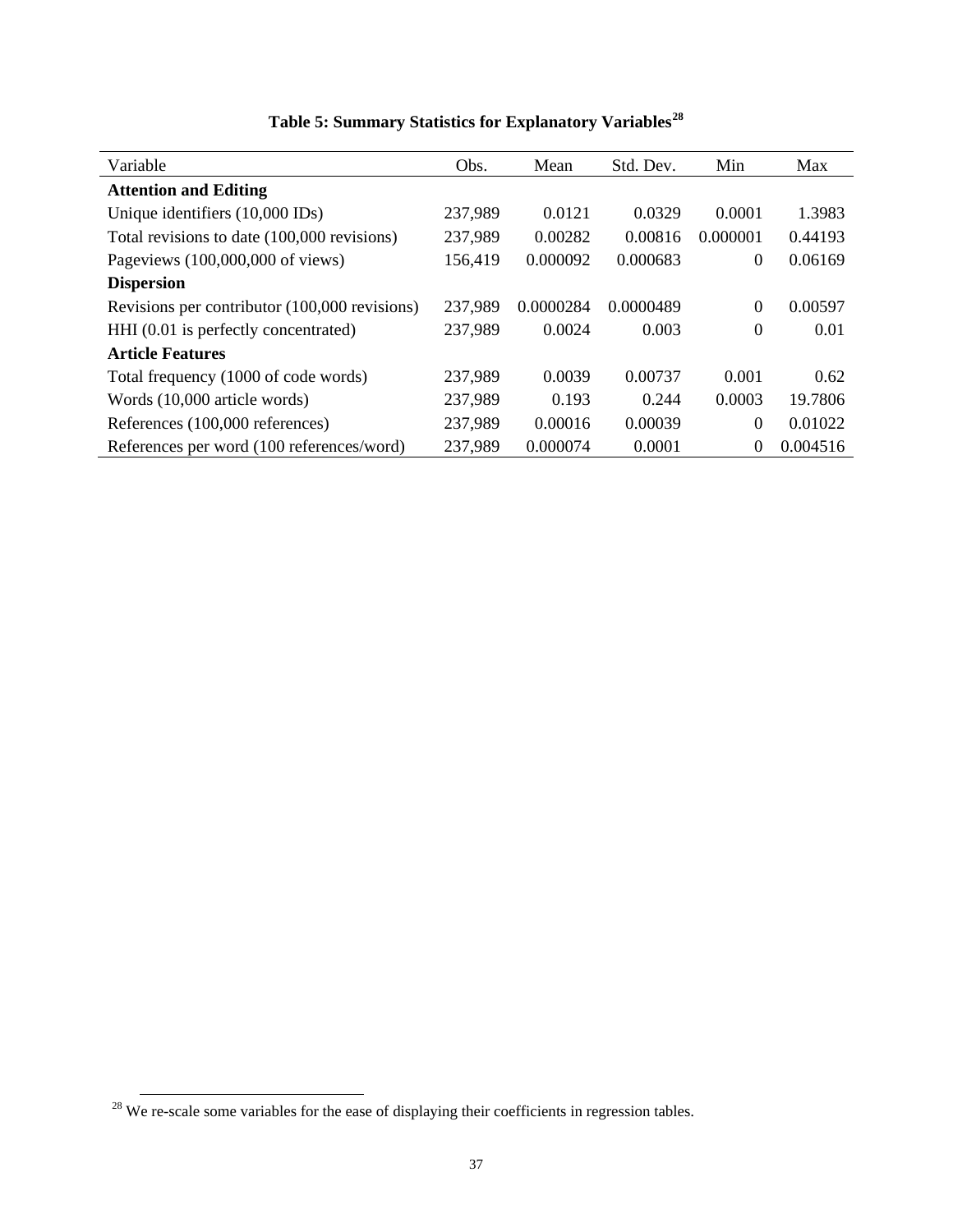|                                                | (1)                    | (2)                    |
|------------------------------------------------|------------------------|------------------------|
| <b>Dependent Variables</b>                     | Has code words         | Has code words         |
| Attention and editing                          |                        |                        |
| Unique identifiers                             | 5.297***               | $1.732***$             |
|                                                | [0.551]                | [0.480]                |
| Total revisions to date                        | $-35.582***$           | $-20.211***$           |
|                                                | [2.231]                | [1.960]                |
| Pageviews                                      | $-13.659*$             |                        |
|                                                | [7.245]                |                        |
| Dispersion                                     |                        |                        |
| Revisions per contributor                      | 1,278.439***           | $1,665.096***$         |
|                                                | [57.775]               | [50.039]               |
| <b>HHI</b>                                     | $-52.372***$           | $-49.307***$           |
|                                                | [1.073]                | [0.752]                |
| Article features                               |                        |                        |
| Words                                          | 2.965***               | 3.328***               |
|                                                | [0.018]                | [0.015]                |
| Reference                                      | 711.030***             | 538.473***             |
|                                                | [15.477]               | [13.628]               |
| References per word                            | $-160.131***$          | $-53.585***$           |
|                                                | [14.952]               | [11.456]               |
| Year created $= 2002$                          | $0.650***$             | $0.593***$             |
|                                                | [0.025]                | [0.017]                |
| Year created $= 2003$                          | 0.002                  | $-0.099***$            |
|                                                | [0.026]                | [0.017]                |
| Year created $= 2004$                          | $-0.217***$            | $-0.327***$            |
|                                                | [0.025]                | [0.017]                |
| Year created $= 2005$                          | $-0.334***$            | $-0.415***$            |
|                                                | [0.025]                | [0.017]                |
| Year created $= 2006$                          | $-0.442***$            | $-0.512***$            |
|                                                | [0.025]                | [0.017]                |
| Year created $= 2007$                          | $-0.484***$            | $-0.521***$            |
|                                                | [0.026]                | [0.017]                |
| Year created $= 2008$                          | $-0.320***$            | $-0.402***$            |
|                                                | [0.026]                | [0.018]                |
| Year created $= 2009$                          | $-0.206***$            | $-0.292***$            |
|                                                | [0.026]<br>$-0.165***$ | [0.019]<br>$-0.264***$ |
| Year created $= 2010$                          |                        |                        |
| Year created $= 2011$                          | [0.027]<br>$-0.570***$ | [0.019]<br>$-0.665***$ |
|                                                | [0.055]                | [0.051]                |
|                                                | Included               | Included               |
| <b>Category Dummies</b><br><b>Year Dummies</b> | Included               | Included               |
| Observations                                   | 415,836                | 647,352                |
|                                                |                        |                        |

# **Table 6: Regression Results for the First Stage Selection Equation[29](#page-38-0)**

Standard errors in brackets; \*\*\* p<0.01, \*\* p<0.05, \* p<0.1

<span id="page-38-0"></span><sup>&</sup>lt;sup>29</sup> Note that to make the coefficients easier to read, we have re-scaled the variables as shown in Table 5.